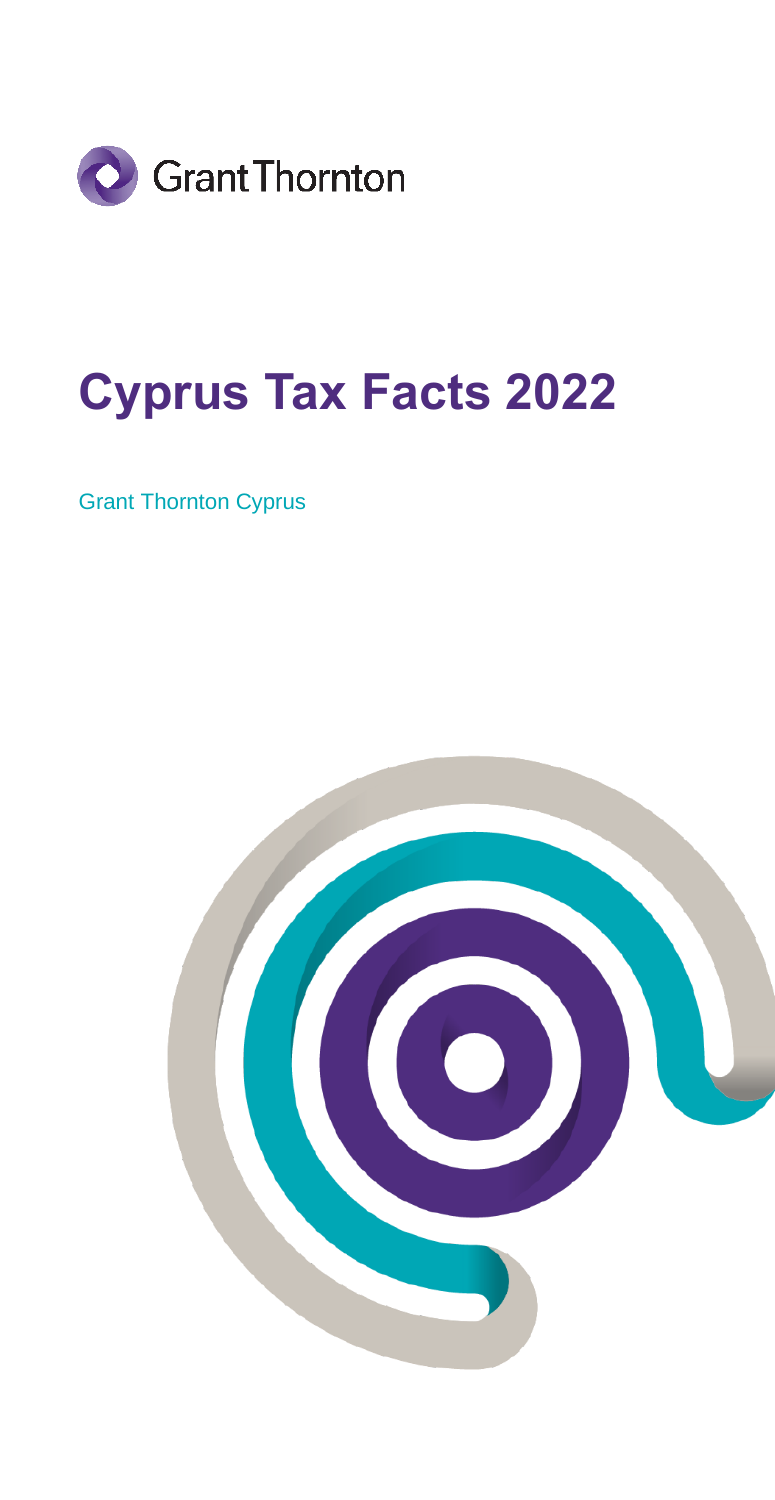## **Contents**

| Get to know us                                  | 3  |
|-------------------------------------------------|----|
| Doing business in Cyprus                        | 5  |
| <b>Personal taxation</b>                        | 7  |
| Imposition of tax                               | 7  |
| Tax residence                                   | 7  |
| Income tax rates for 2022                       | 8  |
| Foreign pensions                                | 8  |
| Widow pensions                                  | 8  |
| Funds industry                                  | 9  |
| Benefit in kind                                 | 9  |
| Exempt income                                   | 9  |
| Allowable deductions                            | 11 |
| <b>Business taxation</b>                        | 13 |
| Imposition of tax                               | 13 |
| Tax registration                                | 14 |
| Corporation tax rate                            | 14 |
| Exempt income                                   | 15 |
| Allowable deductions                            | 16 |
| Anti-tax avoidance provisions                   | 18 |
| Exit taxation                                   | 19 |
| Hybrid mismatch                                 | 20 |
| Mandatory Disclosure Regime (DAC6)              | 21 |
| Wear and tear allowances                        | 22 |
| Losses                                          | 23 |
| Company reorganisations                         | 24 |
| Value Added Tax (VAT)                           | 25 |
| <b>Tax treaties</b>                             | 38 |
| Miscellaneous special modes of taxation         | 43 |
| International trusts                            | 43 |
| Shipping companies                              | 44 |
| Insurance companies                             | 44 |
| Taxation of non-Cyprus tax residents            | 45 |
| <b>Invoicing - Fiscal Memory Systems</b>        | 46 |
| Special contribution for defence                | 47 |
| Special defence contribution rates              | 47 |
| Exemption from special contribution for defence | 48 |
| Deemed dividend distribution                    | 49 |
| Dividend 4 years rule                           | 50 |
| Company dissolution                             | 50 |
| Voluntary winding-up                            | 51 |
| Transfer of assets                              | 51 |
| Reduction of capital and deemed dividends       | 51 |
| Intellectual Property (IP) regime               | 51 |
| Capital gains tax                               | 52 |
| Life time tax-free capital gains                | 53 |
| Estate duty                                     | 54 |
| Social insurance contributions                  | 55 |
| Other contributions by employer                 | 55 |
| National Health System (as from 1/3/2019)       | 56 |
| Registrar's fee                                 | 56 |
| Stamp duty                                      | 56 |
| Immovable property transfer fees                | 57 |
| Immovable Property Annual Tax (IPAT)            | 58 |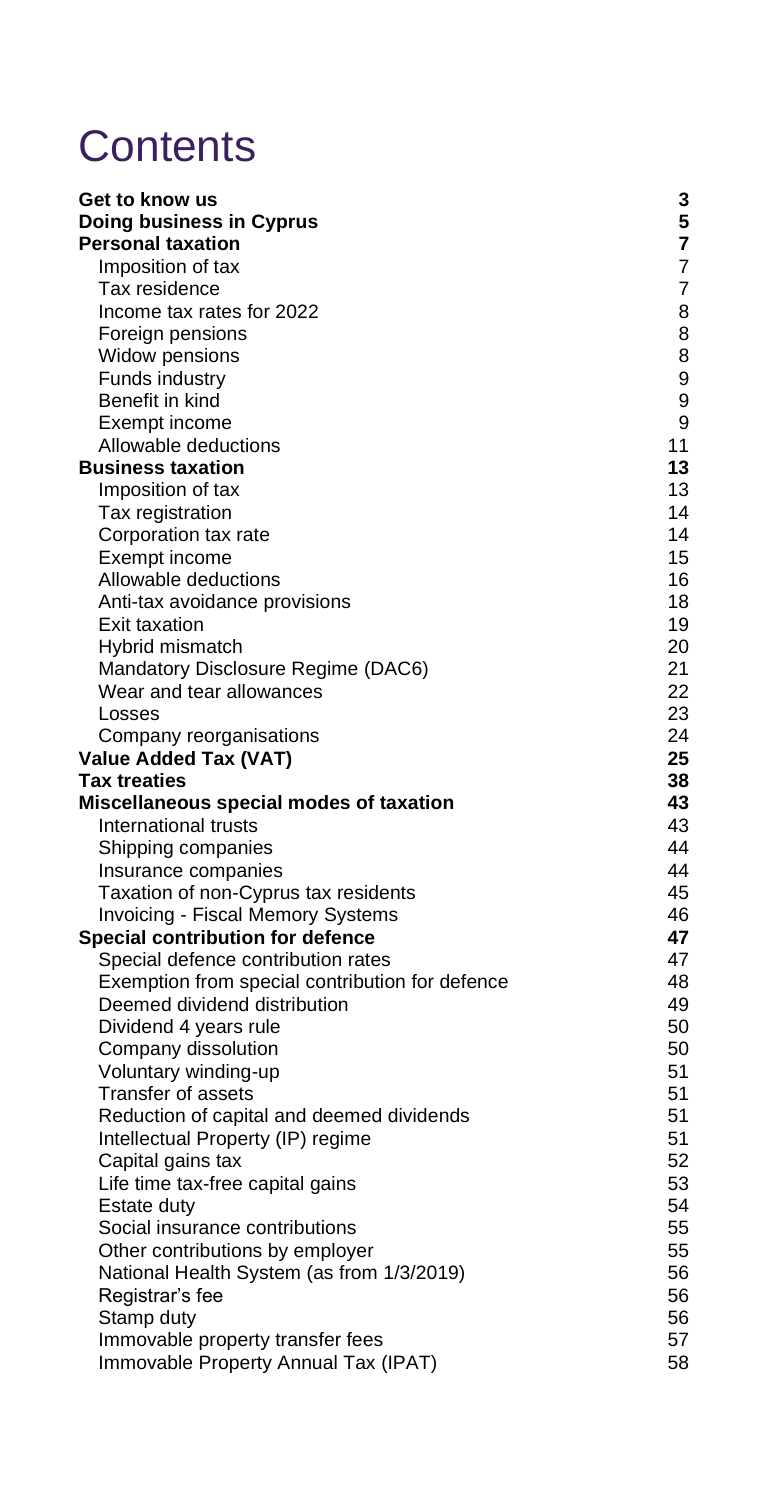| Company registration fees                         | 59 |
|---------------------------------------------------|----|
| Private sector special contribution               | 59 |
| Tax returns of non-Cypriot tax resident companies | 60 |
| Tax calendar                                      | 60 |
| Electronic submission of tax returns              | 62 |
| Accounting books and records                      | 63 |
| Interest and penalties                            | 64 |
| Key contacts                                      | 67 |
|                                                   |    |

The present publication aims to provide the reader with an overview and a quick reference guide to the Cyprus tax system. The information contained in this publication relates to the regulations in force as of 3 January 2022.

It is not intended to be comprehensive therefore, specific professional advice should always be obtained before taking any action.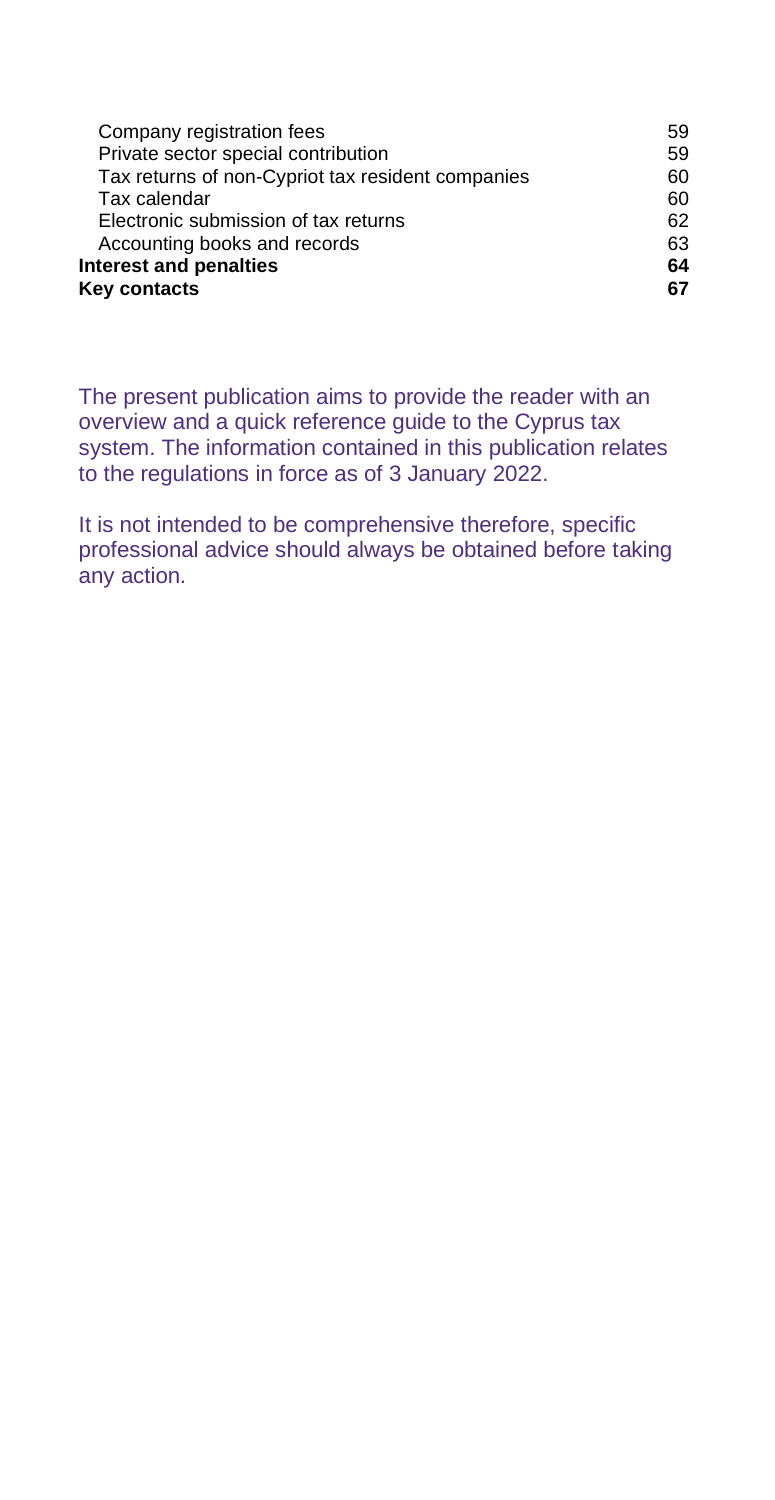# <span id="page-3-0"></span>**Get to know us**

We are Grant Thornton Cyprus, one of the leading professional services firms in Cyprus. Founded in 1942, we became a member firm within Grant Thornton International Ltd in 1982. We offer a full range of assurance, tax, advisory, outsourcing, digital risk, distributed ledger technology, insolvency and asset recovery, regulatory compliance and fund services, quantitative risk, compliance and development and sustainability services to clients ranging from public companies and multinationals to private businesses across a broad spectrum of industries.

## **What makes us different?**

Dynamic organisations know they need to apply both reason and instinct to decision making. At Grant Thornton, this is how we advise our clients every day. We combine award-winning technical expertise with the intuition, insight and confidence gained from our extensive sector experience and a deeper understanding of our clients.

## **Our culture**

We have created a culture of openness and transparency, where all of our people can make a difference. Our CLEARR values: collaboration, leadership, excellence, agility, respect and responsibility, underpin our culture and how we do business – they are embedded throughout our business and set the parameters of how we expect people to behave with their colleagues, clients and the world at large.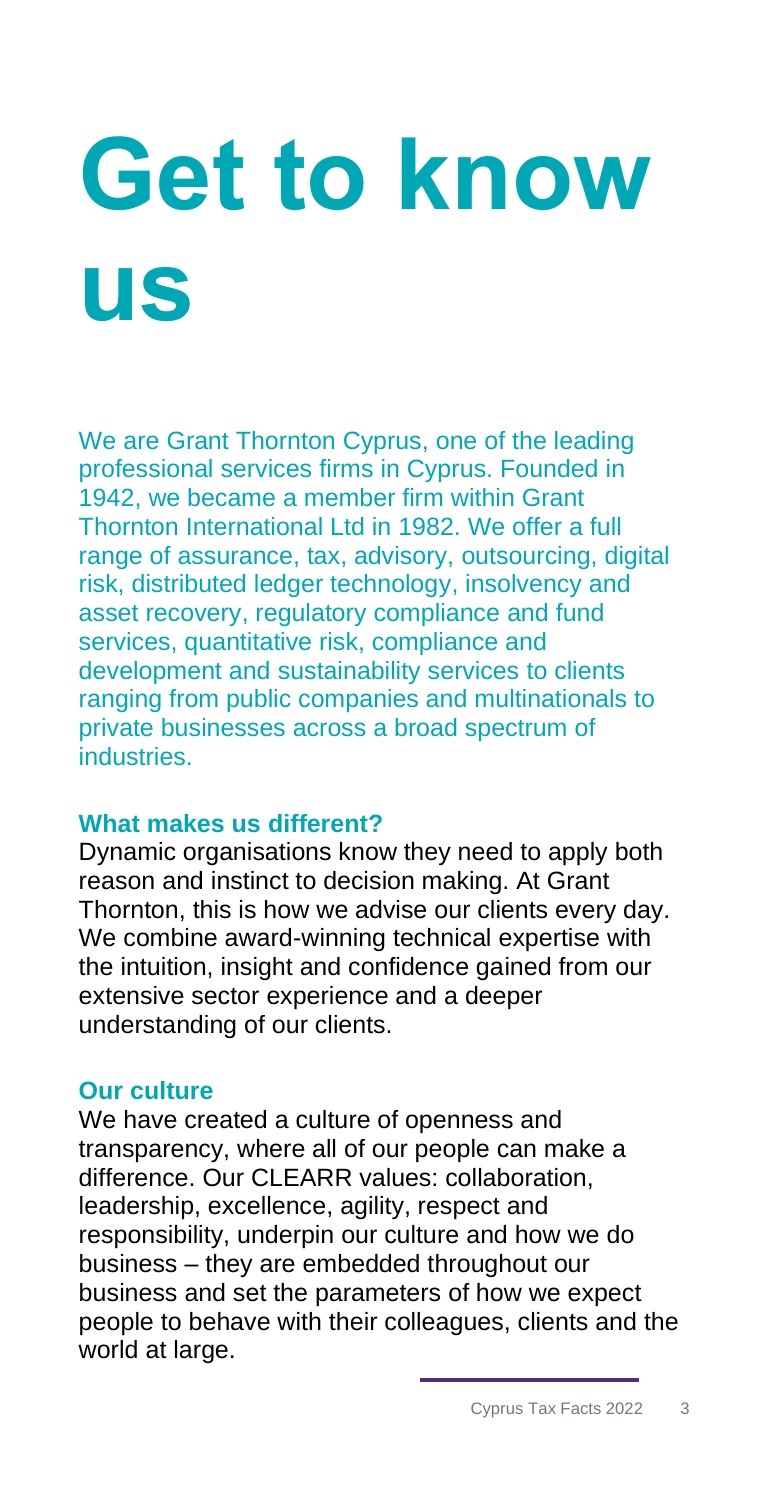## **Global reach**

We're a network of independent assurance, tax and advisory firms, made up of 62,000 people in 135 countries. And we're here to help dynamic organisations unlock their potential for growth.

For more than 100 years, we have helped dynamic organisations realise their strategic ambitions. Whether you're looking to finance growth, manage risk and regulation, optimise your operations or realise stakeholder value, we can help you.

We've got scale, combined with local market understanding. That means we're everywhere you are, as well as where you want to be.



\*This represents growth of 10.1% in constant currency terms and revenue of USD6.3 billion\*.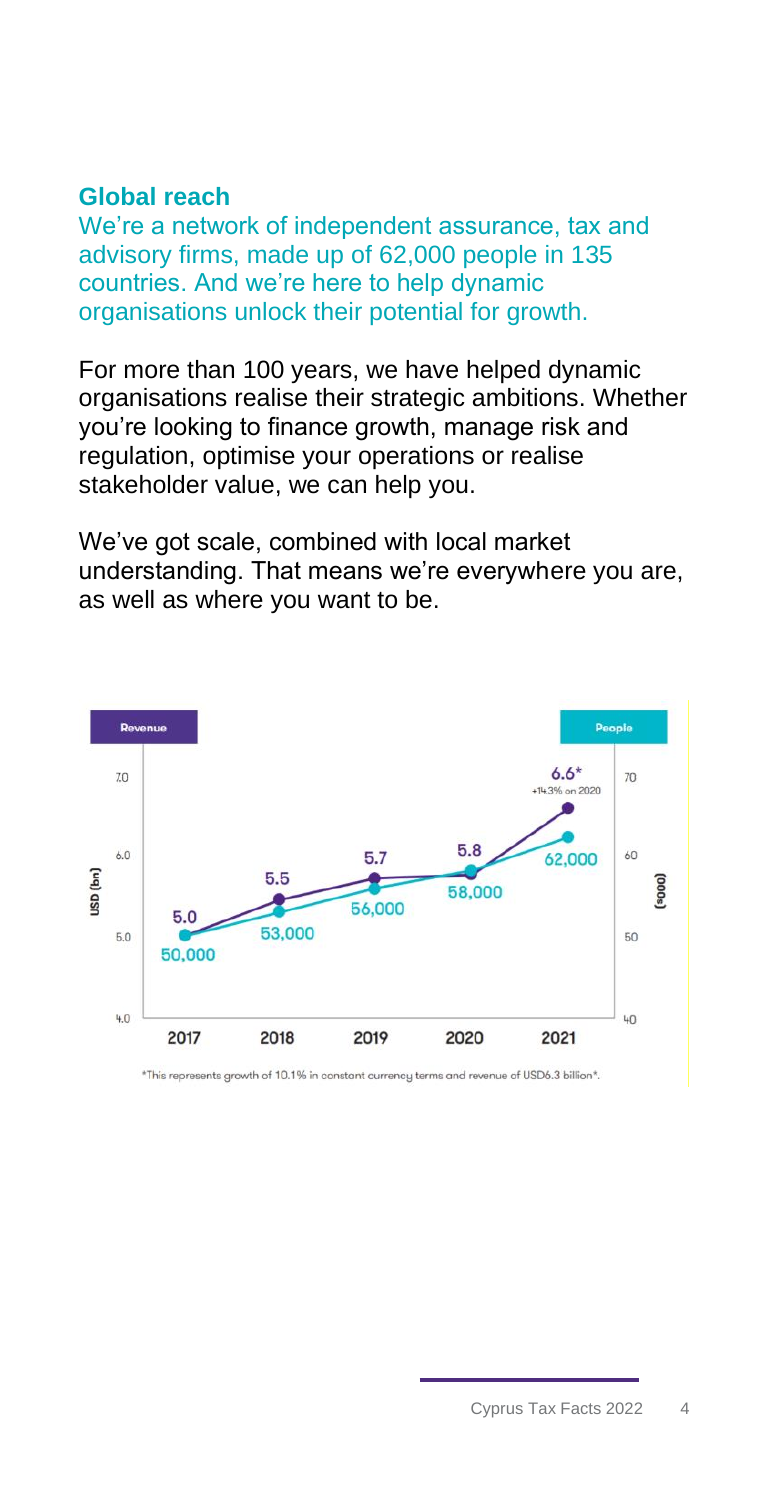# <span id="page-5-0"></span>**Doing business in Cyprus**

Since its accession to the European Union in 2004, the tax legislation of Cyprus complies with EU requirements and with the OECD initiative against harmful tax practices.

The significant tax advantages offered by Cyprus to international companies with a Cyprus tax-resident base include:

- double tax treaties with over 67 countries
- favourable tax regime, including corporation tax of 12,5%, one of the lowest rates in the EU
- nil withholding taxes on dividends and on interest payable to non-Cyprus tax residents
- exemption from tax in most cases on dividends received
- exemption from tax of profits from operations of permanent establishments situated abroad
- exemption from tax of profits on disposal of shares, bonds and other securities (except in the case where the company issuing the shares owns immovable property directly or indirectly that is situated in Cyprus)
- exemption from capital gains tax on gains arising from the disposal of immovable property situated abroad.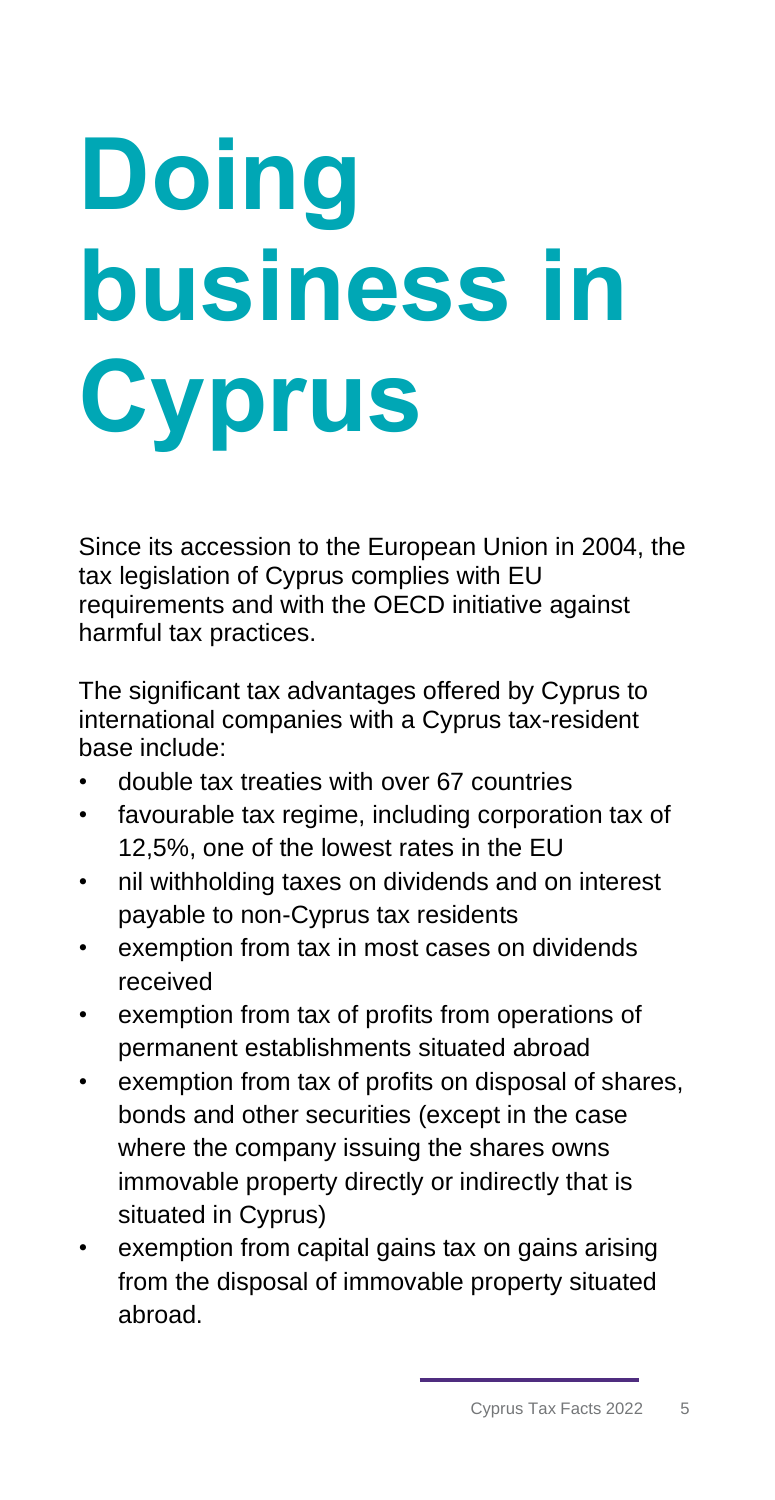International companies which choose to have a permanent establishment in Cyprus can enjoy additional benefits such as:

- strategic geographic location
- excellent communications infrastructure
- efficient legal, accounting and banking services
- liberal foreign direct investment regime
- highly qualified, well-educated and multilingual labour force
- freedom of movement of foreign currency
- one of the lowest crime rates in Europe.

All the above factors combine to make Cyprus an ideal and effective location for EU inbound and outbound investments.

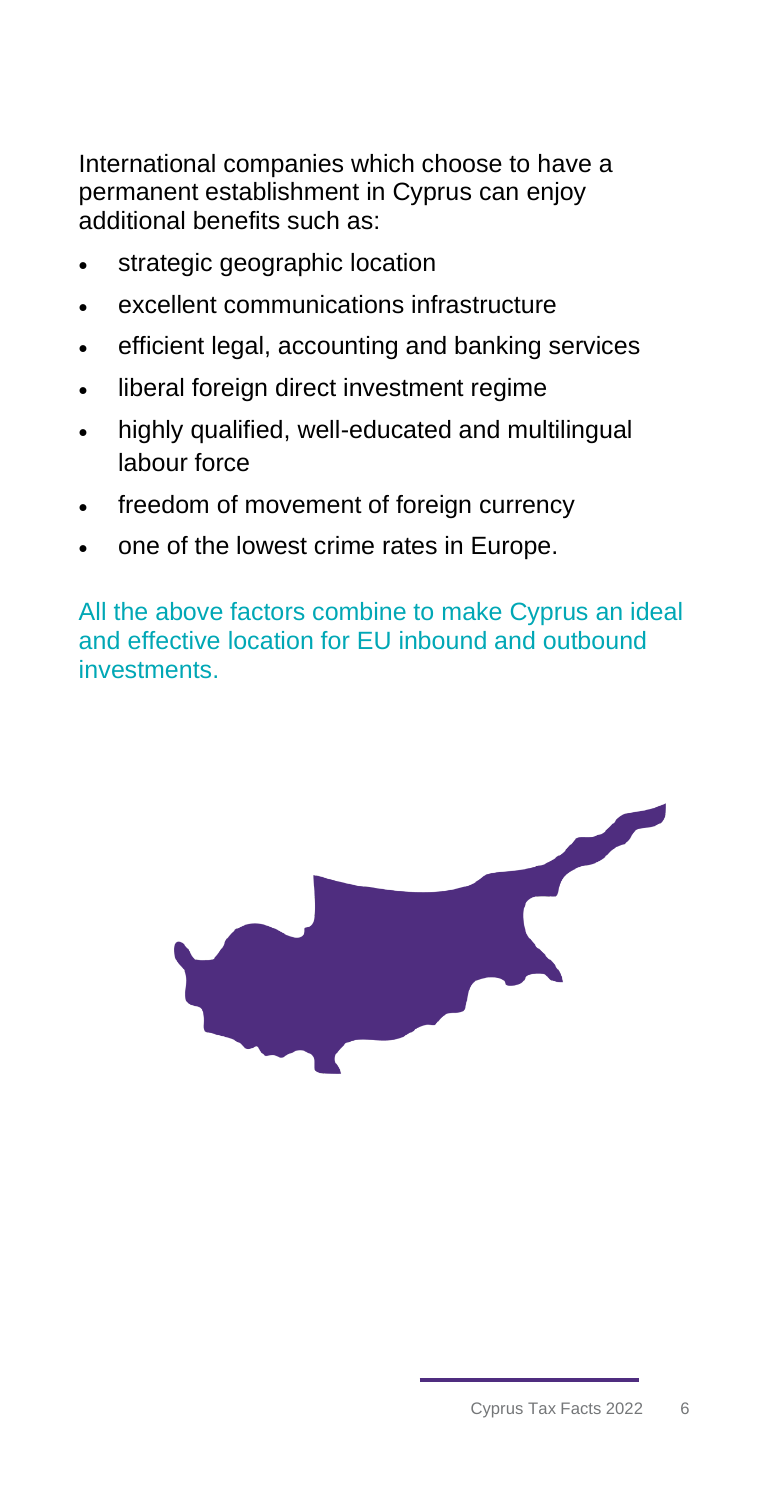# <span id="page-7-0"></span>**Personal taxation**

## <span id="page-7-1"></span>**Imposition of tax**

Individuals who are Cyprus tax residents are subject to tax on their worldwide income, whether remitted to Cyprus or not. Individuals who are non-Cyprus tax residents are subject to tax only on their Cyprussource income.

## <span id="page-7-2"></span>**Tax residence**

For Cyprus tax purposes, "Cyprus tax resident" means an individual who, in the year of assessment (calendar year), stays in the Republic of Cyprus for a period or periods exceeding in aggregate 183 days.

As from 1st January 2017 the "60 days rule" for tax residency has been introduced. An individual will be considered as a tax resident of Cyprus if he/she satisfies either the existing "183 days rule" or the new "60 days rule" for the tax year.

The "60 days rule" applies to individuals who in the relevant tax year:

- do not reside in any other single state for a period exceeding 183 days in aggregate
- are not tax resident in any other state
- reside in Cyprus for at least 60 days
- have other defined Cyprus ties.

For company residence, see page 13.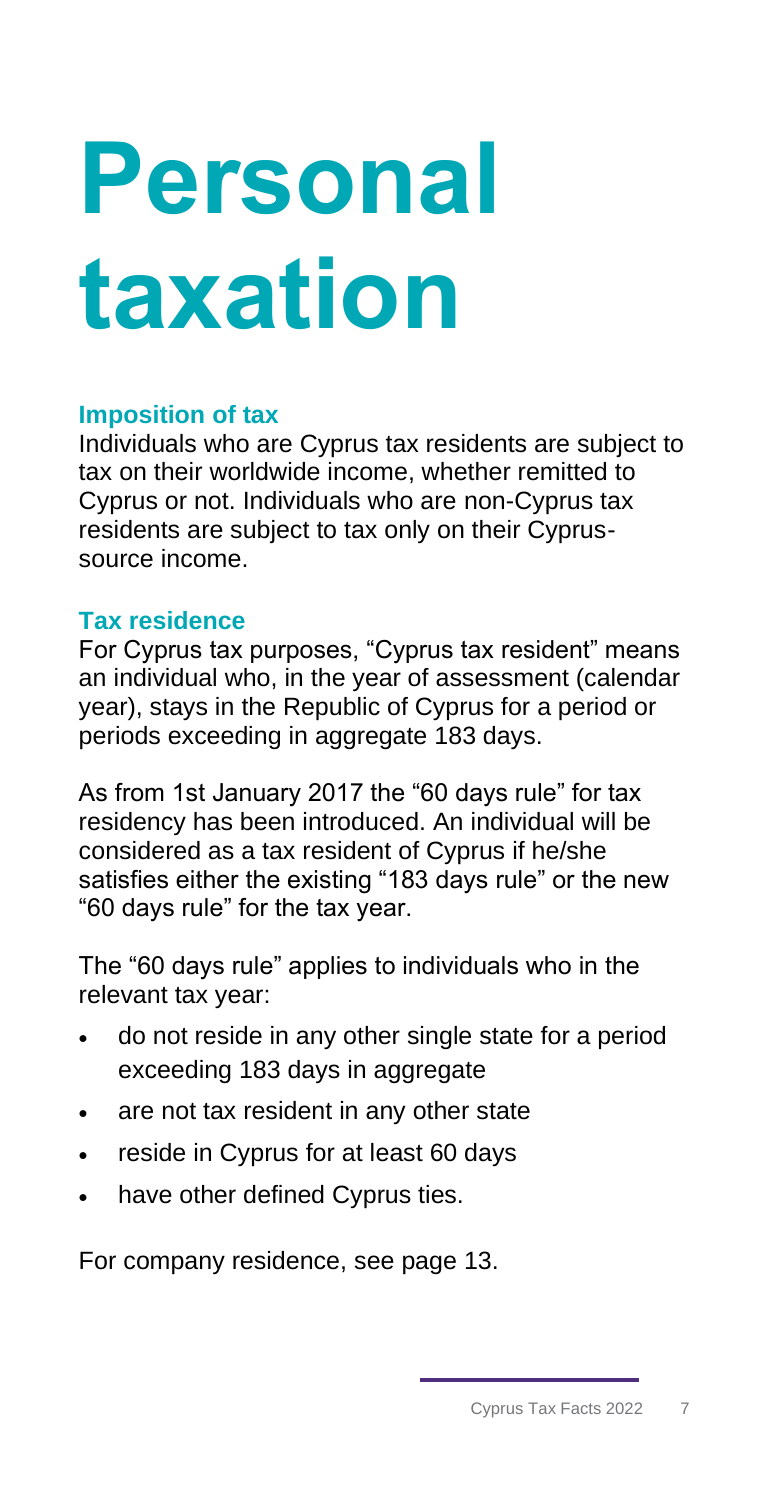Days in and out of Cyprus are calculated as follows:

- the day of departure from Cyprus is taken as a day of residence outside Cyprus
- the day of arrival in Cyprus is taken as a day of residence in Cyprus
- arrival in and departure from Cyprus on the same day is taken as a day of residence in Cyprus
- departure from and arrival in Cyprus the same day is taken as a day of residence outside Cyprus.

## **Covid-19 impact on tax residency**

Based on the implementing directives 04/2020 and 07/2021, the Cyprus Tax Department will follow the non-binding provisions issued by the OECD in relation to movement restrictions, but each case will be examined on its own merits.

| <b>Taxable</b><br><b>Income</b><br>€ | Rate<br>€ | Tax<br>€ | Cumulative<br>taxable<br><u>Income</u><br>€ | <b>Cumulative</b><br><b>Tax</b><br>ε |
|--------------------------------------|-----------|----------|---------------------------------------------|--------------------------------------|
| <b>First 19.500</b>                  |           |          | 19.500                                      |                                      |
| Next 8.500                           | 20        | 1.700    | 28,000                                      | 1.700                                |
| Next 8.300                           | 25        | 2.075    | 36.300                                      | 3.775                                |
| Next 23,700                          | 30        | 7.110    | 60.000                                      | 10.885                               |
| Over 60,000                          | 35        |          |                                             |                                      |

## <span id="page-8-0"></span>**Income tax rates for 2022**

## <span id="page-8-1"></span>**Foreign pensions**

Foreign pensions of a Cyprus resident individual which exceed the amount of €3.420 per annum are taxable at the rate of 5%. The recipient of such pension may elect, for each year of assessment, to be taxed at the normal rates.

## <span id="page-8-2"></span>**Widow pensions**

As from year 2014, widow pensions received are taxed separately (is not added to other income) at a rate of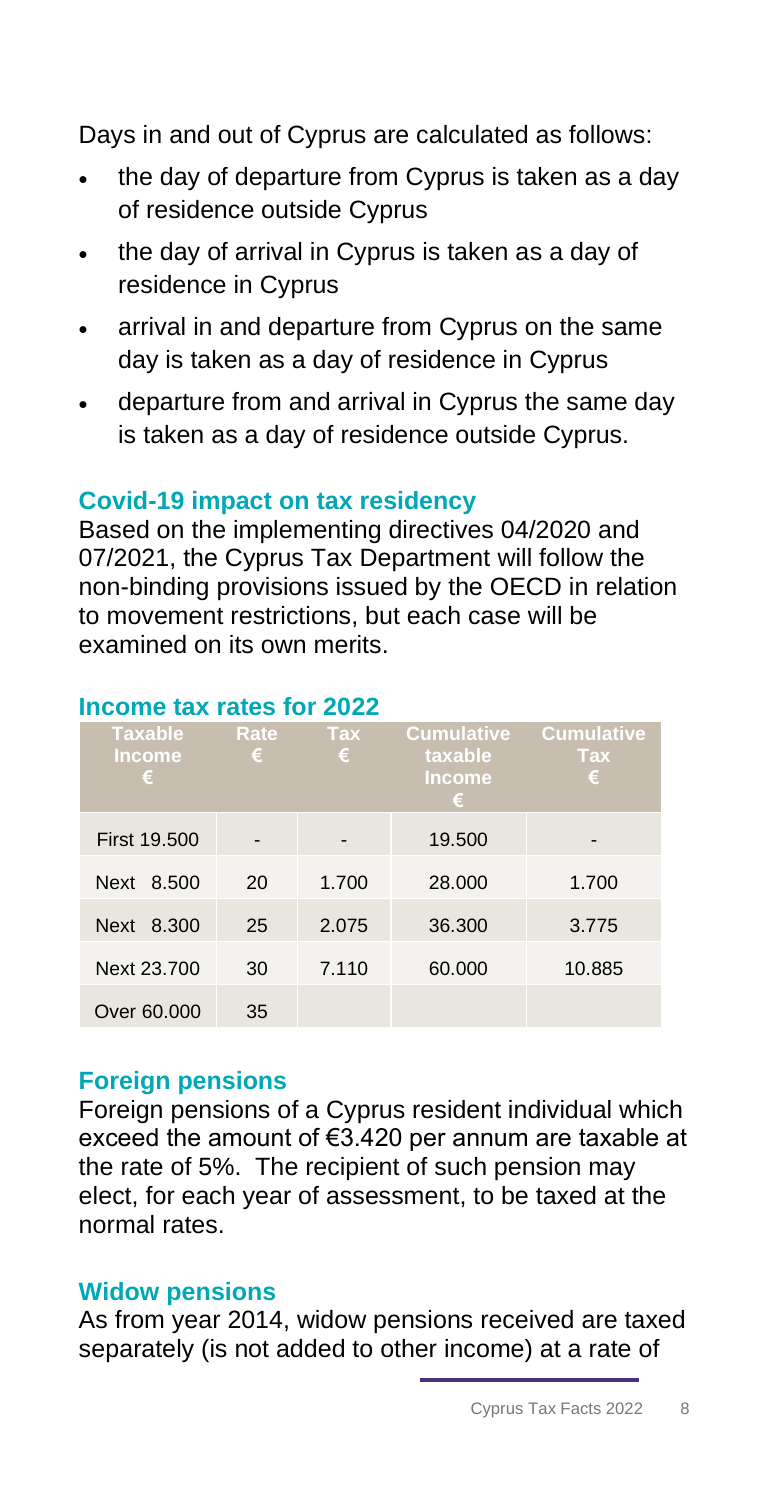20% for any amount that exceeds €19.500. However, the pensioner may choose to add the pension on the total income and be taxed under the normal personal income tax rates.

## <span id="page-9-0"></span>**Funds industry**

Special rules for variable remuneration which is connected to the carried interest, for individuals employed in the funds industry - on Alternative Investment Fund (AIF) and Undertakings for Collective Investments in Transferable Securities (UCITS), is taxed at flat rate of 8% with a minimum tax liability of €10.000 per annum. Employees satisfying the conditions can elect on annual basis to be taxed under this regime for a period of 10 years or follow the normal provisions for personal tax assessment.

## <span id="page-9-1"></span>**Benefit in kind**

Benefit either in cash or otherwise, provided to employees and/or members of their families, is added to earnings/income and is subject to income tax. The Tax Department provided guidelines for calculation of benefits in three main categories of benefits i.e. cars/accommodation/other benefits.

## <span id="page-9-2"></span>**Exempt income**

| <b>Type of income</b>                                                                                                                                                                  | Limit                                                         | <b>Note</b> |
|----------------------------------------------------------------------------------------------------------------------------------------------------------------------------------------|---------------------------------------------------------------|-------------|
| Profits on disposal of titles                                                                                                                                                          | 100%                                                          | 1           |
| Remuneration from salaried<br>services rendered outside Cyprus                                                                                                                         | 100%                                                          | 2           |
| Dividend income                                                                                                                                                                        | 100%                                                          | 3           |
| Interest income                                                                                                                                                                        | 100%                                                          | 4           |
| Remuneration of individuals who,<br>before commencing employment<br>in Cyprus, were not Cyprus tax<br>residents                                                                        | 20% of<br>emoluments,<br>up to a<br>maximum of<br>€8.550 p.a. | 5, 7        |
| Remuneration of individuals who,<br>before commencing employment<br>in Cyprus, were not Cyprus tax<br>residents and their income from<br>employment is more than<br>€100.000 per annum | 50% of total<br>emoluments                                    | 6, 7, 8     |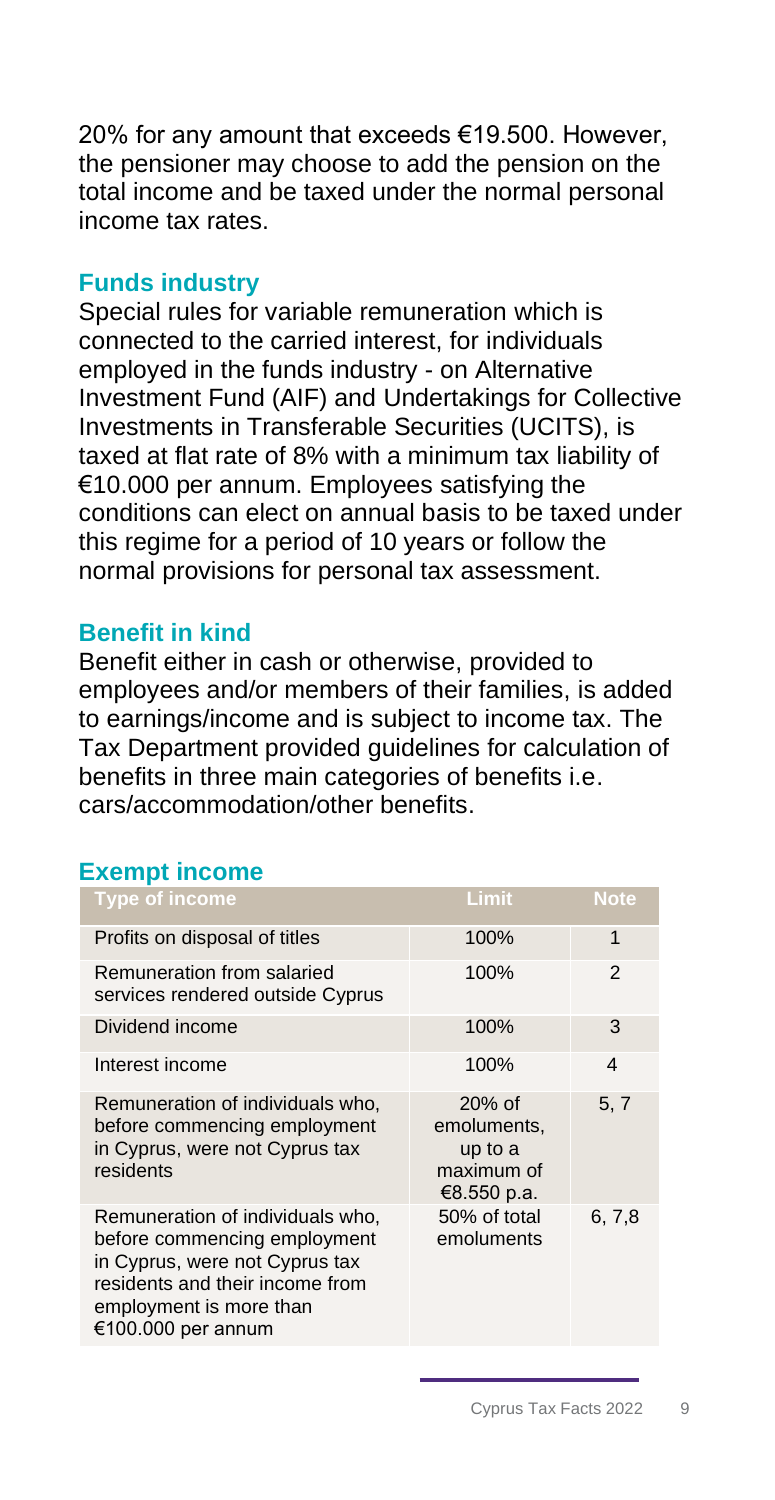| Lump sum on retirement,<br>commutation of pension or<br>compensation for death or<br>personal injury             | 100% |   |
|------------------------------------------------------------------------------------------------------------------|------|---|
| Capital sums received in respect<br>of eligible life insurance policies or<br>provident, pension and other funds | 100% |   |
| Profits from a permanent<br>establishment abroad are exempt<br>subject to certain conditions                     | 100% |   |
| Rent from preserved buildings                                                                                    | 100% |   |
| Taxable income arising from<br>operations in Cyprus in the audio-<br>visual industry                             | 50%  | 9 |
|                                                                                                                  |      |   |

Notes

- 1 "Titles" means ordinary shares, founder's shares, preference shares, options on titles, debentures, bonds, short positions on titles, futures/forwards on titles, swaps on titles, depository receipts on titles like ADRs and GDRs, claim rights on bonds and debentures (excluding the rights on interest of such products), index participations (provided that they represent titles), repurchase agreements or Repos on titles, participations in companies like Russian OOO & ZAO, American LLCs (provided that they are not transparent entities), Romanian SAs & SRLs, Bulgarian ADs and OODs and units in open-ended or close-ended collective investment schemes that have been established and registered, and function, in accordance with the provisions of specific and relevant legislation in the country of the registration. Promissory notes and bills of exchange are not included under definition of titles.
- 2 The employer must either be a non-Cyprus tax resident or a Cyprus tax resident with a permanent establishment abroad. For the exemption to apply, the service abroad must be for a period or periods of more than 90 days in aggregate in any one year of assessment.
- 3 Such dividend income is subject to Special Defence Contribution for Cyprus tax residents.
- 4 The exemption does not apply if interest arises or is closely related to business activities, which will be treated as trading income.
- 5 The exemption starts from the year following the year of employment and it can be applied for employment starting from year 2012 onwards up to year 2025. The maximum period for which the exemption applies is 5 years and therefore the last eligible year for the claim is the year 2030.
- 6 The exemption starts from 1st January 2012. It applies from the year of employment in the Republic and can last for a maximum of 10 years. The exemption is not given to individuals who were residents in Cyprus in any 3 years from the last 5 years' prior to employment. Also, the exemption is not given to individuals who were residents in the Republic in the year prior to employment. The exemption applies in any year of the 10 years' period in which the earnings are higher than €100k, provided the individual is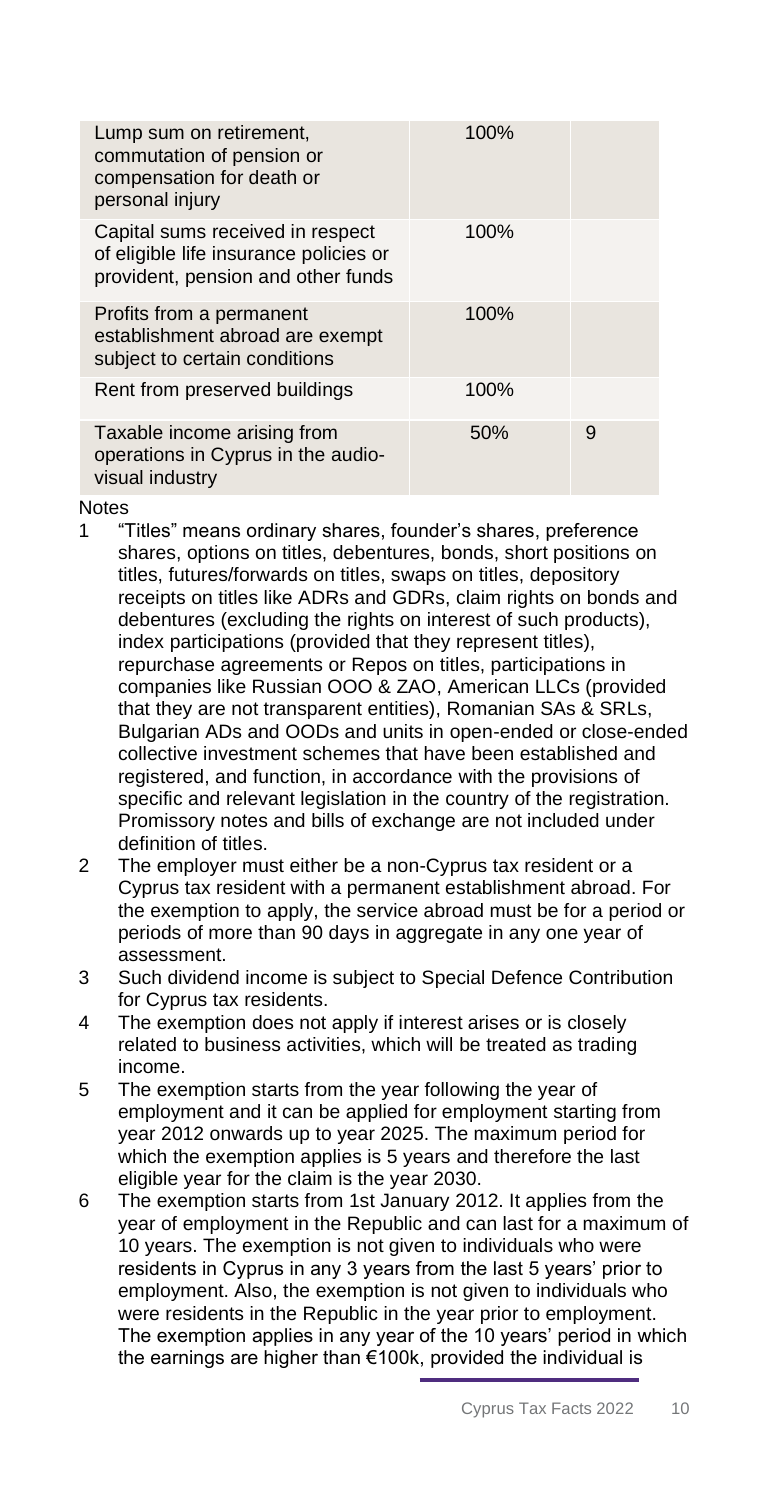eligible to claim the exemption in the first year. If the income falls below €100k then the exemption will be granted only if the commissioner is satisfied on certain conditions.

- 7 In practice the tax authorities will allow only one out of the two claims (see note 5 & 6 above).
- 8 According to government's announcement in October 2021 the tax exemption as from 2022 will apply for earnings over €55k and the period of exemption is extended to 17 years.
- 9 The exemption of 50% cannot exceed the 35% of the qualifying expenses approved by the relevant authority. Any restriction on the exemption can be carried forward for utilization in the next 5 years following same principles. The previous exemption does not apply when a cash refund is claimed back based on the provisions of the scheme.

## <span id="page-11-0"></span>**Allowable deductions**

| <b>Description</b>                                                                                                                                                                           | Limit                                                                                        | <b>Note</b>    |
|----------------------------------------------------------------------------------------------------------------------------------------------------------------------------------------------|----------------------------------------------------------------------------------------------|----------------|
| Annual subscriptions to trade<br>unions and professional<br>associations                                                                                                                     | 100%                                                                                         |                |
| Donations to approved charitable<br>institutions (with receipts)                                                                                                                             | 100%                                                                                         | 1              |
| Expenses for letting of buildings                                                                                                                                                            | 20% of gross<br>rental income                                                                |                |
| Interest of a loan used to acquire<br>rented properties                                                                                                                                      | 100%                                                                                         |                |
| All expenses incurred wholly and<br>exclusively for the production of<br>income provided that are<br>supported by proper<br>documentation                                                    | 100%                                                                                         | $\overline{2}$ |
| Expenditure incurred for the<br>purpose of maintaining a<br>preserved building                                                                                                               | Subject to<br>restrictions                                                                   | 3              |
| Life insurance premiums                                                                                                                                                                      | 100%                                                                                         | 4 & 5          |
| Wages and salaries and<br>contributions to Social Insurance<br>Fund, Redundancy Fund, Human<br>Resource Development Fund,<br>Social Cohesion Fund, Pension<br><b>Fund and Provident Fund</b> | 100%                                                                                         | $5 - 7$        |
| Expenditure incurred for the<br>acquisition of shares in an<br>"innovative business" (applicable<br>up to 30/06/2021)                                                                        | Up to 50% of<br>the investment<br>$-$ subject to<br>restrictions<br>with max relief<br>€150k | 8              |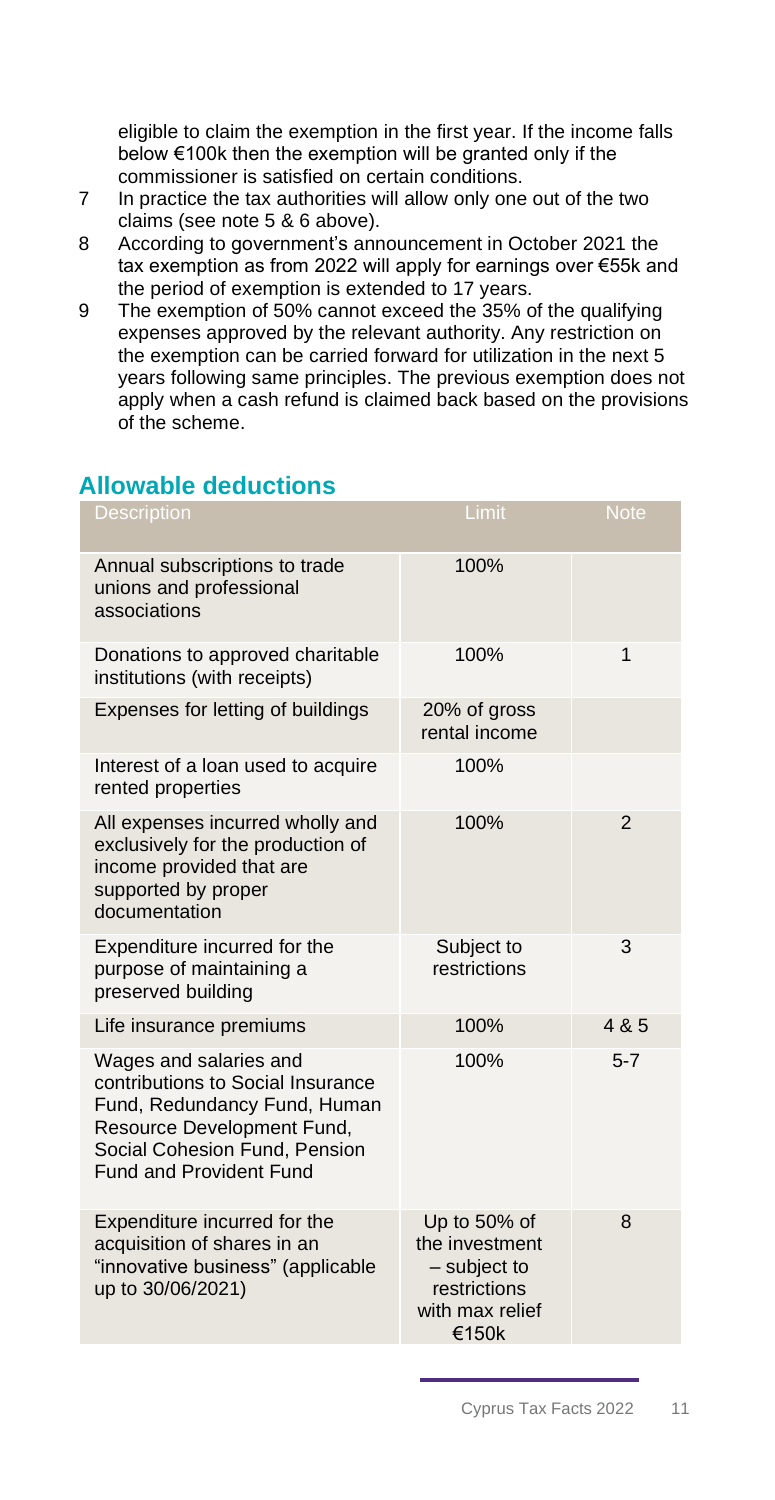| <b>Special Contribution</b>                                       |               | See<br>page 47 |
|-------------------------------------------------------------------|---------------|----------------|
| Expenditure on film infrastructure<br>and technological equipment | Up to 20%     |                |
| Donations to political parties<br>(subject to conditions)         | Up to €50.000 |                |

Notes

- 1 In case of a loss, to the extent of the donation, the loss is not carried forward.
- 2 Excludes interest and/or running expenses of private motor vehicles.
- 3 Restriction depends on the covered area of the building.

| <b>Square meters</b> | $\epsilon$ per square meter |
|----------------------|-----------------------------|
| <b>Up to 120</b>     | Up to €1.200                |
| <b>121 – 1.000</b> ا | Up to €1.100                |
| Over 1.000           | Up to €700                  |

4 The deduction for annual life insurance premium is restricted to 7% of the capital sum assured on death. The life insurance should be for the life of the taxpayer and not for his/her spouse unless it relates to policies effected before 1 January 2003. When a life insurance policy is cancelled within six years of its inception, there is a claw-back of premium relief as follows:

| <b>Cancellation (in year)</b> | % of premiums allowed<br>treated as income |
|-------------------------------|--------------------------------------------|
| $1 - 3$                       | 30%                                        |
| $4 - 6$                       | 20%                                        |

- 5 The total deduction for all the above allowances (life insurance, contributions to the social insurance, general health system, provident, pension, medical or other "approved" fund) is restricted to 1/5 of an individual's taxable income before deducting these allowances.
- 6 Wages and salaries for which the above-mentioned contributions have not been paid in the year, in which they were due, will not be tax deductible for the calculation of taxable income.
- 7 If the contributions (including any penalties and interest) are paid in full within two years from their due date, then such wages and salaries and their associated contributions will be tax deductible expense in the year that they are paid.
- 8 Innovative enterprise means the enterprise:
	- a which can demonstrate, through a comprehensive study carried out by a specialist external expert that may in the near future develop new or substantially improved products, services, or processes in connection with the best products, services or processes in the market and which run the risk of technological or industrial failure or,
	- b whose research and development costs represent at least 10% of total operating costs in at least 1 of 3 years preceding the granting of the aid or, in the case the enterprise is at the start-up stage and does not have financial history, in the audit of its current tax year, as certified by the external auditor.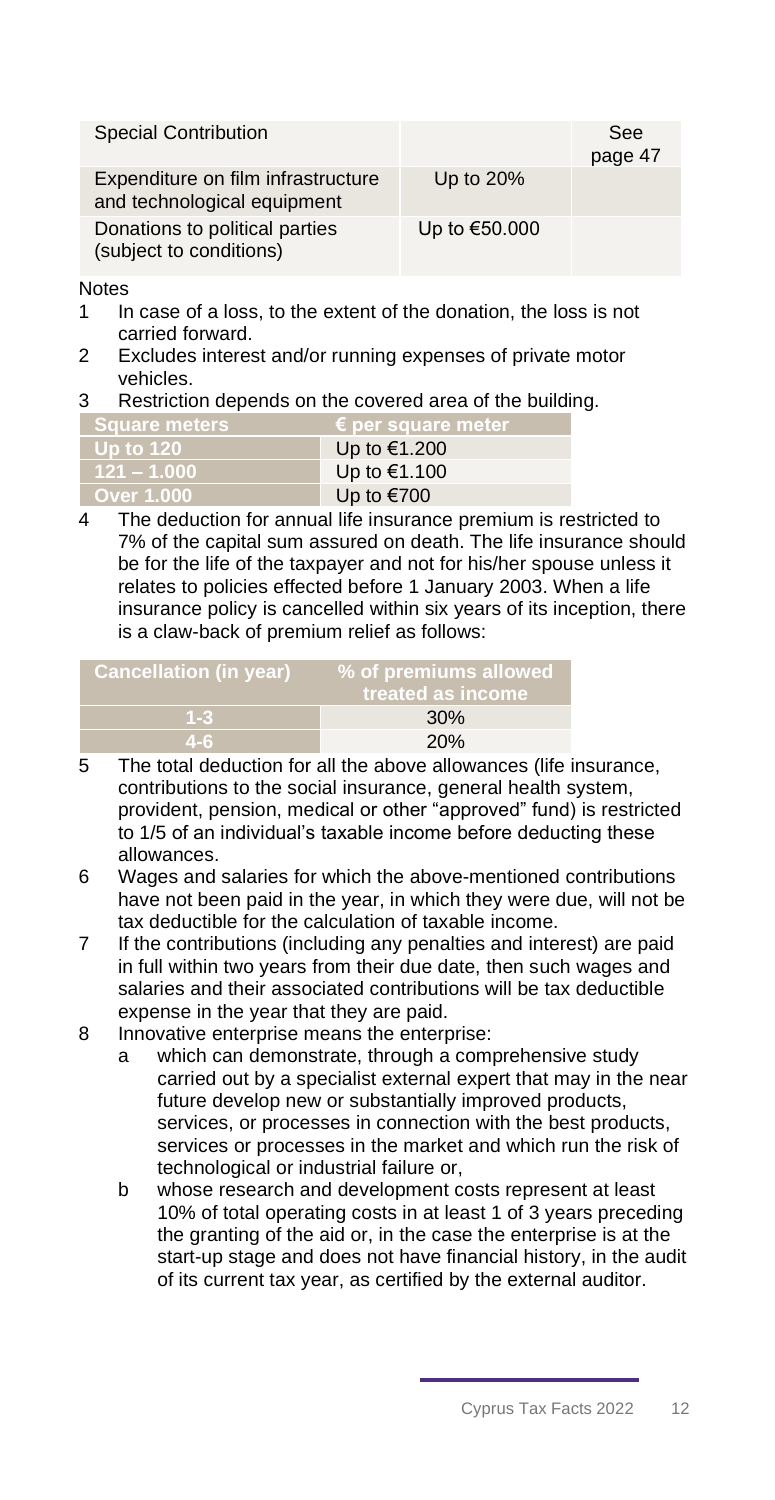# <span id="page-13-0"></span>**Business taxation**

## <span id="page-13-1"></span>**Imposition of tax**

Cyprus tax resident persons (individuals and companies) are subject to tax on their worldwide income whether remitted to Cyprus or not.

Non-Cyprus tax resident persons are subject to tax only on their Cyprus-source income.

A company is subject to tax in Cyprus if its management and control is exercised in Cyprus, irrespective of its place of registration. To achieve tax residency and substance, the Cyprus Tax Authorities take into consideration the following factors in general:

- the composition of the board of directors
- where the board meetings take place and whether major decisions are properly taken during these meetings
- the place where the discussion and approval of the financial statements take place
- the board of directors must have control over the bank account which must be situated in Cyprus
- the place where the seal of the company is authorised to be used.

In practise, in order for a company to establish its tax residency, it should submit a request for tax residency certificate to the Cyprus Tax Authorities.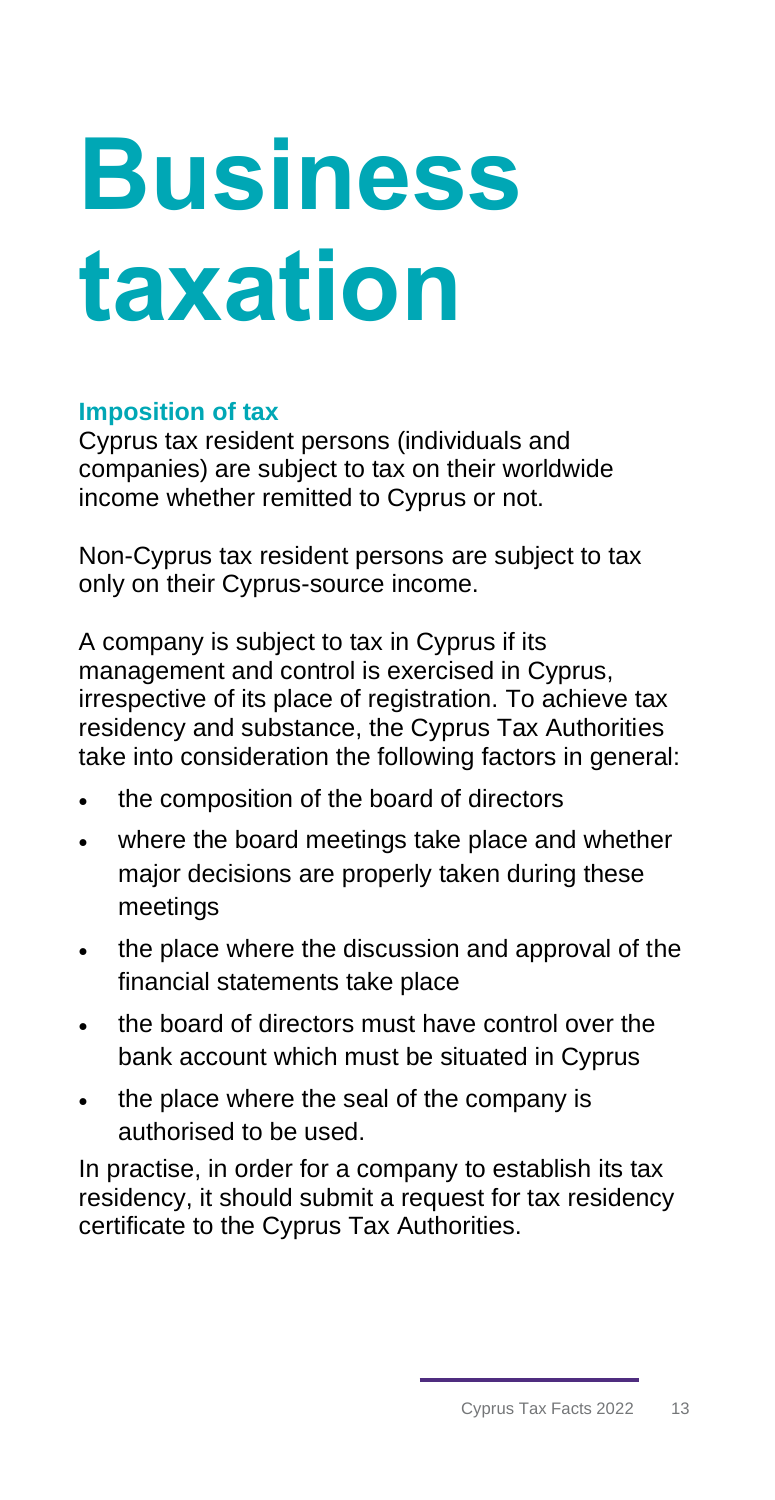As from 31/12/2022 a company incorporated in Cyprus will by default be considered as tax resident of Cyprus unless it is tax resident in any other jurisdiction.

"Company" has the meaning given to this term by the Companies Law and includes anybody with or without legal personality, or public corporate body, as well as every company, fraternity or society of persons, with or without legal personality, including any comparable company incorporated or registered outside the Republic and a company listed in the First Schedule but it does not include a partnership.

Partnerships are not taxable entities. The income of a partnership is attributed to the partners and is subject to income or corporation tax as the case may be.

In the case of a trust that is an entity, the trust is considered to be resident in Cyprus if one or more of its trustees are resident in Cyprus, unless the trust provides the information required to be reported according to CRS to another participating jurisdiction's tax authority because it is treated as resident for tax purposes there.

## Covid-19 impact on tax residency

Based on the implementing directives 04/2020 and 07/2021 the Cyprus Tax Department will follow the non-binding provisions issued by the OECD in relation to movement restrictions, but each case will be examined on its own merits.

## <span id="page-14-0"></span>**Tax registration**

## As of 1st July

2011, a Company is obliged to register with the tax authorities within 60 days of its registration with the Companies Registrar.

## <span id="page-14-1"></span>**Corporation tax rate**

• 12,5% of taxable income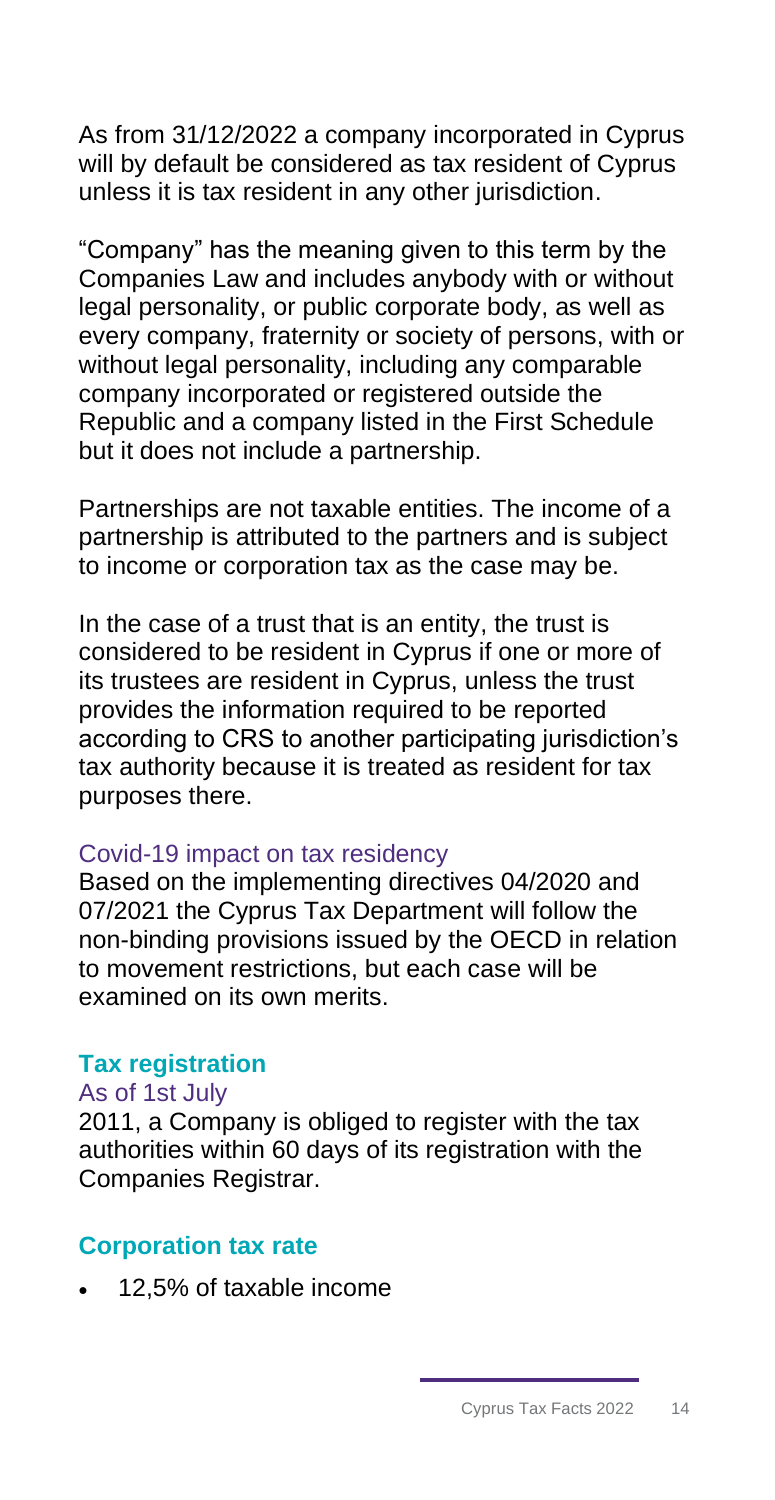## <span id="page-15-0"></span>**Exempt income**

| <b>Type of income</b>                                                                | Limit | <b>Note</b> |
|--------------------------------------------------------------------------------------|-------|-------------|
| Profits on disposal of securities                                                    | 100%  | 1           |
| Dividend income (special regime as<br>from 1 January 2016)                           | 100%  | $2 - 4$     |
| Interest income                                                                      | 100%  | 5           |
| Profits from operations through a<br>permanent establishment abroad                  | 100%  | 6           |
| Foreign exchange differences                                                         | 100%  | 8           |
| Taxable income arising from<br>operations in Cyprus in the audio-<br>visual industry | 50%   | 9           |

## Notes

- 1 The definition of "titles" is stated in page 10 of the booklet.<br>2 Such dividend income is subiect to Special Defence Contr
- Such dividend income is subject to Special Defence Contribution for Cyprus tax residents.
- 3 As from 1 January 2016 to comply with the Parent Subsidiary Directive provisions, dividends will only be exempt from Income tax provided that they were not tax-deductible by the paying company.
- 4 In case where the exemption does not apply, the income will not be considered as "dividend income" for Special Defence Contribution purposes i.e. it will only be taxable under income tax.
- 5 Unilateral tax credit relief In case where the dividend income is subject to taxation in Cyprus (income tax) a tax credit relief will be provided assuming that the paying company is based in another member state. Such relief will not be made available if there is no valid commercial reason for the structure in place and its purpose is merely for tax purposes.
- 6 The exemption does not apply if interest arises or is closely related to the business activities of the entity. Note that exempt interest income is subject to 30% Special Defence Contribution from 29/4/2013 (see page 47)
- 7 The exemption does not apply if the permanent establishment engages directly or indirectly more than 50% in activities which result in investment income AND the foreign tax burden is significantly lower than the Cyprus tax burden.
- 8 Any foreign exchange differences arising from transactions (either realised or unrealised) which are not triggered as a result of trading in FX, must be reversed for tax purposes. Those trading in FX can elect irrevocably for any unrealized exchange differences to be adjusted. Such election is made through a special tax form.
- 9 The exemption of 50% cannot exceed the 35% of the qualifying expenses approved by the relevant authority. Any restriction on the exemption can be carried forward for utilization in the next 5 years following same principles. The previous exemption does not apply when a cash refund is claimed back based on the provisions of the scheme.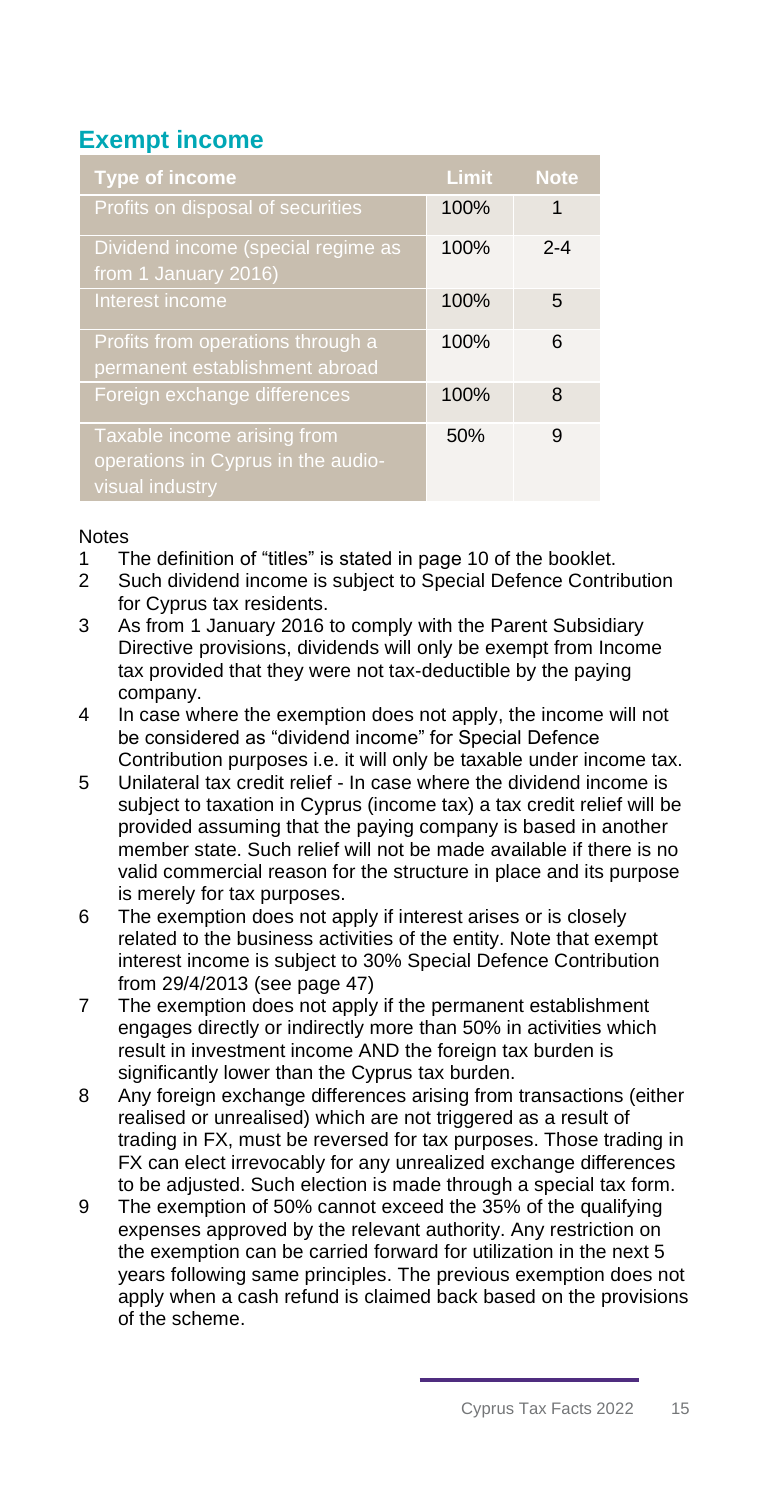## <span id="page-16-0"></span>**Allowable deductions**

| <b>Description</b>                                                                                                                                                                                                                                                                                                                                                                                                               | Limit                                                        | <b>Note</b>    |
|----------------------------------------------------------------------------------------------------------------------------------------------------------------------------------------------------------------------------------------------------------------------------------------------------------------------------------------------------------------------------------------------------------------------------------|--------------------------------------------------------------|----------------|
| Employer's contributions for:                                                                                                                                                                                                                                                                                                                                                                                                    |                                                              | $\mathbf 1$    |
| Wages and salaries and<br>a.<br>contributions to Social<br>Insurance Fund.                                                                                                                                                                                                                                                                                                                                                       | a. 100%                                                      |                |
| Redundancy Fund, Human<br><b>Resource Development</b><br>Fund, Social Cohesion<br>Fund                                                                                                                                                                                                                                                                                                                                           | b. 10% on<br>employee's<br>remuneration                      |                |
| Pension Fund and<br>b.<br><b>Provident Fund</b>                                                                                                                                                                                                                                                                                                                                                                                  | c. 1% on<br>employee's                                       |                |
| Medical fund<br>C.                                                                                                                                                                                                                                                                                                                                                                                                               | remuneration                                                 |                |
| Donations to any approved<br>charitable institution (with<br>receipts)                                                                                                                                                                                                                                                                                                                                                           | 100%                                                         | $\overline{2}$ |
| Expenditure incurred for the<br>purpose of maintaining a<br>preserved building.                                                                                                                                                                                                                                                                                                                                                  | Subject to<br>restrictions                                   | 3              |
| <b>Business entertainment</b><br>expenses                                                                                                                                                                                                                                                                                                                                                                                        | Lower of 1% of<br>gross income, or<br>€17.086                |                |
| Interest on loans to acquire<br>assets used in a business.                                                                                                                                                                                                                                                                                                                                                                       | 100%                                                         | 4              |
| All expenses incurred wholly and<br>exclusively for the production of<br>income provided that are<br>supported by appropriate<br>documentation.                                                                                                                                                                                                                                                                                  | 100%                                                         | 5              |
| A Notional Interest Deduction<br>(NID) will be allowed on new<br>equity funds introduced into a<br>Cyprus tax resident company on<br>or after 1/1/2015. The NID<br>should be calculated on the<br>basis of the 'reference interest<br>rate' which is equal to the yield<br>on the 10-year government bond<br>(as at December 31 of the prior<br>tax year) of the country where<br>the new funds will be/are<br>invested plus 5%. | 80% of taxable<br>profit before<br>allowing the<br>deduction | 6              |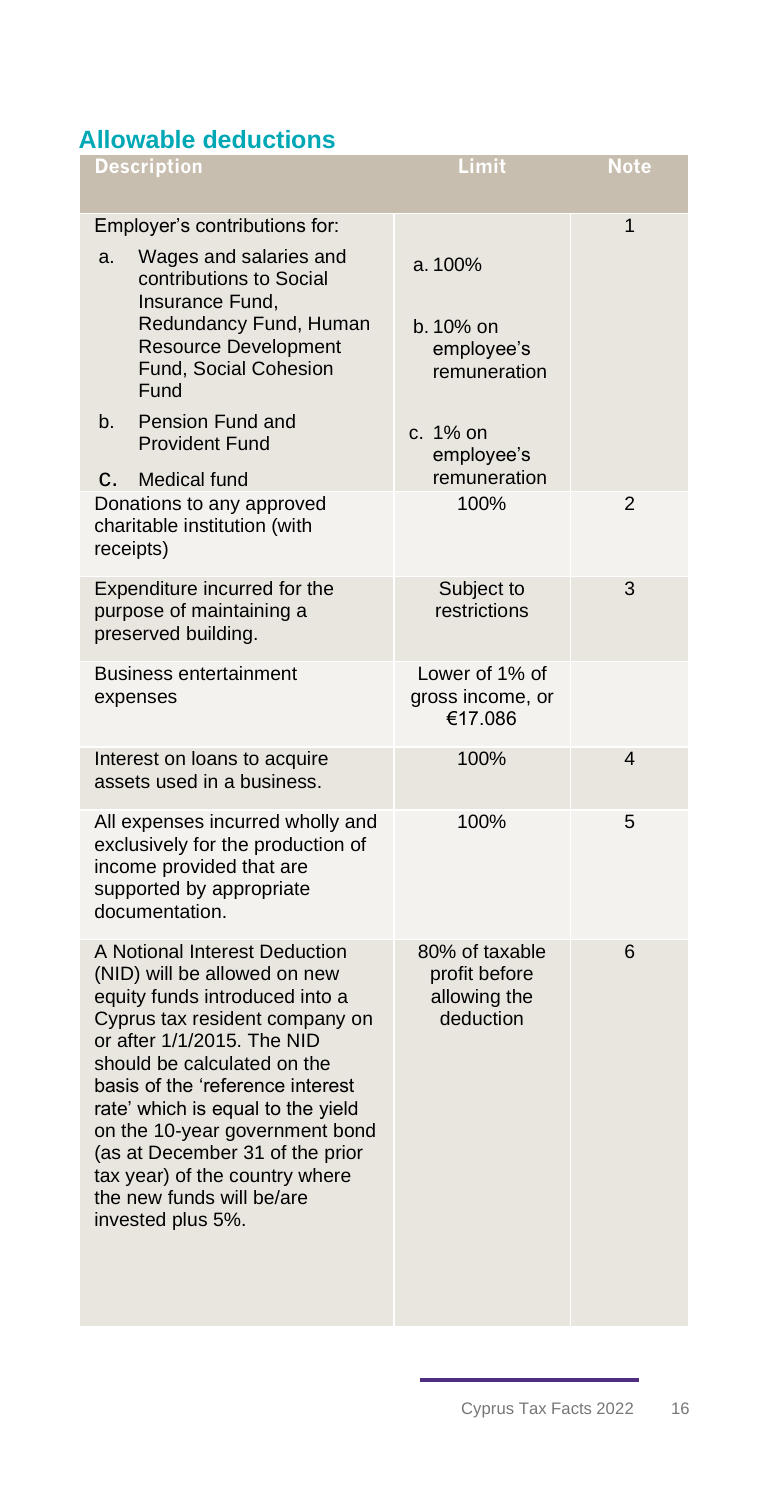| "Old" Intellectual Property (IP)<br>regime - 80% of the net income<br>generated from the exploitation<br>of IP and 80% of the net profit<br>from the disposal of such IP is<br>not taxable. Application of this<br>regime ceased 30/6/2016 with<br>transitional/grandfathering rules<br>to apply until 30/6/2021. | 80%                        | See page<br>51                                                                                             |
|-------------------------------------------------------------------------------------------------------------------------------------------------------------------------------------------------------------------------------------------------------------------------------------------------------------------|----------------------------|------------------------------------------------------------------------------------------------------------|
| "New" Intellectual Property (IP)<br>regime - nexus approach<br>applies as from 1/7/2016.                                                                                                                                                                                                                          | 80%                        | A fraction is<br>applied<br>based on<br>R&D activity<br>undertaken<br>by the tax<br>payer – see<br>page 52 |
| Interest expense is tax<br>deductible if arising from loan<br>used in acquiring direct or<br>indirect a 100% subsidiary,<br>provided that all subsidiary's<br>assets are used for the<br>production of taxable income.                                                                                            | 100%                       |                                                                                                            |
| Deemed Expense on balances<br>with Related Parties.                                                                                                                                                                                                                                                               | Subject to<br>restrictions | $\overline{7}$                                                                                             |
| Benefit in Kind provided that has<br>been taxed in the hands of the<br>employees and/or their family<br>members.                                                                                                                                                                                                  | 100%                       |                                                                                                            |

## Notes

- 1 Wages and salaries for which the above-mentioned contributions have not been paid in the year in which they were due, will not be tax deductible for the calculation of taxable income. If the contributions (including any penalties and interest) are paid in full within two years from their due date, then such wages and salaries and their associated contributions will be tax deductible expense in the year that they are paid.
- 2 In case of a loss, any part of the loss up to the amount of the donation cannot be carried forward.

## 3 Depending on the covered area of the building:

| <b>Square meters</b> | $\epsilon$ per square meter |
|----------------------|-----------------------------|
| Up to $120$          | Up to €1.200                |
| $121 - 1.000$        | Up to €1.100                |
| Over 1,000           | Up to €700                  |

4 Interest payable for acquiring a saloon car whether used in the business or not, or any other asset that is not used in the business, is not allowable for the first seven years.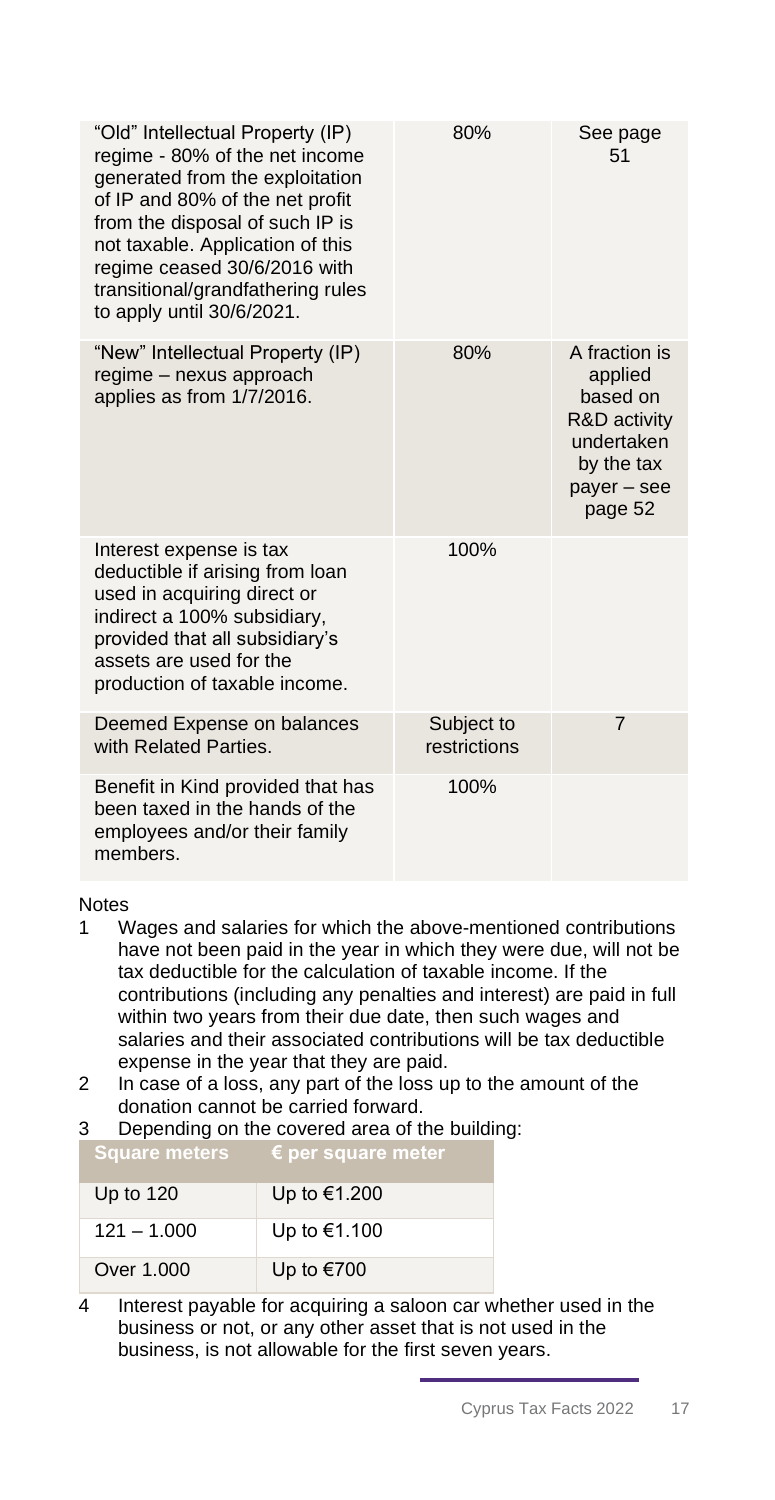- 5 Excludes interest and running expenses of saloon (passenger) cars as classified under the Motor Vehicles and Traffic Regulations.
- 6 New equity means any equity (fully paid up shares and share premium) introduced into the business on or after 01/01/2015. If the new funds are derived from loans on which a tax deduction for interest has been claimed, the amount of the NID is reduced by the amount of interest deduction claimed. In the event that the new funds are introduced in the form of assets in kind, their valuation for the purposes of calculating the NID cannot exceed their market value at the date of their introduction into the business. Also, no NID shall be granted if the market value of the assets is not documented to the satisfaction of the Tax Commissioner. In the case of reorganizations carried out without generating taxable profits in the transferring company, the NID is calculated as if no restructuring took place. The NID may be restricted by the Tax Commissioner if he is of the opinion that the arrangements have been put in place with the aim of benefitting from the NID, with no valid economic or commercial reason or in the case where there is an attempt to utilise the old equity as new equity through related party transactions and other arrangements.
- 7 Section 33 of the law gives the power to the Tax Commissioner to adjust the profits or the benefits of a Cyprus tax resident person, by imposing additional "deemed income" in cases where the conditions of a transaction between related parties are not the same as those that would have been agreed and applied between unrelated parties. The amendment of the law now grants the right to the other party to account for a "deemed expense", equal to the increase in the profit or the benefits of the party for which the commissioner imposed deemed income. The "deemed expense" will also be subject to the normal interest restriction provisions based on Section 11 of the legislation.

## <span id="page-18-0"></span>**Anti-tax avoidance provisions**

Further to the adoption of the EU Council Directive 2016/1164 of 12 July 2016, the following anti-tax avoidance provisions have been introduced in the Income Tax Law, defining rules against tax avoidance practices.

## **The below provisions are applicable as from 1 January 2019.**

## Interest limitation rule

Excess Borrowing Cost (EBC) over 30% of the Earnings Before Interest, Tax, Depreciation and Amortisation (EBITDA) is not allowed as tax deductible expense in calculating the taxable profit of a company.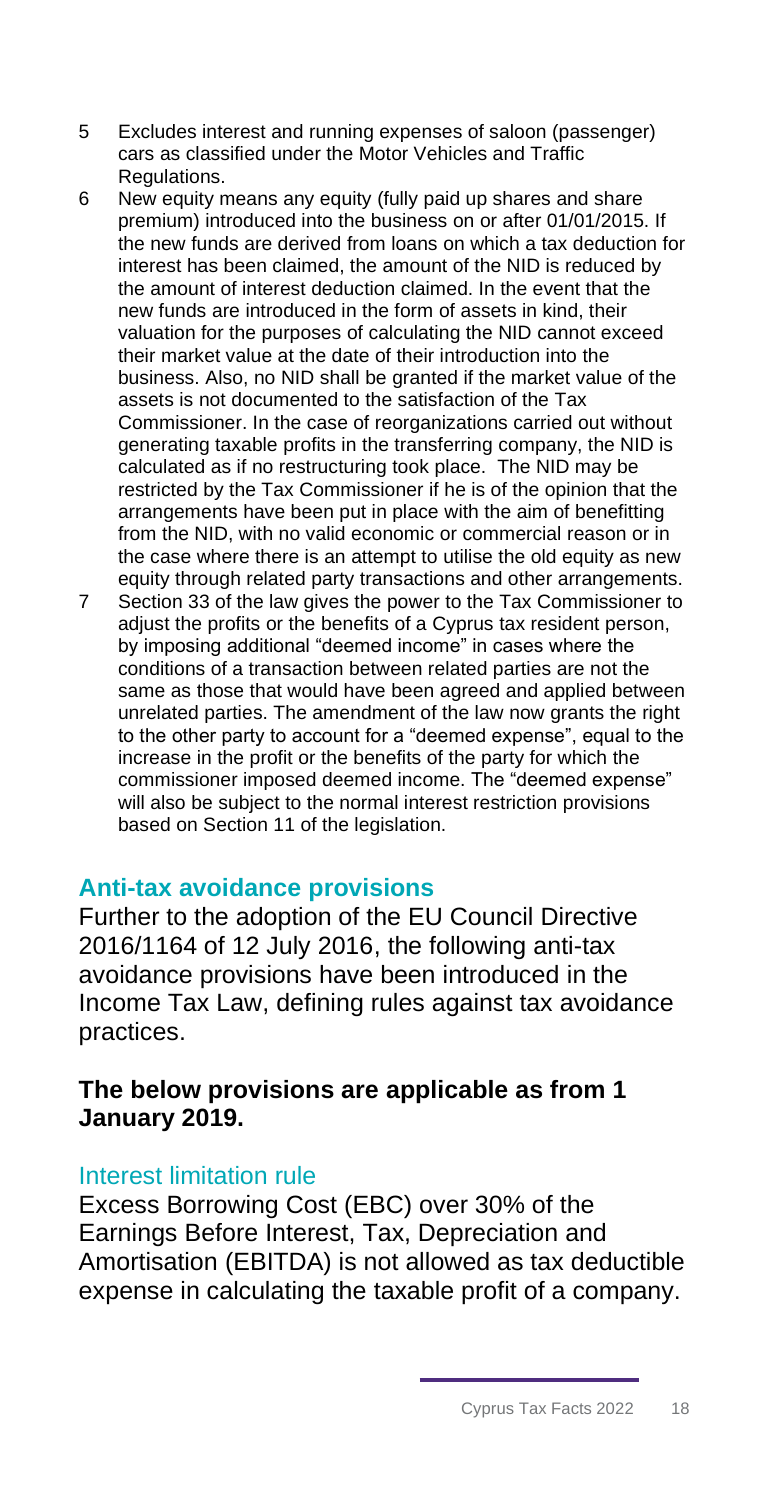## Safe-harbour threshold

EBC up to and including €3.000.000 is tax deductible (annually, per company or Cypriot group, as the case may be).

Other specific exclusions:

- grandfathering of loans concluded before 17 June 2016
- long-term loans for public infrastructure projects
- group equity escape.

## Controlled Foreign Company (CFC) rule

Subject to conditions, the non-distributable income of a CFC or of a foreign permanent establishment, arising from non-genuine arrangements, is included to the taxable income of the Cyprus tax resident company. Foreign tax paid on the income of the CFC may be credited against income tax payable in Cyprus.

## General Anti-Abuse rule (GAAR)

Cypriot tax resident companies shall ignore an arrangement or a series of arrangements which are non-genuine and having been put into place for the main purpose or one of the main purposes of obtaining a tax advantage that defeats the object or purpose of the applicable tax law. Non-genuine, are arrangements which are not put

into place for valid commercial reasons which reflect economic reality.

## **As from 1 January 2020 the Exit Taxation rule and the Hybrid Mismatches rule also apply.**

## <span id="page-19-0"></span>**Exit taxation**

Applies in the following circumstances:

• a Cyprus company transfers assets to its own Permanent Establishment (PE) abroad in an EU member state or a 3rd country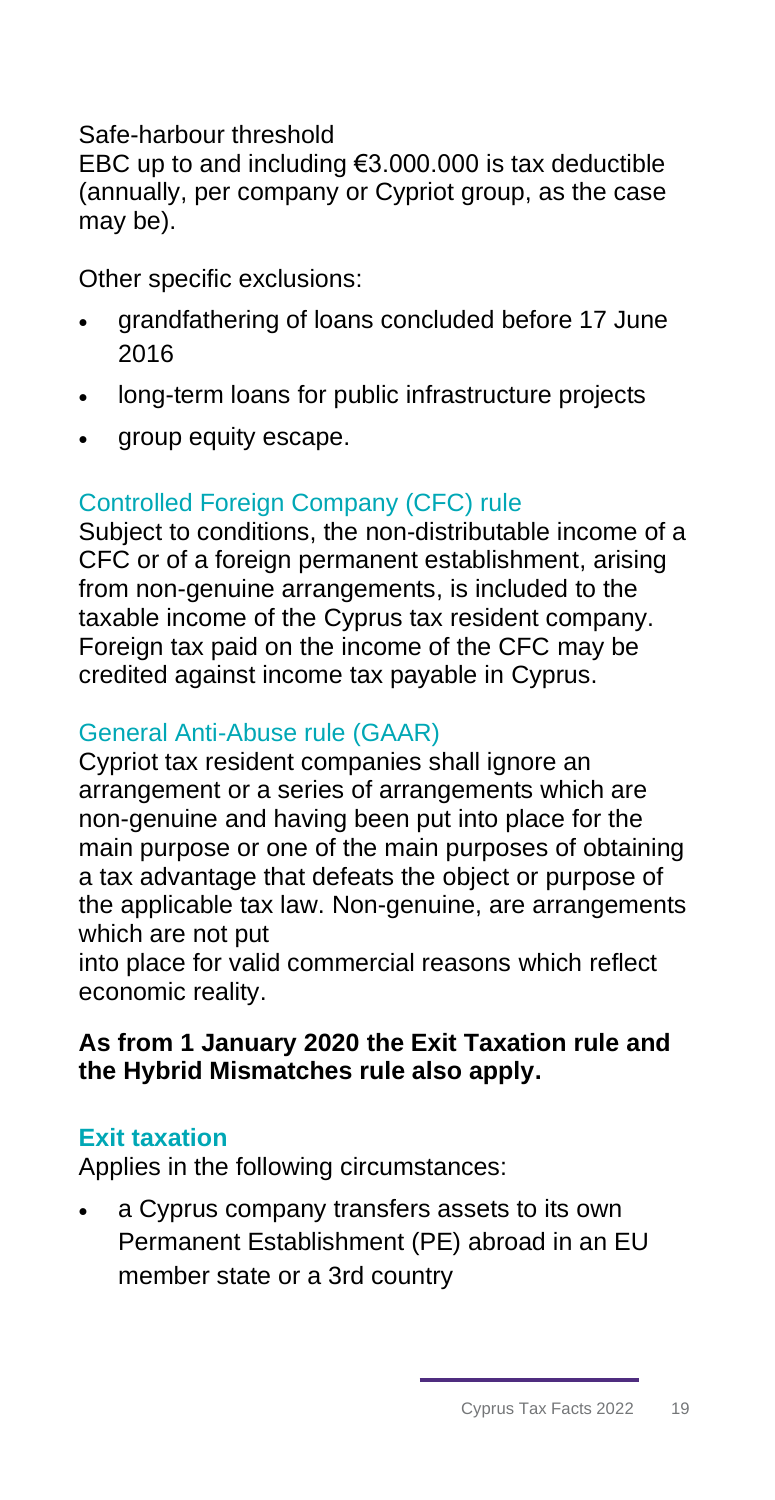- a PE in Cyprus transfers assets to its own Head-Office or another PE in an EU member state or to a 3<sup>rd</sup> country
- a Cyprus company transfers its "tax residence" to an EU member state or to a 3<sup>rd</sup> country
- a PE transfers "the business" to an EU member state or to a 3<sup>rd</sup> country.

A Cyprus company or a PE of a foreign entity in Cyprus, will be subject to tax at an amount equal to the market value of the transferred assets at the time of the exit of the assets, less their value for tax purposes in any of the above cases.

## <span id="page-20-0"></span>**Hybrid mismatch**

Occurs when there is a difference in the tax treatment of a transaction following the provisions of the laws of two or more jurisdictions. The scope of the law is to neutralise the tax effects i.e., double deduction or deduction without inclusion.

As from 1/1/2022 the provisions will also apply for "Reverse hybrid mismatches" – that is when an entity is treated as transparent (not taxable) in the country of incorporation but is taxable in the country of the investor.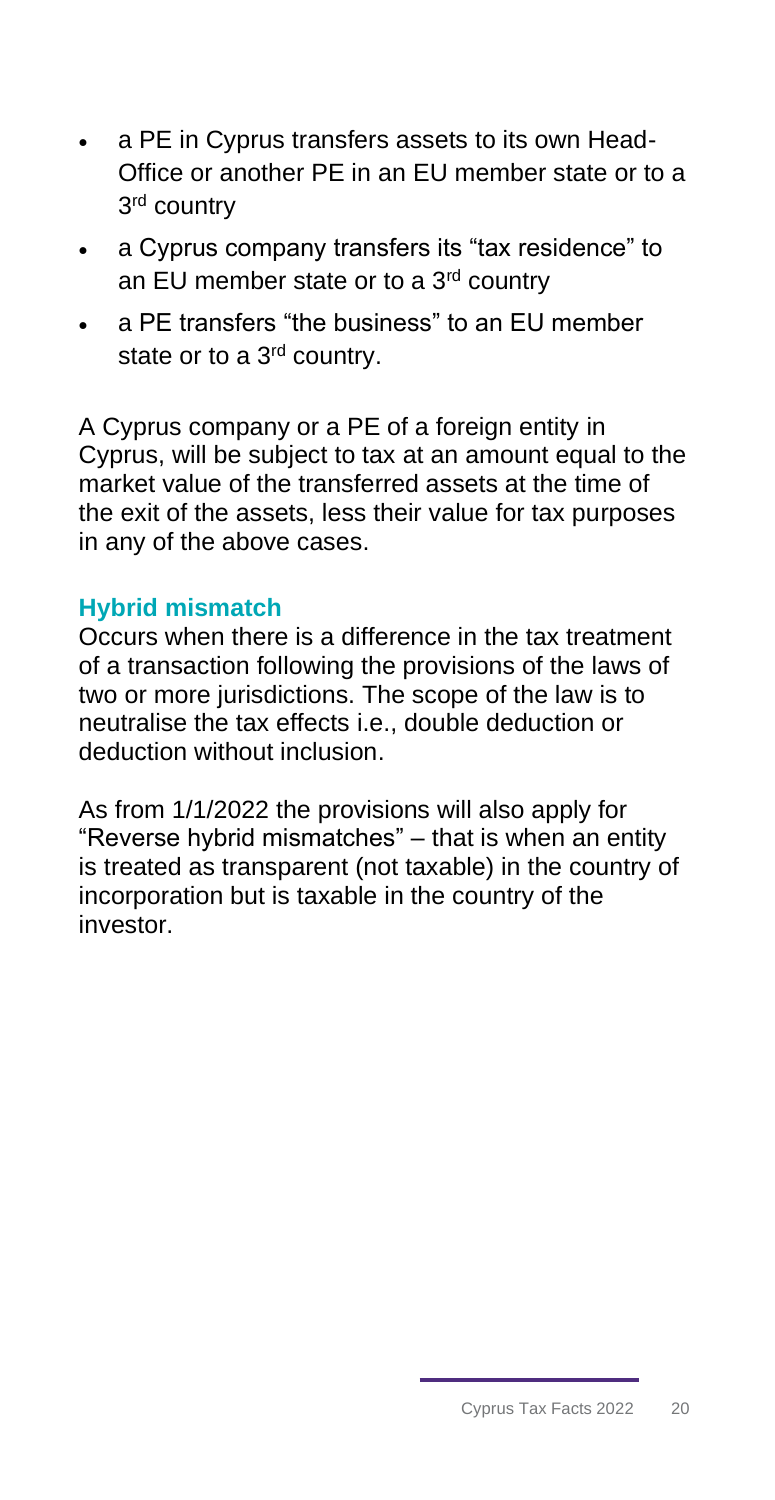## **Mandatory Disclosure Regime (DAC6)**

As of March 2021 the provisions of the EU Directive have been transposed into the Cyprus legislation.

The purpose following action 12 of BEPS, is to prevent aggressive cross-border tax planning. Targets all persons (entities or individuals) acting as "intermediaries" making Reportable Cross-Border Arrangements (RCBAs). An arrangement will be reportable if it meets at least one of the "Hallmarks". Some of the hallmarks also require the "main benefit test" to be satisfied.

## **Cross-border arrangements**



## DAC6 application / Reporting periods / Penalties

Retrospective application as from 25/06/2018. As from 01/01/2021 intermediaries and taxpayers should report an RCBA within 30 days from the earlier of: (a) that is available for implementation (b) that is ready for implementation (c) its implementation has started. Even-though the application has started earlier, the Cyprus Tax Department provided amnesty from late filing penalties until 31/01/2022.

Penalties for non-compliance can go up to €20.000 per RCBA.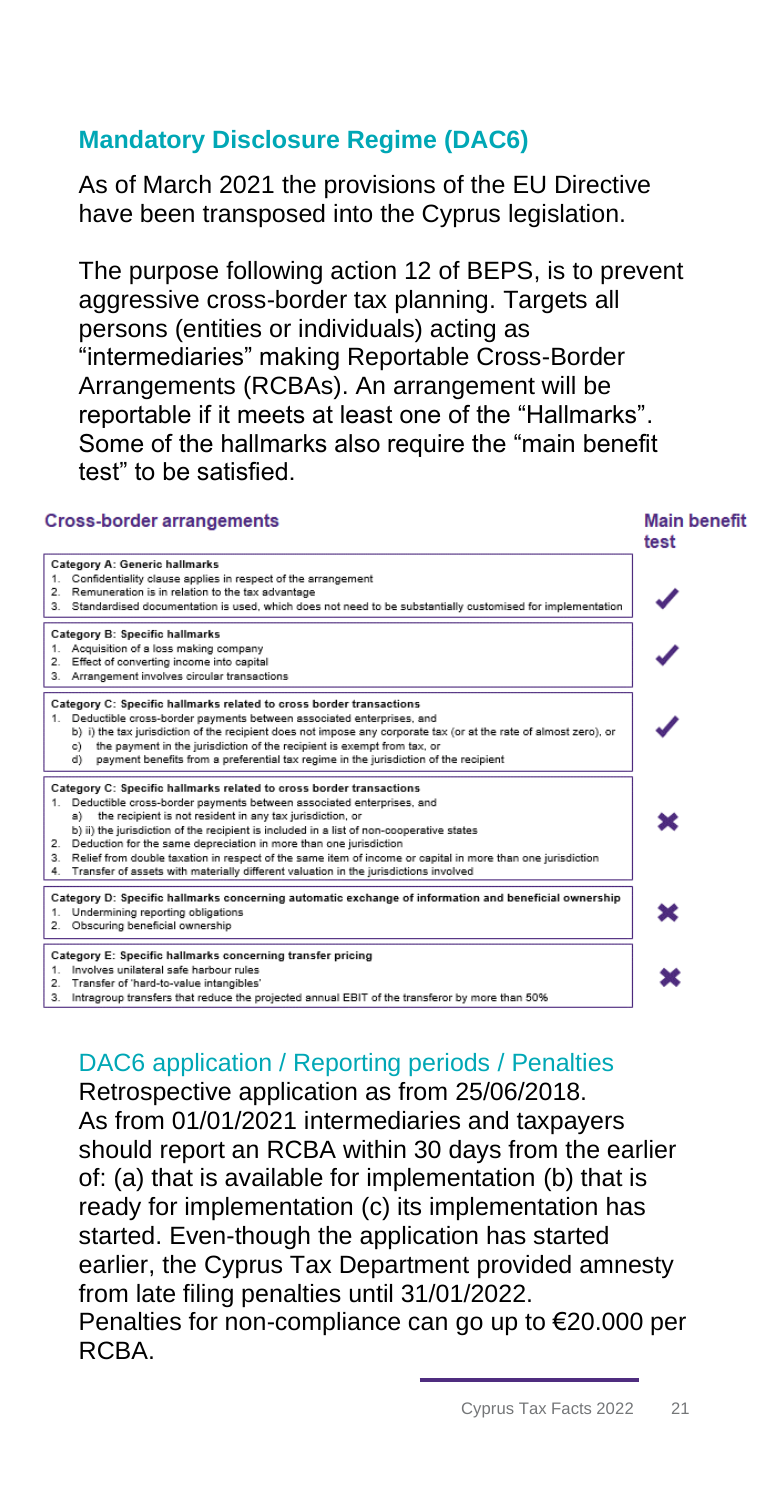## <span id="page-22-0"></span>**Wear and tear allowances**

| <b>Description</b>                                                                            | Rate<br>(%)                                         | <b>Note</b>    |
|-----------------------------------------------------------------------------------------------|-----------------------------------------------------|----------------|
| Industrial, agricultural and hotel<br>buildings                                               | 4                                                   | 1,2            |
| Plant and machinery used in<br>agriculture                                                    | 15                                                  | $\overline{2}$ |
| Commercial buildings                                                                          | 3                                                   | 2              |
| Plant & machinery                                                                             | 10                                                  | 1,2            |
| Loose tools                                                                                   | $33\frac{1}{3}$                                     | 2              |
| Furniture, fixtures & fittings                                                                | 10                                                  | 1,2            |
| Computer hardware and operating<br>software                                                   | 20                                                  | $\overline{2}$ |
| Motor vehicles (excl. saloon cars)                                                            | 20                                                  | $\overline{2}$ |
| Excavators, tractors, bulldozers,<br>self-propelled loaders and drums<br>for petrol companies | 25                                                  | $\overline{2}$ |
| Application software                                                                          | $33\frac{1}{3}$<br>(100% if<br>less than<br>€1.709) | 2              |
| Air-conditioning                                                                              | 10                                                  | $\overline{2}$ |
| Printing and binding machines                                                                 | 10                                                  | 2              |
| Bullet-proof commercial vehicles                                                              | 20                                                  | $\overline{2}$ |
| Sailing/Motor yachts                                                                          | $4\frac{1}{2}$ / 6                                  | $\overline{2}$ |
| Wind turbines                                                                                 | 10                                                  | 2              |
| Photovoltaic systems                                                                          | 10                                                  | 2              |
| New aeroplanes and helicopters                                                                | 8                                                   | $\overline{2}$ |

Notes

- 1 For the following assets acquired through 2012-2018 (new/ used/ additions) an increased allowance on the acquisition cost of the assets is provided as follows:
	- plant and machinery 20%<br>• furniture and fittings 20%
	- furniture and fittings 20%
	- industrial buildings 7%
	- hotel buildings 7%.
- 2 Allowances start when the asset is used in the business. For assets acquired from related companies, within this period, Art. 33 may apply.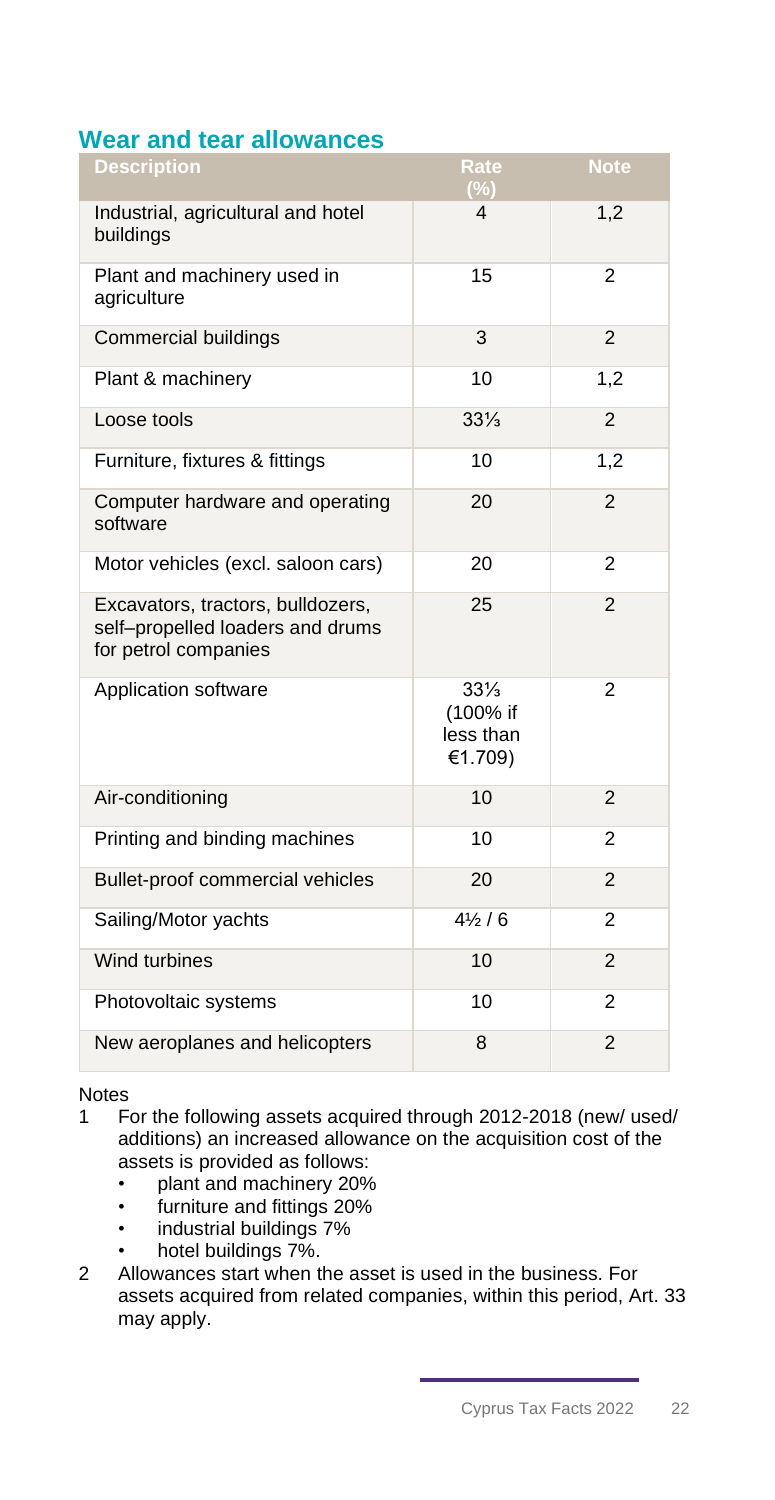## <span id="page-23-0"></span>**Losses**

Tax losses incurred in any one year and which cannot be set off against other profits of the same year, can be carried forward and set off against future profits of the next five years.

This amendment in the income tax law applies from 1/1/2013 and acts retrospectively for losses carried forward from the year 2008.

Relief in respect of group trading losses is allowed among Cyprus tax resident companies which are members of the same group (with at least 75% control) for the whole year. Only current year group trading losses can be surrendered from one company of the group to another. As from 1/1/2012 companies incorporated by their parent company within the year (with at least 75% ownership), will qualify for group relief for the whole year.

As from 1 January 2015, a company established and tax resident in any member state of the EU, can transfer losses to a group company resident in Cyprus, provided that it has exhausted all other possibilities to use the said losses in its country of tax residence. The amendment also covers companies operating in jurisdictions outside EU with which Cyprus has signed bilateral or multilateral agreements for the avoidance of double taxation or for exchange of information.

Losses of a sole trader or a partnership business converted into a limited liability company can be set off against future profits of the company.

Losses of a permanent establishment abroad can be set off against the Cyprus profits of a business whether incorporated or unincorporated. However, future profits of the permanent establishment are liable to tax, to the extent of the losses allowed (loss recapture).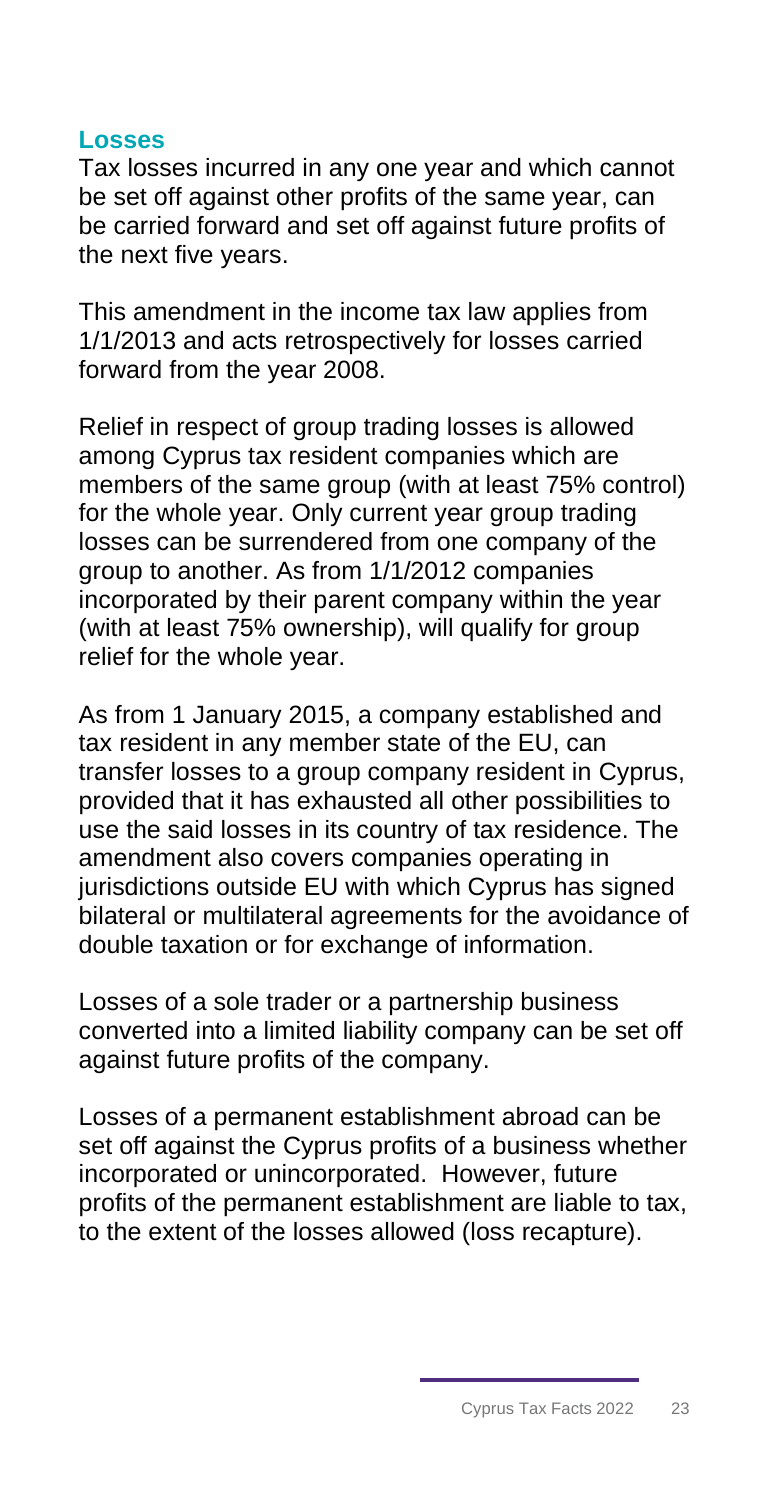## <span id="page-24-0"></span>**Company reorganisations**

Transfers of assets and liabilities between companies in the course of a reorganisation (including provisions and reserves) can be effected without any tax consequences.

The term reorganisation includes exchange of shares, transfer of commercial activities, mergers and demergers.

As from 1 January 2016, the new law provides that the Tax Commissioner can refuse to apply the tax relief on the reorganisation provisions unless there are valid commercial and economic reasons that substantiate the reorganisation application.

The Tax Commissioner may also provide the tax exemptions conditionally in respect to the number of shares to be issued and also for the time period that the shares should be kept by the recipient, which should not exceed 3 years.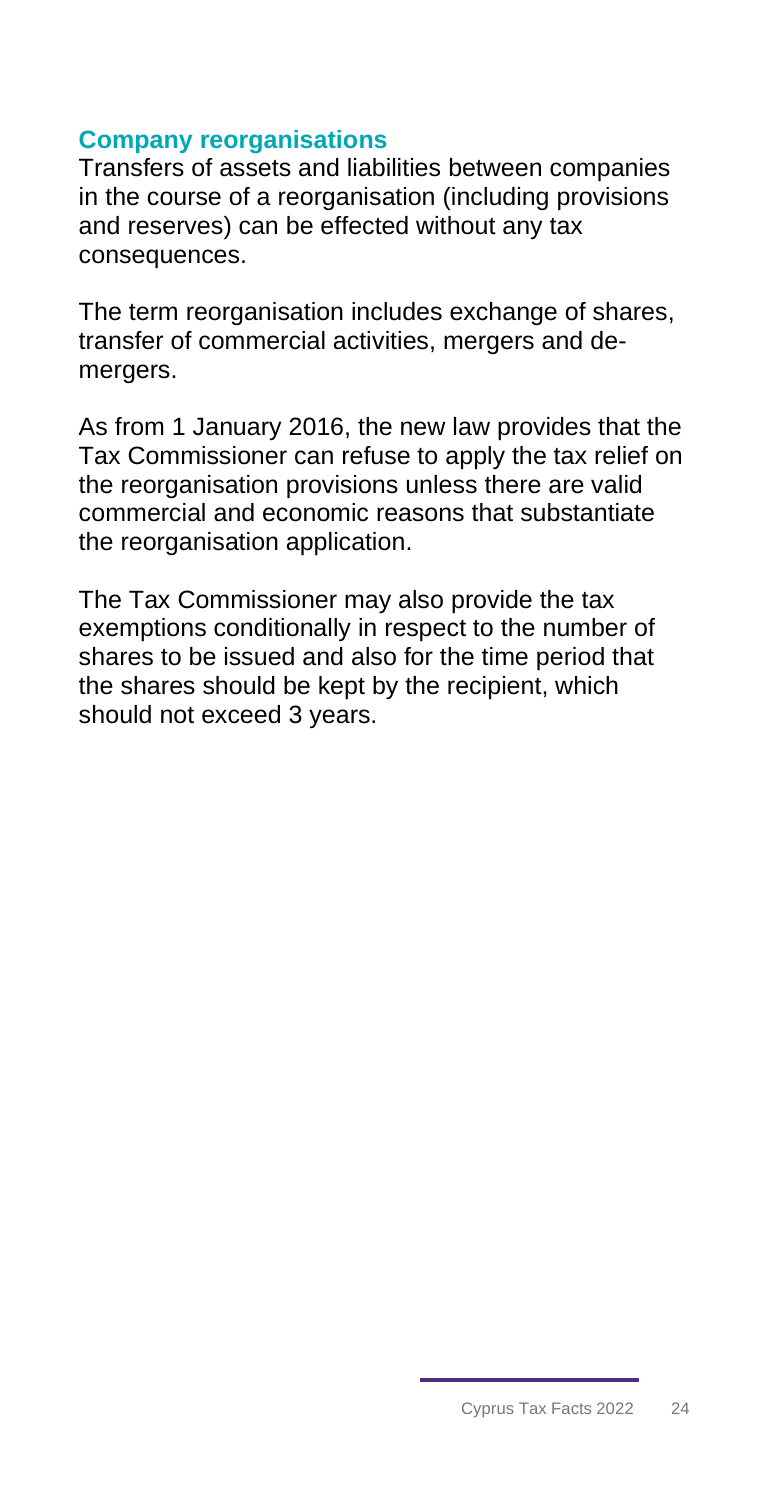# <span id="page-25-0"></span>**Value Added Tax (VAT)**

## **Imposition of VAT**

VAT applies to taxable supplies made by a taxable person in the furtherance of their business. It also applies to intra-community acquisitions and importation of goods as well as services received from outside Cyprus.

## **Registration**

Registration is compulsory for businesses if at any time their taxable supplies in the preceding 12 months are in excess of €15.600. Additionally, there is an obligation to register at any time where it is expected that taxable supplies will exceed the threshold in the next 30 days.

Registration is also compulsory, irrespective of the value of the supplies, where a business provides services to a business registered for VAT purposes in another EU Member State.

Other situations where obligatory registration applies include the acquisition of goods from other EU Member States over the threshold of €10.251 during any calendar year or acquisition of a business as a going concern. Further, an obligation for VAT registration arises for businesses carrying out economic activities from the receipt of services from abroad or certain domestic services for which an

obligation to account for Cyprus VAT under the reverse charge provision arises, subject to the registration threshold of €15.600 per any consecutive 12 month period.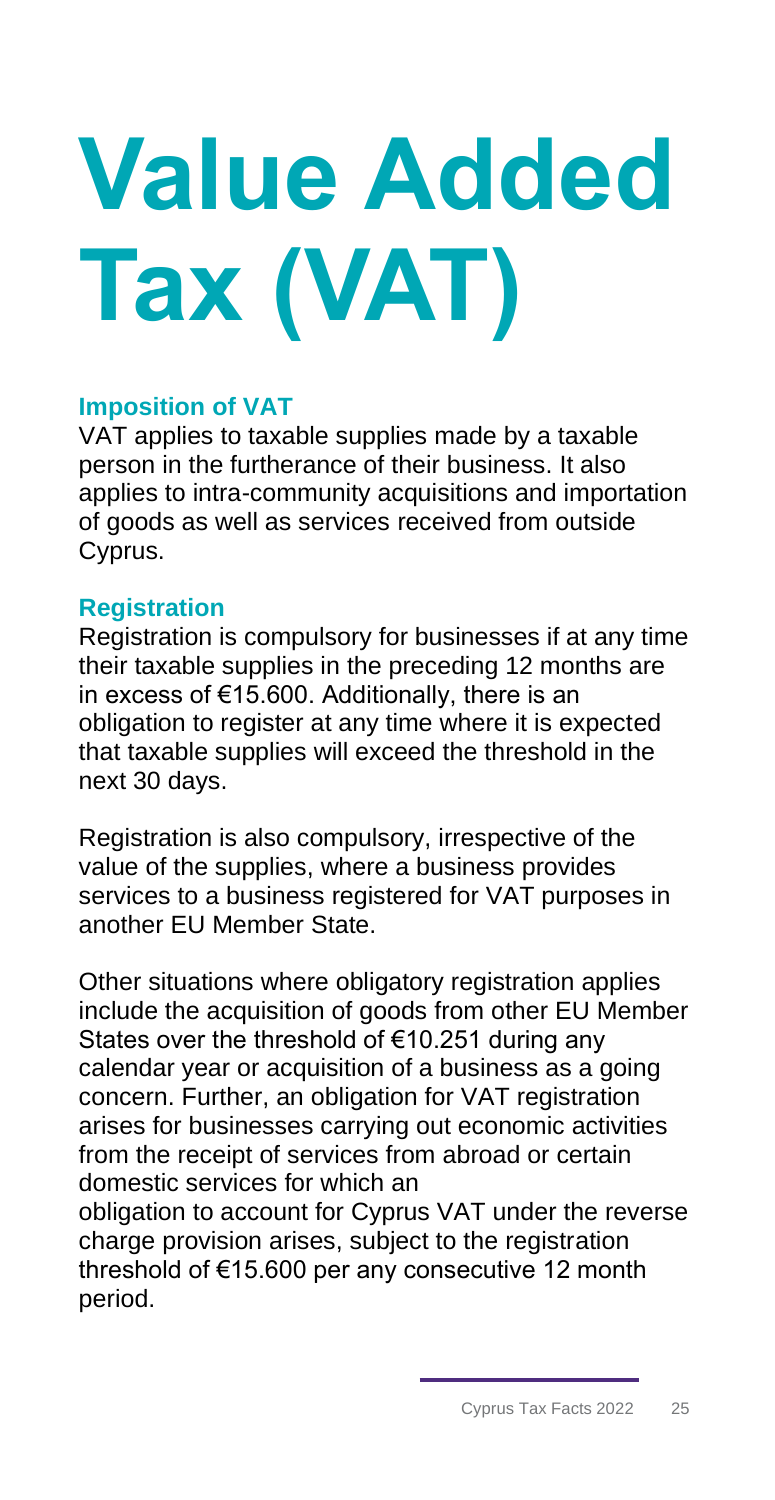Zero-rated supplies are included in the total of taxable supplies for determining whether the threshold has been reached. If a business makes only zero-rated supplies that exceed the threshold it has to register for VAT.

Voluntary registration is available for businesses which make taxable supplies and do not yet meet the prescribed threshold of €15.600.

From 20 August 2020 persons (legal entities or individuals) with no establishment in Cyprus who are engaged, or expected to be engaged, in taxable supplies in Cyprus are subject to registration regardless of threshold.

## **VAT returns**

Registered persons are obliged to submit periodic VAT returns to the Tax Department which are due by the 10th day of the 2nd month following the end of the reference period. Any related liability must be paid within the same deadline.

VAT return submissions are made electronically via the TAXISNet online portal.

## **VAT rates**

The VAT legislation provides for the following four VAT rates:

- 1 zero rate 0%
- 2 lower reduced rate 5%
- 3 higher reduced rate 9%
- 4 standard rate currently 19%.

## **Zero-rated taxable supplies (0%)**

The zero rate applies mainly to:

- exports to non-EU Countries
- certain supplies of services and ancillary services relating to qualifying sea vessels and aircrafts
- commissions received from abroad relating directly to exports of goods outside member states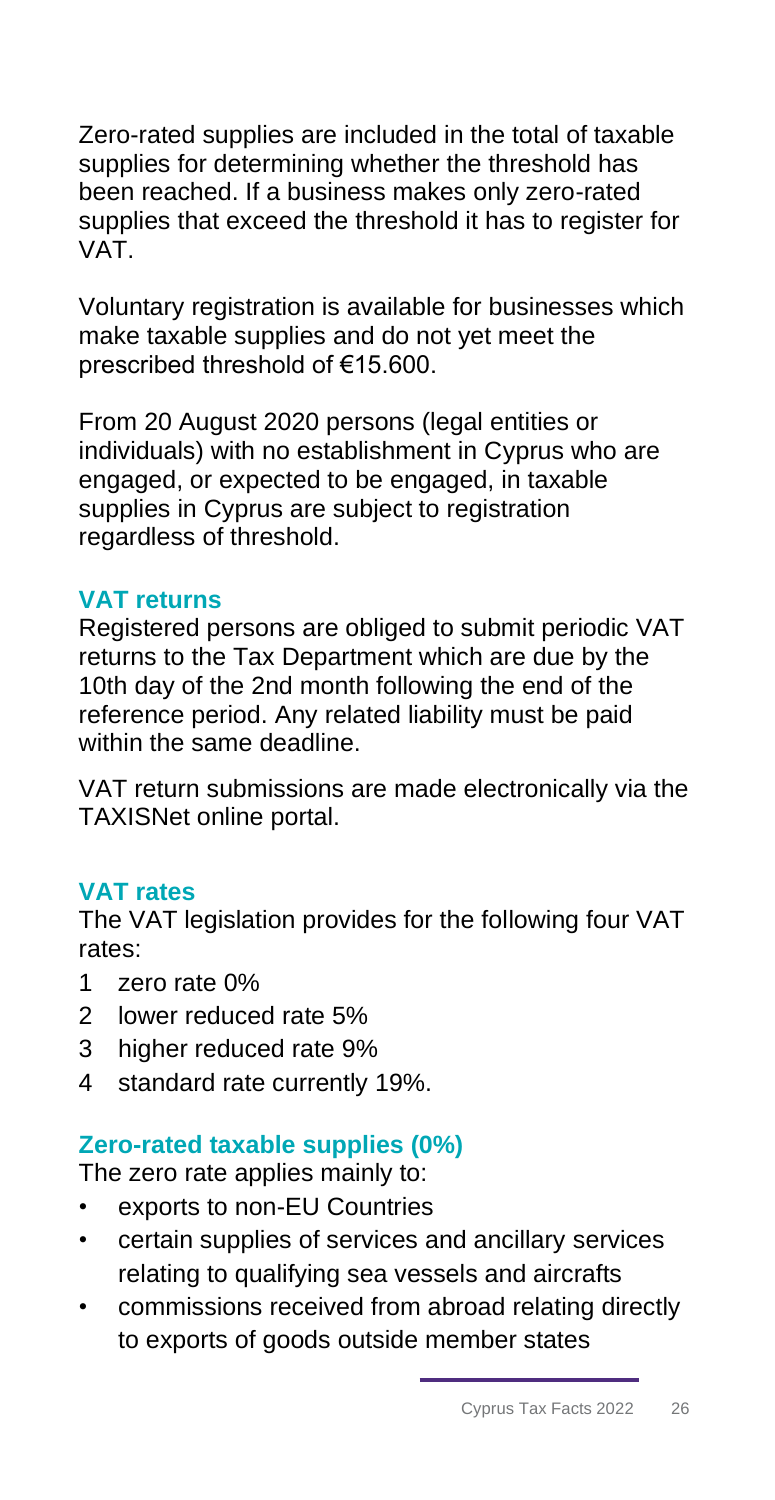- commissions received from abroad relating directly to the importation of goods from non-EU member states where the goods are placed under customs suspense arrangements, including temporary storage, free zones, customs warehousing, etc.
- international air and sea transport
- supply of gold to the Central Bank of Cyprus.

## **Lower reduced rate taxable supplies (5%)**

The reduced rate of 5% applies mainly to:

- supply of foodstuffs and beverages when sold as take-away or with delivery except soft-drinks and alcoholic beverages
- construction, erection or supply of housing used as a permanent residence before first occupation (see details below)
- supply of pharmaceutical products and vaccines that are used for health care, prevention of illnesses and as treatment for medical or veterinary purposes
- supply of agricultural fertilizers and insecticides
- renovation and repair of private dwellings, excluding materials which account for more than 50% of the value of the services supplied (see details below)
- newspapers, magazines, books
- LPG Gas supplied in cylinders
- bottled water, industrialized drinks, juice drinks (excluding carbonated drinks, alcoholic beverages, beer and wine)
- car seats for children
- services of writers, composers and artists, as well as the royalties received by them
- hairdressing services
- admission to theatrical performances, circuses, cinemas, cultural and sporting events
- entry fees at sports events and fees for using athletic centres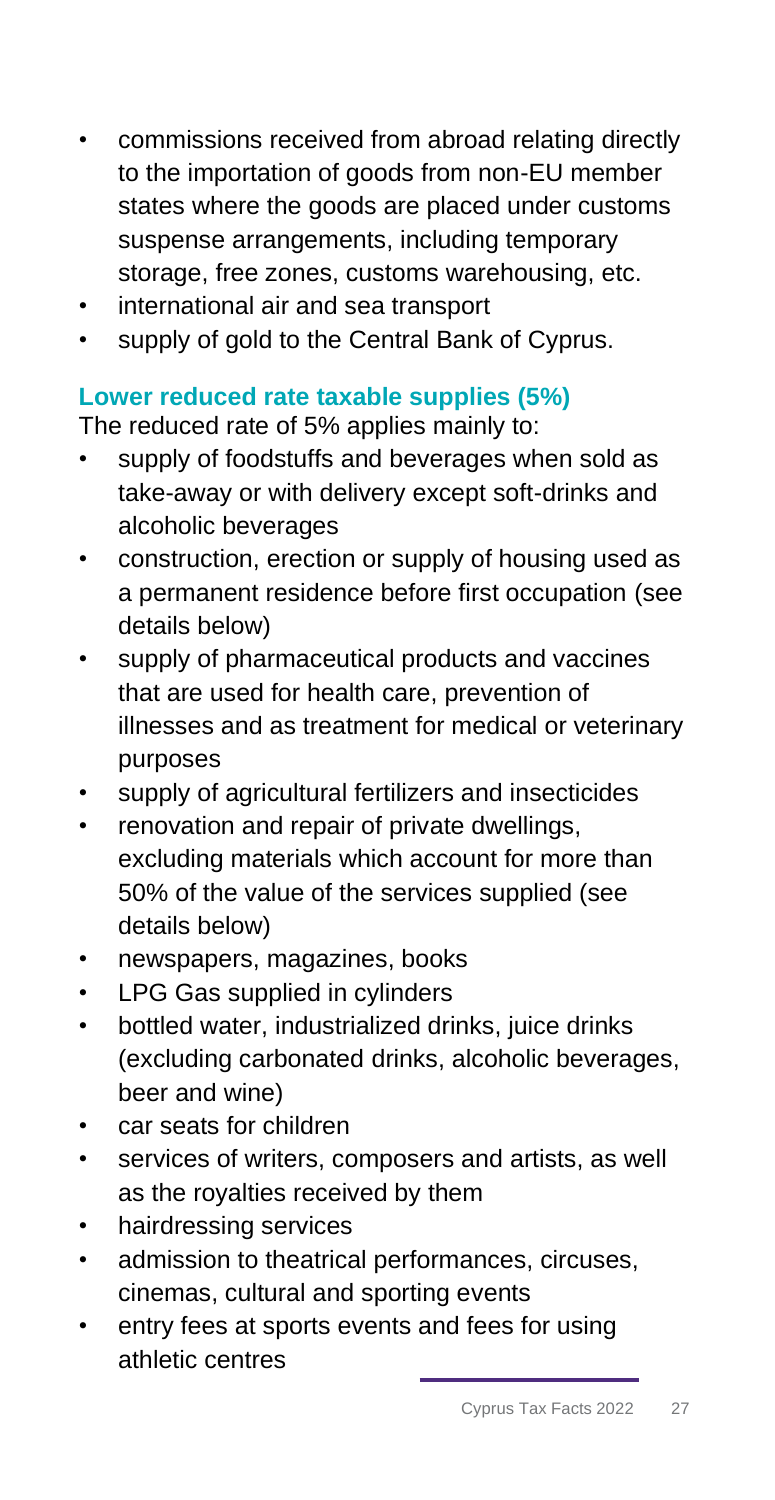- supply of catering services by school canteens.
- equipment used by disabled persons.

## **Higher reduced rate taxable supplies (9%)** The reduced rate of 9% applies to:

- transport of passengers and their accompanying luggage with urban, suburban and rural taxis as well as with tour, excursive and suburban buses
- restaurant services and other similar catering services, including alcoholic beverages, beer and wine
- accommodation in hotels, tourist and other similar establishments including provision of holiday accommodation
- domestic sea-transport of passengers and their accompanying luggage.

## **Exemptions**

## Goods or services exempt from VAT

These include:

- land up to 1/1/2018 (see page 33)
- used buildings
- new buildings for which application for a building permit was made prior to 1 May 2004
- rental of immovable property for residential purposes – except for business (excluding cases with right of purchase) (see page 33)
- banking and financial services
- insurance
- medical and hospital services
- education
- sports
- lottery tickets and gambling.

## **Zero-rate vs. Exemption**

Businesses which provide zero-rated supplies are entitled to recover input VAT, whereas businesses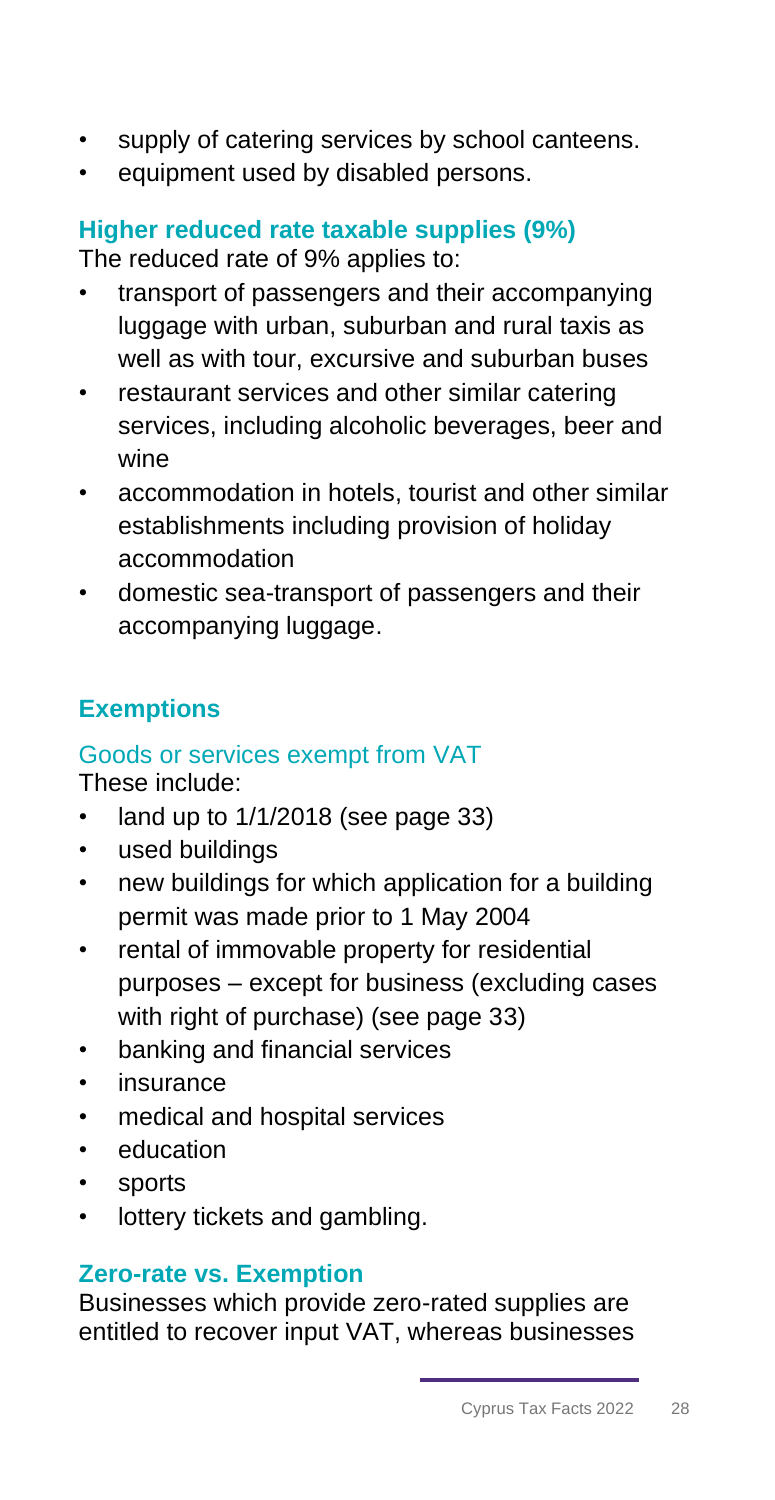which only supply exempt goods or services, with some exceptions are not entitled to recover VAT incurred on their purchases, expenses or imports.

## **Mechanics of VAT**

- VAT is charged on taxable supplies of goods and services made (output tax) and is paid on purchases of goods and services received (input tax)
- VAT returns showing the output tax and input tax must normally be submitted quarterly if the output tax is greater than the input tax, the difference must be paid to the Tax Department by the 10<sup>th</sup> of the second month following the end of the reporting period
- if the output tax is less than the input tax, the difference is carried forward, except in specific cases when it may be refundable.

## **Refund of excess VAT**

In many cases a business which has excess input VAT resulting in a refundable VAT balance can claim this amount, following an application to the Commissioner (form 4b). The claim is filed electronically via the Taxisnet system.

Interest is payable by the VAT Authorities where a VAT refund claim is delayed for more than four months from the date of submission of the refund application. This period is extended to 8 months where the application is to be reviewed by the Authorities. The interest applies from the 1st day of the 5th month until the date that the refund is processed. The interest rate is 1.75% for 2022 (1.75% for 2020/21, 2% for 2019, 3.5% for 2017/18/, 4% for 2015/16).

From 1/8/2018 refunds are made available by bank transfer. This is subject to the prior submission of form T.D.1900 accompanied by an IBAN certificate issued by the bank confirming the bank details.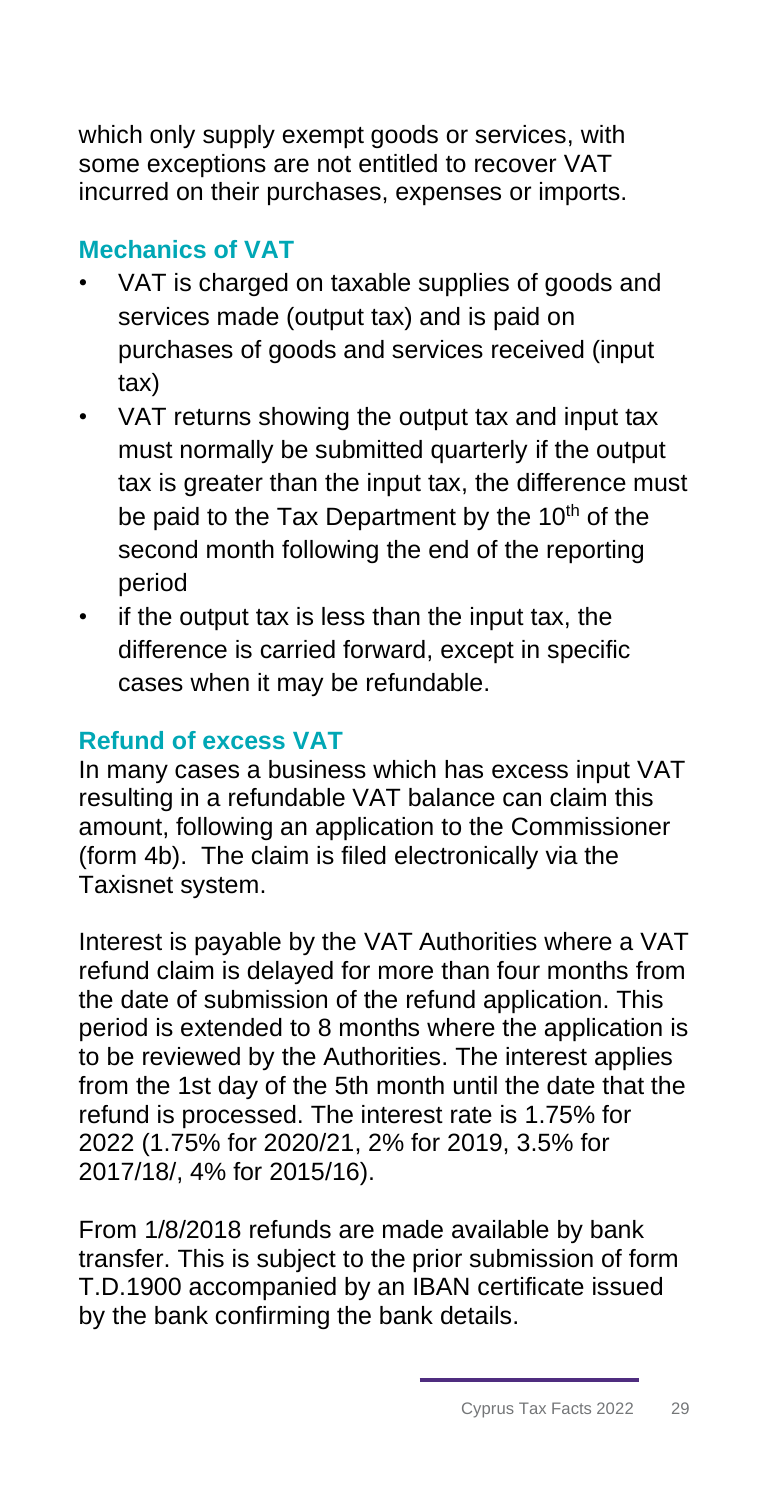Effective from 20 August 2020, the following also apply regarding VAT refunds:

- the Tax Commissioner reserves the right to suspend the payment of a VAT credit balance and applicable interest in cases where taxpayers fail to comply with the obligation to submit income tax returns [i.e. Company Income Tax Return (IR4), Self-employed Income Tax Return (IR1), Employer's Return (IR7)]. The refund is suspended until the taxpayer complies with the relevant obligations. No interest is paid to the taxpayer where the delay in refunding the VAT is due to late submission of income tax returns
- the right to request refund of a VAT credit balance is limited to six (6) years from the end of the VAT period in which the refund arose. Any VAT refund requests submitted after the six-year period are examined at the discretion of the Tax Commissioner.

## **Irrecoverable input tax**

For certain supplies of goods and services, input VAT is irrecoverable. These include input VAT related to:

- certain exempt supplies
- private or non-business activities
- the business activity of another person
- purchase, import or hire of saloon cars, unless used for qualifying purposes, such as car rental and driving lessons, or as taxis
- business entertainment expenses (unless relating to employees and directors not including ancillary expenses)
- goods acquired in accordance with a second-hand goods scheme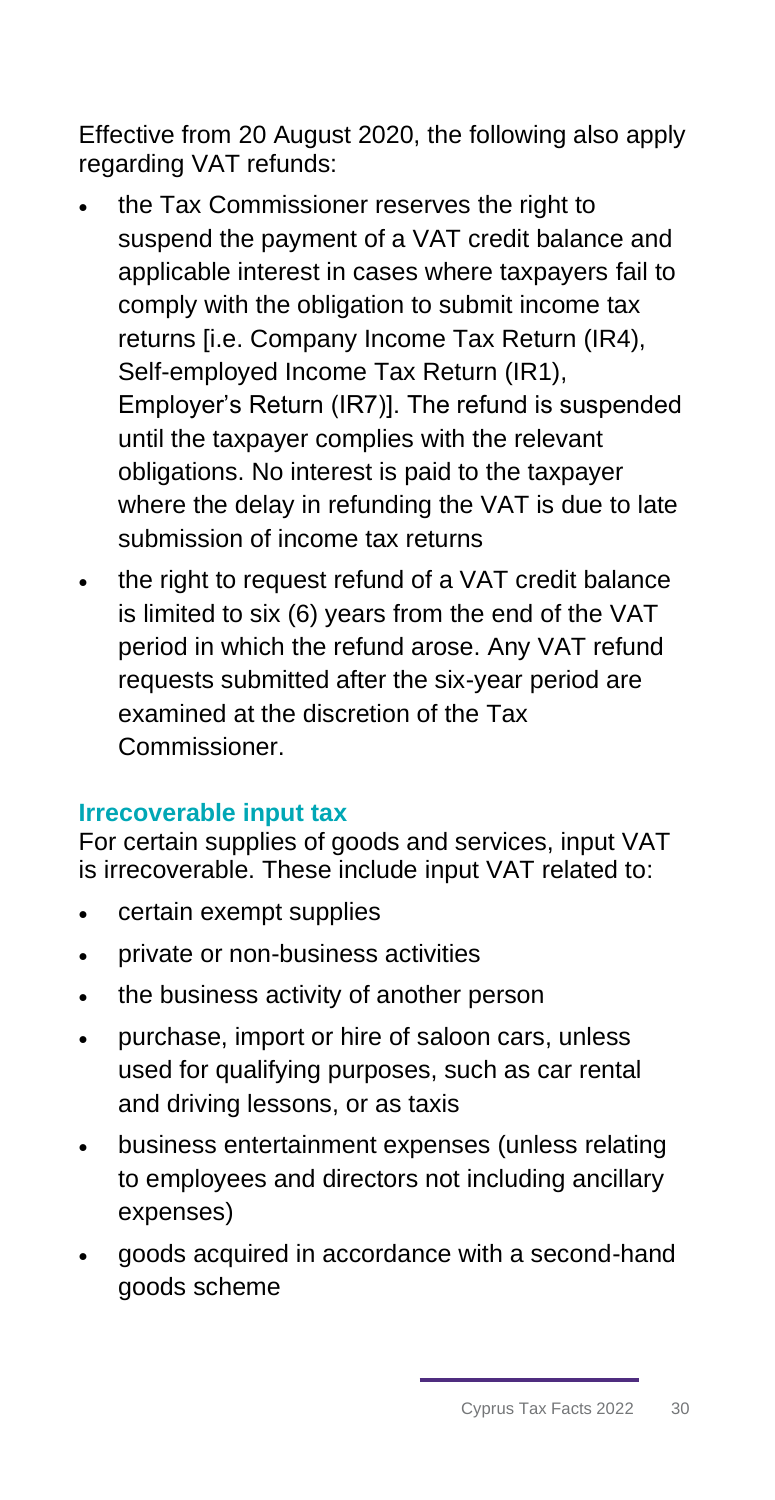• accommodation of directors and their connected persons.

## **VIES**

A taxable person making intra-community supplies of goods and/ or services to taxable persons in other EU Member States has an obligation to register with VIES. In addition, the taxable person has an obligation to submit monthly electronic VIES forms. In order to register for VIES, a VAT registration with the Tax Department is firstly required.

## **INTRASTAT**

A taxable person who acquires or dispatches goods in Cyprus from or to other EU Member States must register and submit monthly Intrastat declarations. The threshold for 2022 is €230.000 for arrivals and €75.000 for dispatches. The threshold for simplified declarations is €2.700.000 for arrivals and €5.800.000 for dispatches.

## **New e-commerce VAT rules**

From 1 July 2021, the new European eCommerce rules for business-to-consumers (B2C) transactions have been implemented. The new rules cover the following:

- thresholds for distance sales of goods within the EU are abolished and an EU-wide threshold of €10.000 has been introduced. Below this threshold, supplies of telecommunications, broadcasting and electronically supplied services, and distance sales of goods within the EU, are subject to VAT in the Member State where the taxable person is established
- the MOSS regime is extended to other B2C services, to intra-EU distance sales of goods and to certain domestic supplies of goods, thus resulting in a bigger One Stop Shop (OSS) (subject to threshold of €10,000)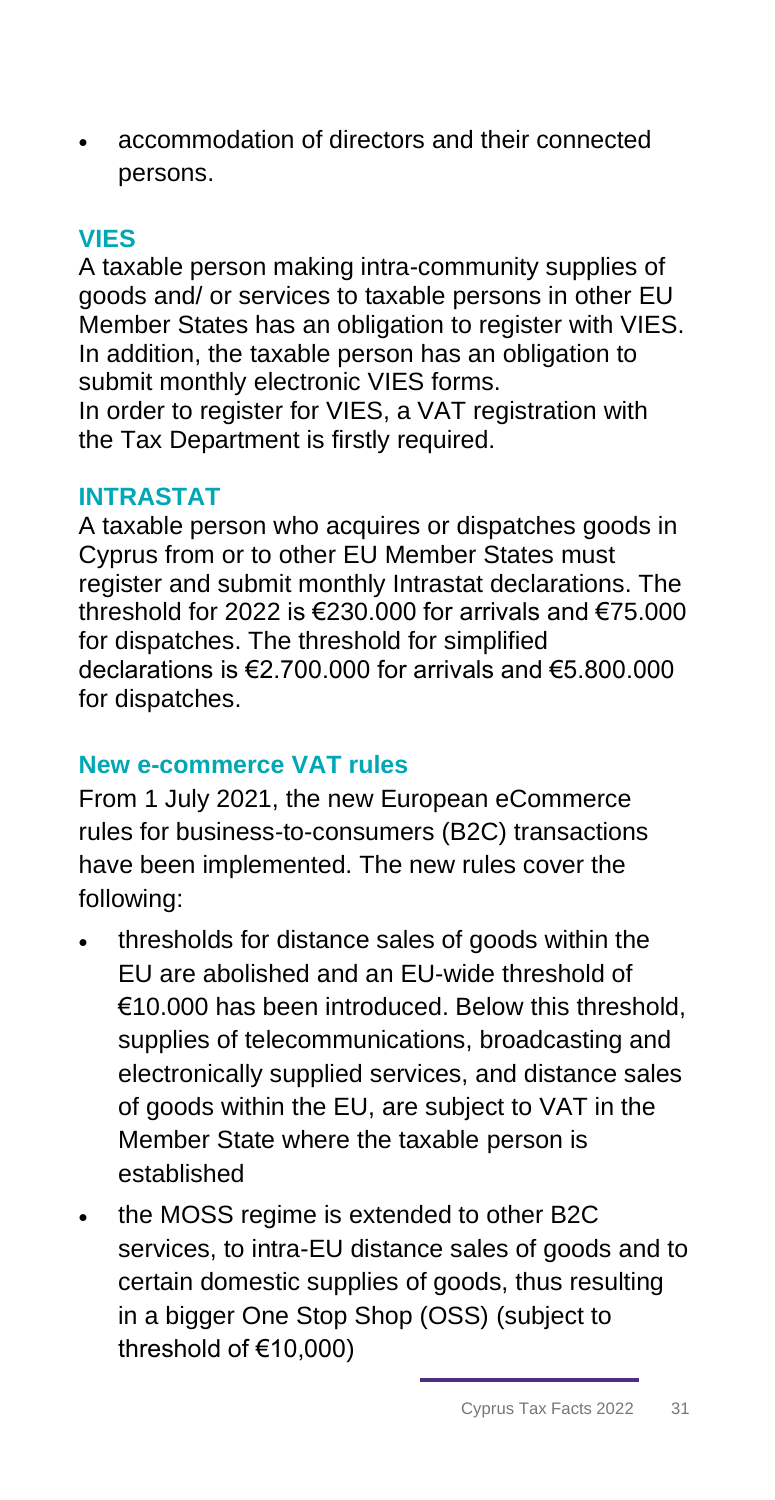- online marketplaces and electronic interfaces facilitating B2C supplies of goods are deemed for VAT purposes to have received and supplied the goods themselves ("deemed supplier")
- the VAT exemption on importation of small consignments of a value up to EUR 22 is abolished. All goods imported in EU/Cyprus are now subject to VAT
- a new special scheme for distance sales of goods imported from third territories or third countries of an intrinsic value not exceeding EUR 150 has been introduced referred to as the Import One Stop Shop (IOSS)
- a simplification mechanism for the collection of import VAT by postal operators has been introduced for consignments not exceeding EUR150 and for which the IOSS is not used.

## **Refund for expenses incurred in other Member States**

Businesses may claim electronically for the refund of any VAT paid on business expenses in another Member State (state of refund). VAT may be refunded only on prescribed business expenses in respect of input tax allowable in accordance with the VAT legislation of the refunding Member State.

## **Treatment of vouchers**

Vouchers are instruments which can be accepted as consideration for the supply of goods or services, subject to some exceptions. There are two types of vouchers recognised by the VAT Law and their distinction impacts the timing of their recognition.

1 "Single-purpose" vouchers are those for which the place of supply and the VAT due are known at the time of issue of the voucher. VAT is due at the time of issue.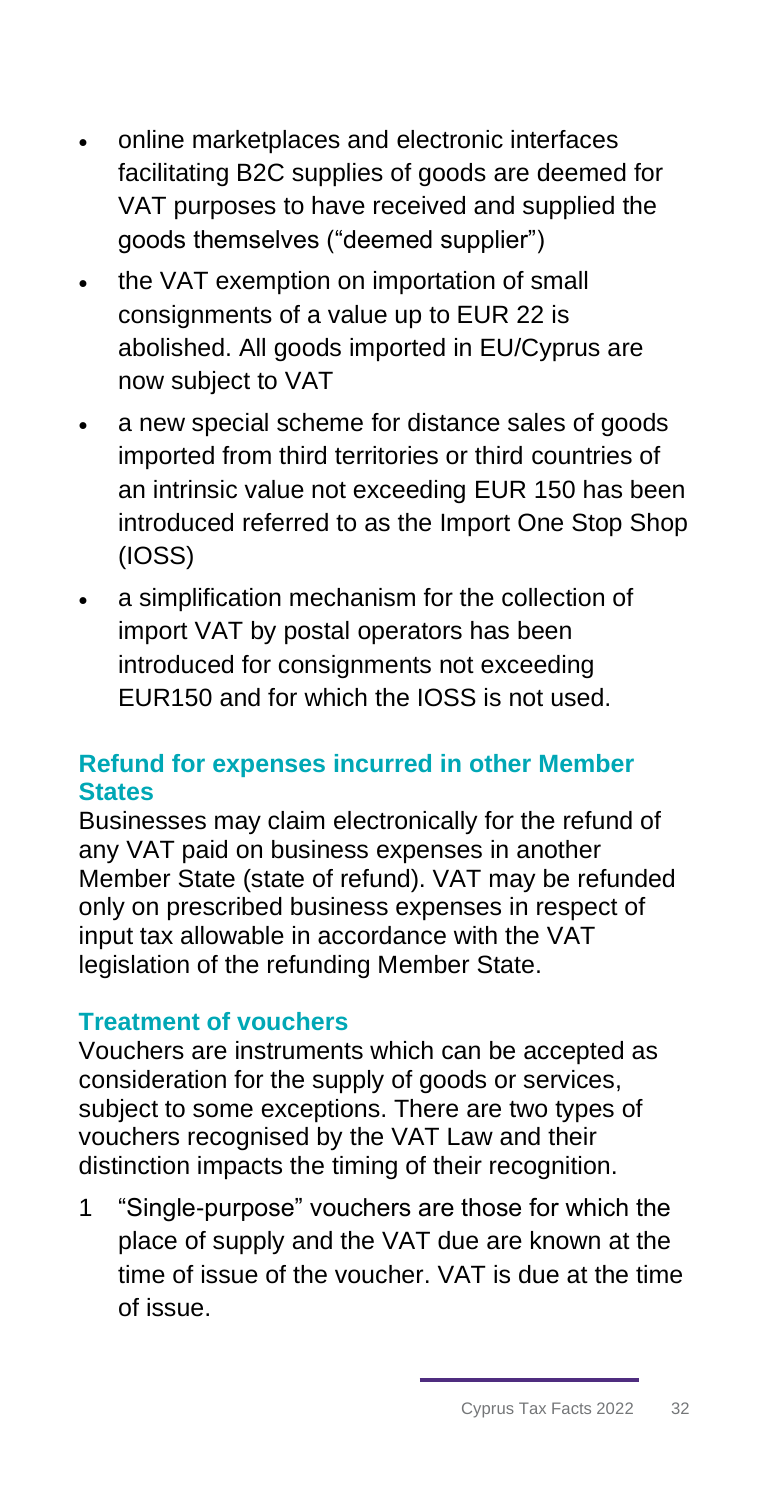2 "Multi-purpose" vouchers are those which cannot be defined as single purpose vouchers. VAT is due at the time of redemption.

## **Standard rate VAT on the rent/lease of commercial immovable property**

The lease and/or rental of immovable property to a taxable person for the purpose of the exercise of taxable business activity is subject to standard rate VAT of 19%. This does not extend to the lease and/or rental of a property which is used as a residence. The lessor has the right to opt-out from the imposition of VAT to the lessee but once exercised, the option is irrevocable.

The above provisions apply to leases and/or rentals occurring at or after 13/11/2017.

## **Long term lease of immovable property**

From 1/1/2019 the long-term lease of immovable property which substantively transfers the right to deal with the property as owner is treated as a supply of a good and if transferred prior to its first occupation is subject to 19% or 5% VAT, depending on the status of the lessee.

## **Standard rate VAT on supply of non-developed building land**

The supply of non-developed building land from 2/1/2018 is subject to standard rate VAT of 19%. This includes the transfer of ownership, transfer of indivisible land portion or the transfer of ownership by way of a contract, agreement for sale, agreement to transfer ownership at a future date or leasing arrangement with an option to purchase.

The subject matter falling within the scope of the amendments is the transfer of undeveloped building land intended for the construction of one or more structures where the supply is in the course of carrying out a business activity. No VAT will be imposed on transactions for land located in areas which are not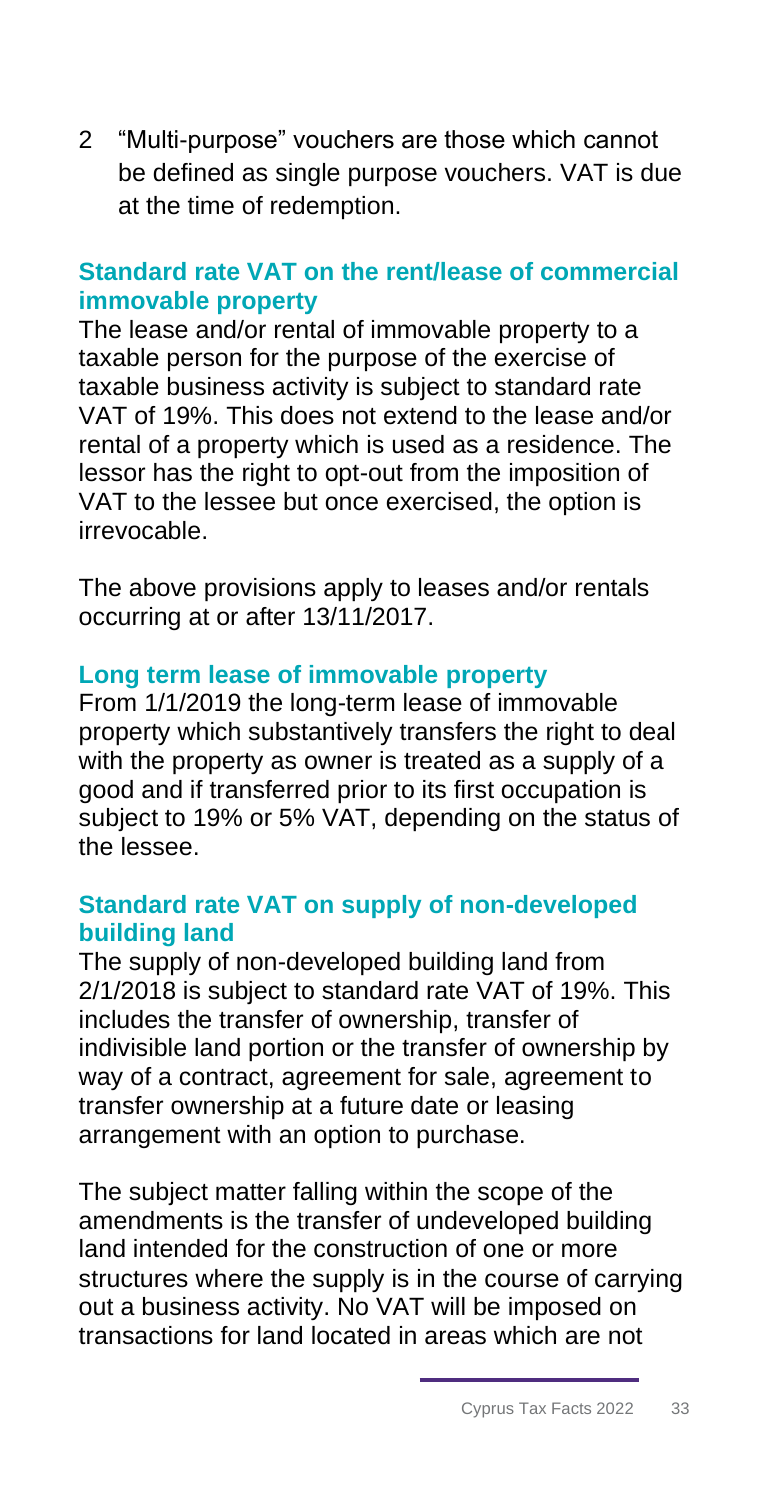intended for development i.e. in environmental protection, archaeological and agricultural areas.

## **Application of reverse charge on the supply of immovable property and land in the course of loan restructuring or compulsory transfer**

As from 2/1/2018, the scope of the domestic reverse charge mechanism has been extended. VAT must be accounted under the reverse charge provisions on transactions relating to transfers of new buildings or land subject to VAT during the process of loan restructuring and for compulsory transfer to the lender.

From 5 December 2019, the definition of the term 'lender' includes licensed credit and financial institutions, credit acquiring companies, including their subsidiaries, as well as a public body or any licensed company which acquired/ received from a credit institution any non-performing/overdue loans. This provision will remain in force until 31 December 2021.

## **Construction industry – Article 11B**

With effect from 9 March 2012 provisions affecting the construction industry, provide that a taxable person shall not impose VAT on services provided to another business in respect of, construction, alteration, demolition, repair or maintenance of any building or civil engineering project.

The VAT is to be accounted for by the recipient of the services, applying acquisition accounting. This involves accounting for the VAT on behalf of the supplier while simultaneously claiming the input VAT to the extent that it is recoverable. From 20 August 2020, the obligation of a taxable person to self-account for VAT by applying the reverse charge mechanism under Article 11B has been extended to cases where the supplier of the services is not a taxable person.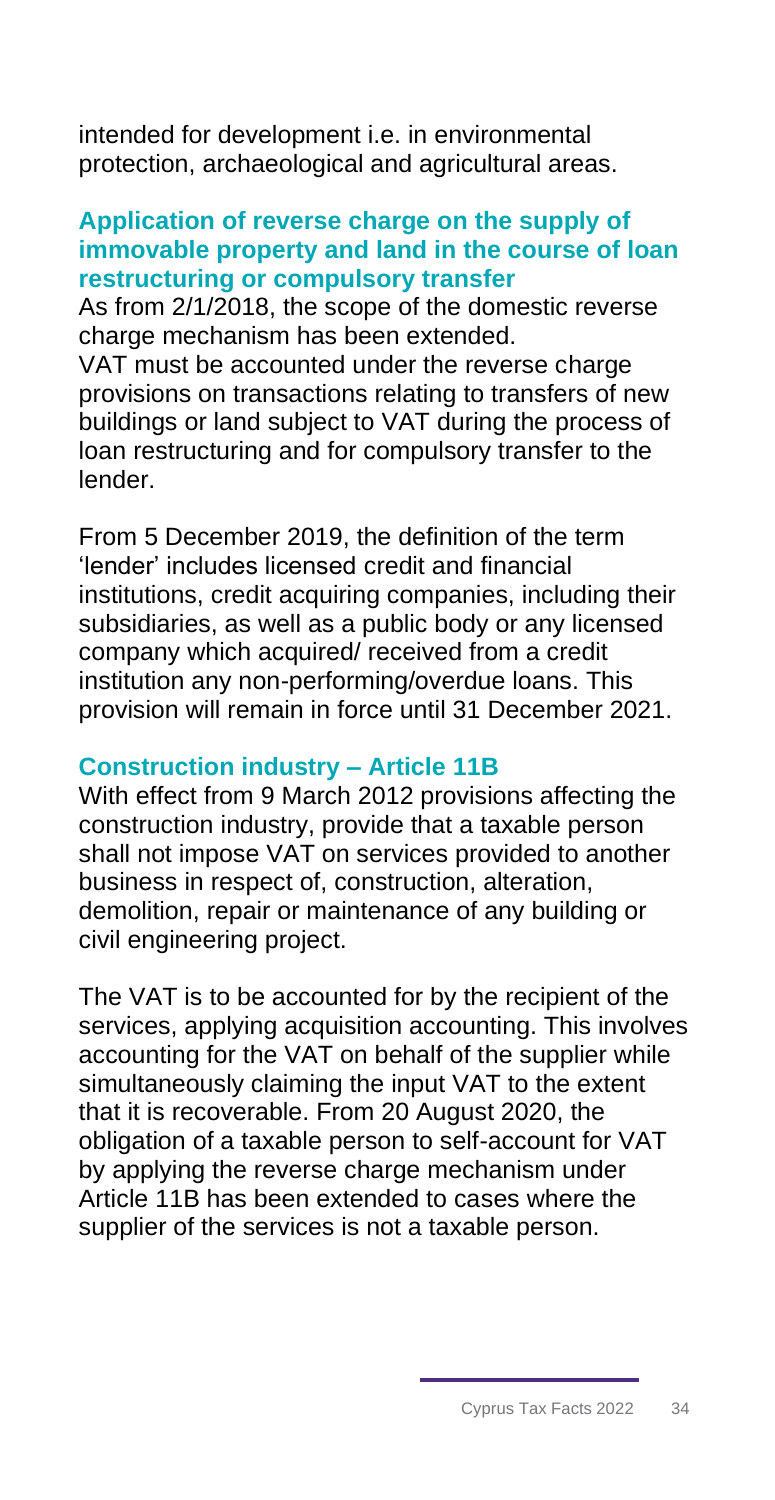## **Domestic reverse charge under Article 11E on electronic devices**

From 1 October 2020, new article has been introduced (Article 11E) extending the method of reverse charge to encompass certain categories of goods.

The goods which come under the scope of the aforementioned Article include mobiles phones, other devises which utilize a recognized network functioning at certain frequencies, microprocessors, central processing units, gaming consoles, tablets and laptops.

The person liable to account for applicable VAT on transactions involving these goods is no longer the supplier of the goods but the obligation is transferred to the purchaser of the goods, with immediate right for input VAT recovery subject to the relevant rules.

## **Imposition of the reduced rate of 5% on the acquisition and/or construction of residences for use as the primary and permanent place of residence**

The reduced rate of 5% applies to the acquisition and/or construction of residences to be used by eligible persons as the primary and permanent place of residence for the next 10 years.

It applies for the first 200 square meters of the building area. The standard rate applies for the remaining square meters as determined based on the building coefficient.

The reduced rate of 5% applies only after obtaining a certified confirmation from the Tax Commissioner.

From 8/6/2012 the reduced rate has been extended to include residents of non-EU countries where the property will be used as the primary place of residence in the Republic.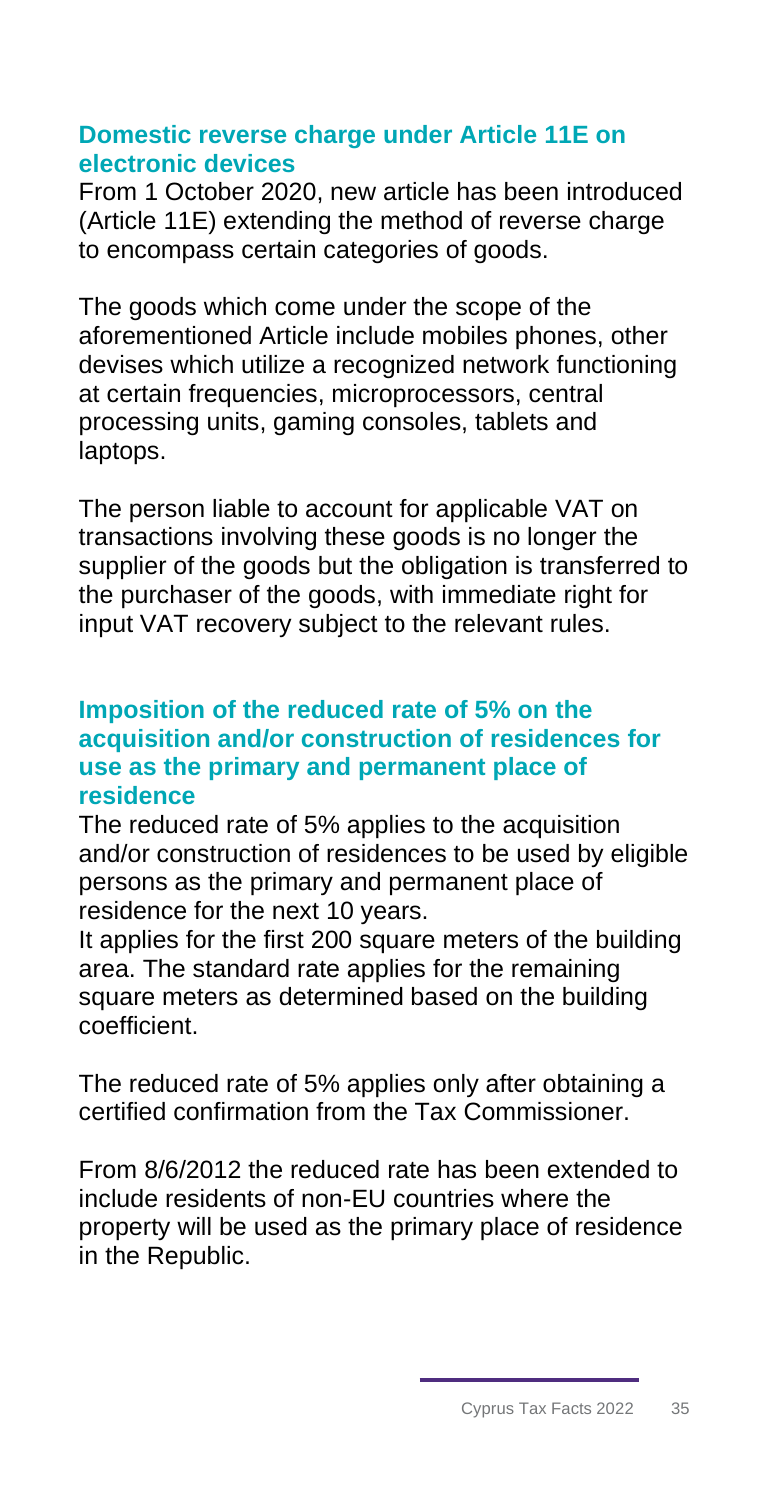## **Reduced rate of 5% on the renovation and repair of private residences**

The renovation and repair of used private residences (for which a period of at least three years has elapsed from the date of their first use) is subject to VAT at the reduced rate of VAT of 5%, excluding the value of materials which constitute more than 50% of the value of the services.

From 4 December 2015 the reduced rate of 5% on the renovation and repair of private residences is extended to apply also to residences which are not a principal and permanent place of residence.

The reduced rate 5% also applies to services received which relate to the static upgrade or energy efficiency improvement of residential properties. It applies to specific types of properties which are either used by vulnerable consumers as specified by the legislation, or which are located in remote geographic areas**.**

From 20 August 2020, the term "renovation" for the purpose of application of the 5% reduced VAT rate has been extended to also cover additions/extensions to a private dwelling, provided that at least 3 years have passed since its first occupation.

| <b>Description</b>                                                 | Interest or penalty                                                                                                       |
|--------------------------------------------------------------------|---------------------------------------------------------------------------------------------------------------------------|
| Late registration                                                  | €85 per month                                                                                                             |
| Late submission of VAT return                                      | €51                                                                                                                       |
| Late payment of VAT due on<br>submission of VAT return             | 10% on VAT due plus<br>interest of 1.75% p.a.<br>(1.75% for 2021, 2% for<br>2019, 3.5% for 2018 and<br>2017, 4% for 2016) |
| Late de-registration                                               | €85                                                                                                                       |
| Failure to apply reverse<br>charge (in effect from 1 July<br>2021) | €200 each return<br>Total penalty cannot exceed<br>€4.000                                                                 |

## **VAT – Interest and Penalties**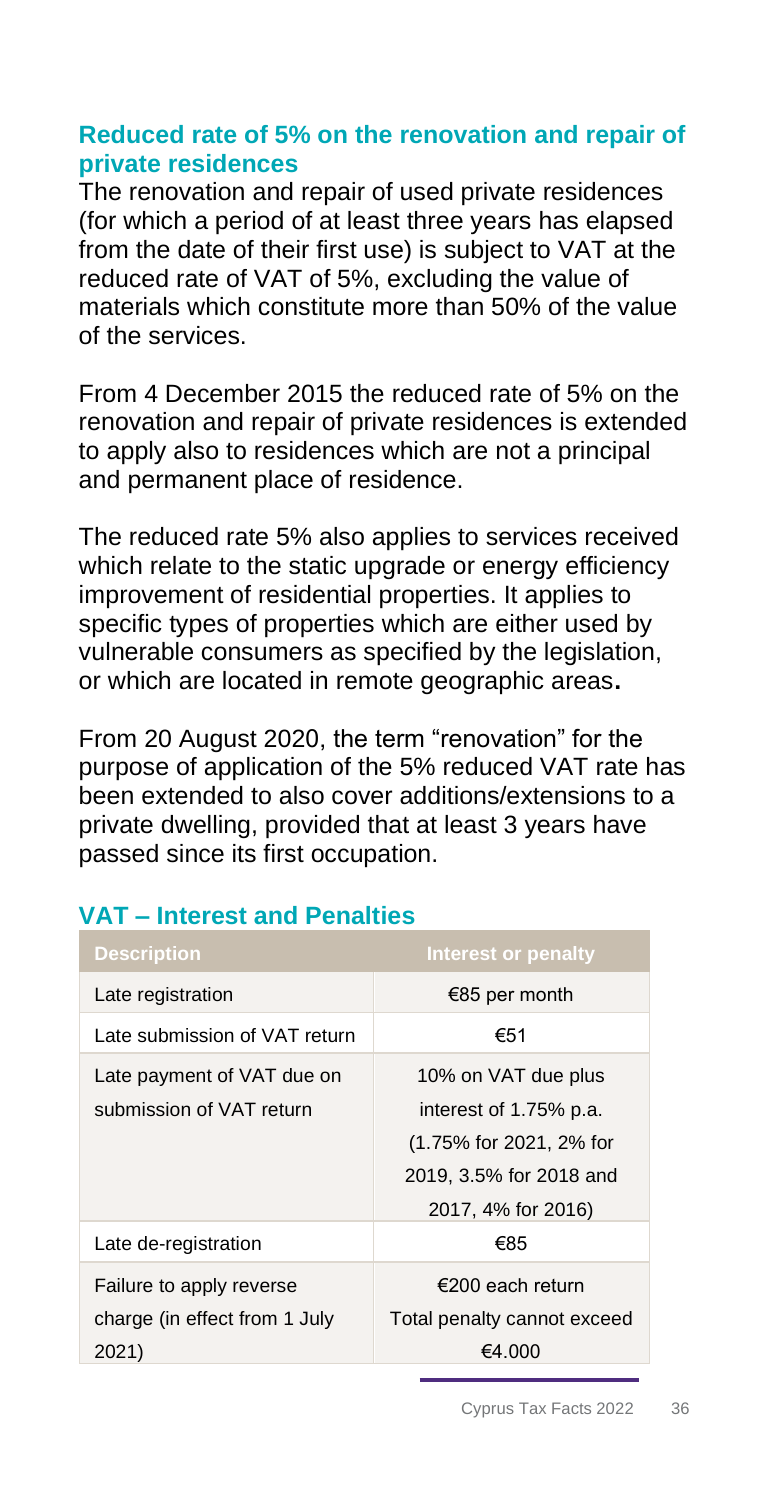| Late submission of VIES<br>statement | €50 per statement   |
|--------------------------------------|---------------------|
| Late submission of corrective        | €15 per declaration |
| VIES declaration                     |                     |

## **VAT thresholds**

| <b>Description</b>                                                                                                                                                               | <b>Amount</b> |
|----------------------------------------------------------------------------------------------------------------------------------------------------------------------------------|---------------|
| Registration threshold for persons<br>established in Cyprus (taxable supplies in<br>Cyprus)                                                                                      | €15.600       |
| Registration threshold for persons not<br>established in Cyprus (taxable supplies in<br>Cyprus)                                                                                  | None          |
|                                                                                                                                                                                  |               |
| Registration threshold for acquisition of<br>goods in Cyprus from suppliers established<br>in other Member States                                                                | €10.251,61    |
| Registration threshold for the acquisition of<br>services from outside Cyprus for which the<br>recipient is liable to account for the VAT by<br>application of a reverse-charge. | €15.600       |
| Registration threshold for intracommunity<br>supply of services                                                                                                                  | <b>None</b>   |
| Registration threshold for distance sales of<br>goods and certain services to non-VAT<br>registered persons established in other EU<br><b>Member States</b>                      | €10.000       |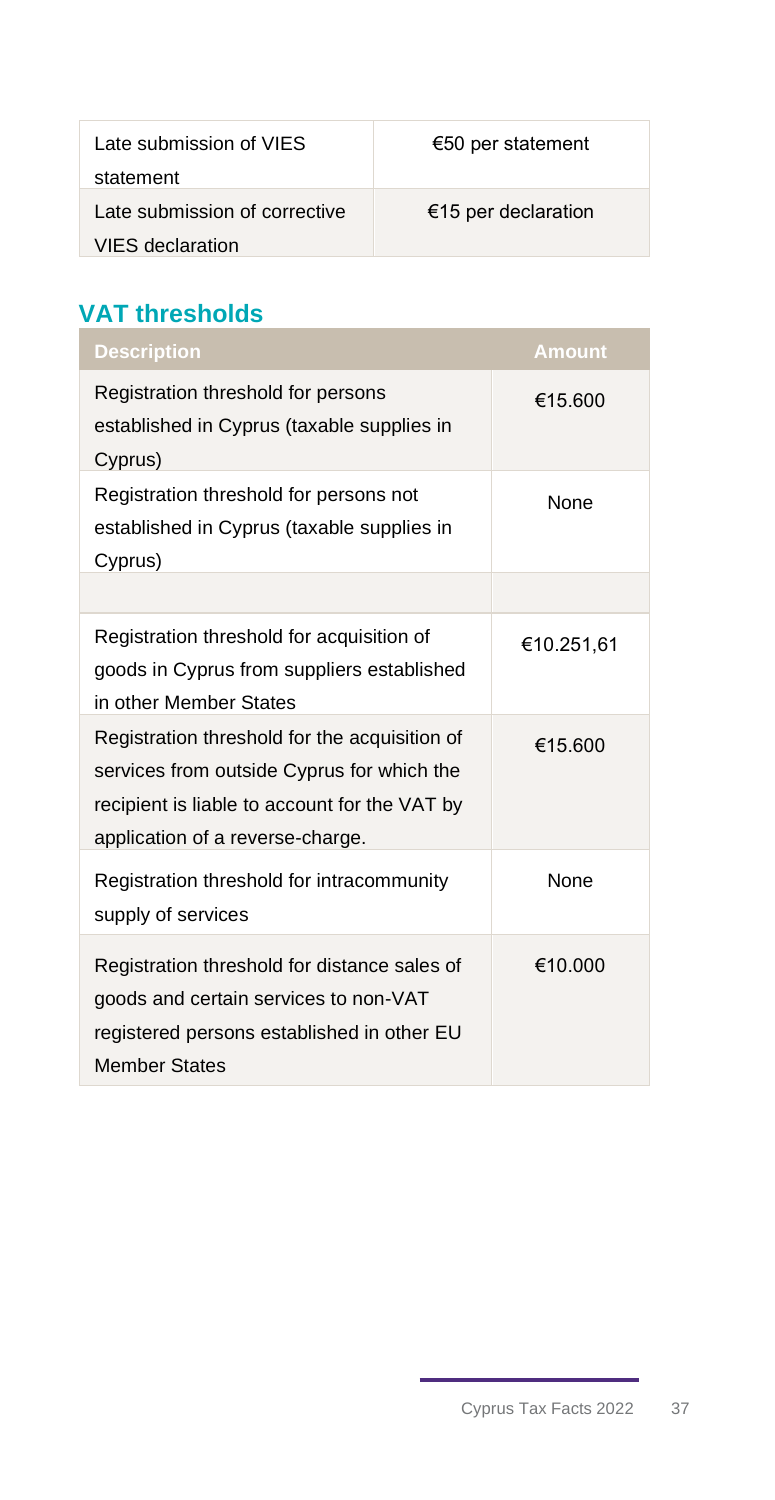## <span id="page-38-0"></span>**Tax treaties**

Cyprus has a wide and expanding network of double tax treaties.

Irrespective of the provisions of these treaties, there is no withholding tax on dividends and interest paid to non-tax residents of Cyprus due to a more favorable local legislation.

As from 31/12/2022 a withholding tax will be imposed on Dividend, Interest and Royalty payments at 17%, 30% and 10% respectively, on payments to a company based on countries included in the EU list of noncooperative jurisdictions.

| <b>Received in Cyprus</b>       |                     |                  |          |                  |
|---------------------------------|---------------------|------------------|----------|------------------|
| <b>EU</b>                       | <b>Ratification</b> | <b>Dividends</b> | Interest | <b>Royalties</b> |
| <b>Countries</b>                | date                | $\%$             | $\%$     | $\%$             |
| Austria                         | 11 January<br>2013  | 10               | $\Omega$ | $\Omega$         |
| <b>Belgium</b>                  | 8 December<br>1999  | 10/15            | 0/10     | $\Omega$         |
| <b>Bulgaria</b>                 | 3 January<br>2001   | 5/10             | 0/7      | 10               |
| <b>Czech</b><br><b>Republic</b> | 26 November<br>2009 | 0/5              | $\Omega$ | 0/10             |
| <b>Denmark</b>                  | 7 September<br>2011 | 0/15             | $\Omega$ | $\Omega$         |
| Estonia                         | 1 January<br>2014   | $\Omega$         | $\Omega$ | $\Omega$         |
| <b>Finland</b>                  | 1 January<br>2014   | 5/15             | $\Omega$ | $\Omega$         |
| <b>France</b>                   | 1 April 1983        | 10/15            | 0/10     | 0/5              |

Cyprus has concluded double tax treaties with the countries listed below.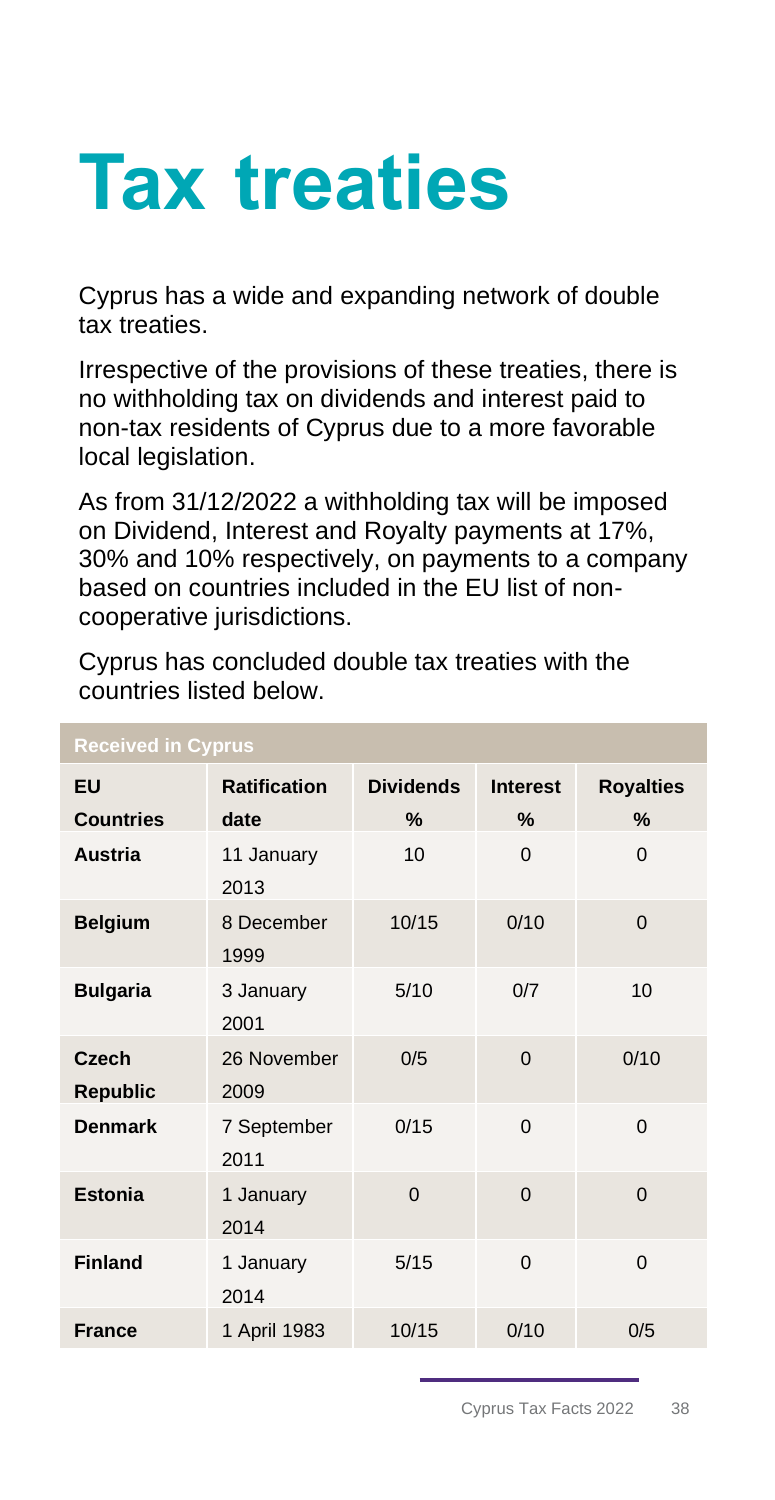| Germany               | 16 December<br>2011        | 5/15     | 0        | 0              |
|-----------------------|----------------------------|----------|----------|----------------|
| Greece                | 16 January<br>1969         | 25       | 10       | 0/5            |
| Hungary               | 24 November<br>1982        | 5/15     | 0/10     | $\Omega$       |
| <b>Ireland</b>        | 12 July 1970               | $\Omega$ | $\Omega$ | 0/5            |
| Italy                 | 9 June 1983<br>(amendment) | 15       | 10       | $\Omega$       |
| Latvia                | 27 October<br>2016         | 0/10     | 0/10     | 0/5            |
| Lithuania             | 1 January<br>2015          | 0/5      | 0        | 5              |
| Luxembourg            | 23 April 2018              | 0/5      | 0        | $\Omega$       |
| <b>Malta</b>          | 11 August<br>1994          | $\Omega$ | 0/10     | 10             |
| <b>Netherlands</b>    | pending<br>ratification    | 15       | $\Omega$ | $\Omega$       |
| Portugal              | 1 January<br>2014          | 10       | 10       | 10             |
| Poland                | 11 January<br>2013         | 0/5      | 0/5      | 5              |
| Romania               | 8 November<br>1982         | 10       | 0/10     | 0/5            |
| <b>Sweden</b>         | 14 November<br>1989        | 5/15     | 0/10     | 0/5            |
| Slovenia              | 14 September<br>2011       | 5        | 5        | 5              |
| Slovakia <sup>2</sup> | 30 December<br>1980        | 10       | 0/10     | 5              |
| Spain                 | 28 May 2014                | 0/5      | 0        | $\overline{0}$ |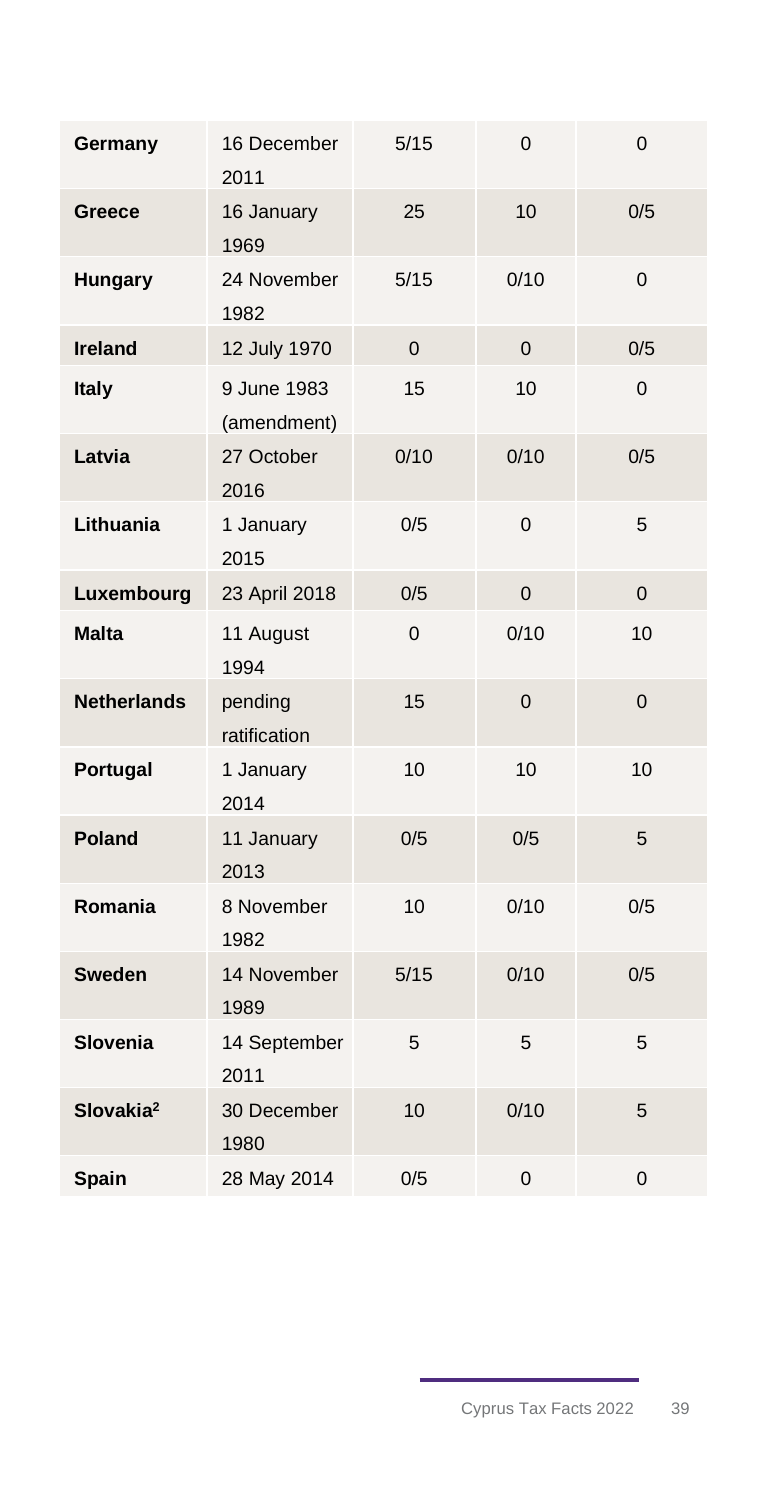| Other                   | <b>Ratification</b>  |                                   | <b>Interest</b> | <b>Royalties</b> |
|-------------------------|----------------------|-----------------------------------|-----------------|------------------|
| <b>Countries</b>        | date                 | <b>Dividends</b><br>$\frac{0}{6}$ | $\frac{0}{6}$   | $\frac{9}{6}$    |
| $(non - EU)$<br>Andorra | 11 January<br>2019   | 0                                 | $\overline{0}$  | $\overline{0}$   |
| <b>Armenia</b>          | 19 September<br>2011 | 0/5                               | 5               | 5                |
| Azerbaijan3             | 26 August<br>1983    | 0                                 | $\overline{0}$  | 0                |
| <b>Bahrain</b>          | 26 April 2016        | 0                                 | $\overline{0}$  | 0                |
| <b>Barbados</b>         | 11 September<br>2017 | $\mathbf 0$                       | $\mathbf 0$     | 0                |
| <b>Belarus</b>          | 12 February<br>1999  | 5/10/15                           | 5               | 5                |
| Bosnia <sup>1</sup>     | 8 September<br>1986  | 10                                | 10              | 10               |
| Canada                  | 3 September<br>1985  | 15                                | 0/15            | 0/10             |
| China                   | 5 October<br>1991    | 10                                | 10              | 10               |
| Egypt                   | 14 March<br>1995     | 15<br>5/10                        | 15<br>10        | 10<br>10         |
| Ethiopia                | 18 October<br>2017   | 5                                 | 5               | 5                |
| Georgia                 | 4 January<br>2016    | $\overline{0}$                    | 0               | 0                |
| <b>Guernsey</b>         | 4 March 2015         | $\mathbf{0}$                      | $\mathbf 0$     | 0                |
| Iceland                 | 1 January<br>2015    | 5/10                              | 0               | 5                |
| India                   | 14 December<br>2016  | 10                                | 0/10            | 10               |
| Iran                    | 5 March 2017         | 5/10                              | 5               | 6                |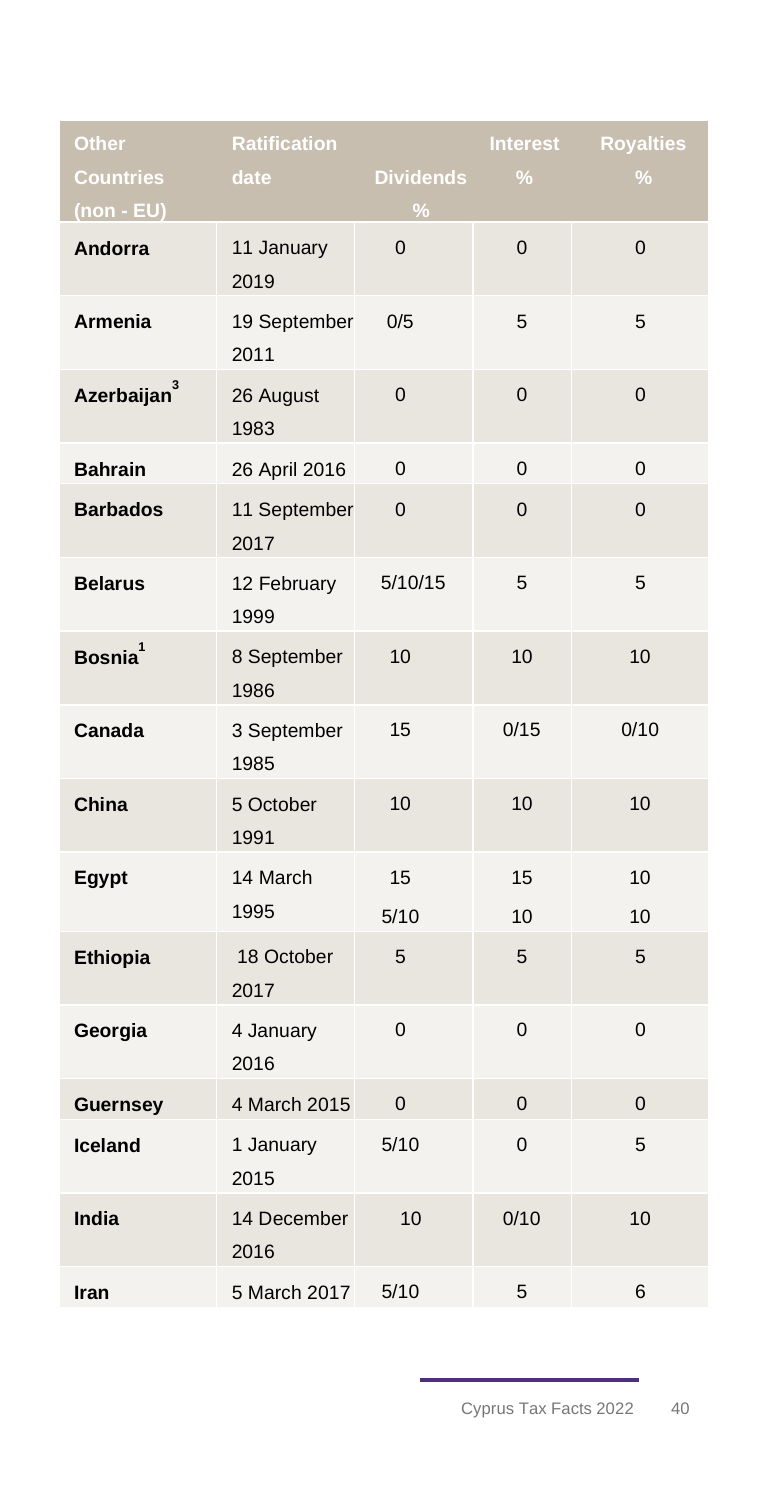| Jersey                  | 17 February<br>2017         | $\overline{0}$ | $\overline{0}$ | $\mathbf 0$    |
|-------------------------|-----------------------------|----------------|----------------|----------------|
| Jordan                  | Not yet                     | 5/10           | 5              | $\overline{7}$ |
| Kazakhstan              | 30 December<br>2019         | 5/15           | 10             | 10             |
| Kurghystan <sup>3</sup> | 26 August<br>1983           | 0              | 0              | 0              |
| <b>Kuwait</b>           | 1 January<br>2014           | $\overline{0}$ | $\overline{0}$ | 5              |
| Lebanon                 | 14 April 2005               | 5              | 5              | 0              |
| <b>Mauritius</b>        | 12 June 2000                | $\overline{0}$ | $\overline{0}$ | $\overline{0}$ |
| Moldova                 | 3 September<br>2008         | 5/10           | 5              | 5              |
| Montenegro <sup>1</sup> | 8 September<br>1986         | 10             | 10             | 10             |
| Norway                  | 8 July 2014                 | 0/15           | $\Omega$       | $\overline{0}$ |
| Qatar                   | 20 March<br>2009            | $\overline{0}$ | $\overline{0}$ | 5              |
| <b>Russia</b>           | 2 April 2012<br>(amendment) | 5/10           | $\overline{0}$ | $\overline{0}$ |
| <b>San Marino</b>       | 18 July 2007                | $\Omega$       | $\Omega$       | $\Omega$       |
| <b>Serbia</b>           | 8 September<br>1986         | 10             | 10             | 10             |
| <b>Seychelles</b>       | 27 October<br>2006          | $\Omega$       | $\overline{0}$ | 5              |
| Singapore               | 8 February<br>2001          | $\overline{0}$ | 0/7/10         | 10             |
| <b>South Africa</b>     | 18 September<br>2015        | $\overline{0}$ | $\overline{0}$ | $\overline{0}$ |
| <b>Switzerland</b>      | 15 October<br>2015          | 0/15           | 0              | 0              |
| Syria                   | 22 February<br>1995         | 0/15           | 0/10           | 10/15          |
|                         |                             |                |                |                |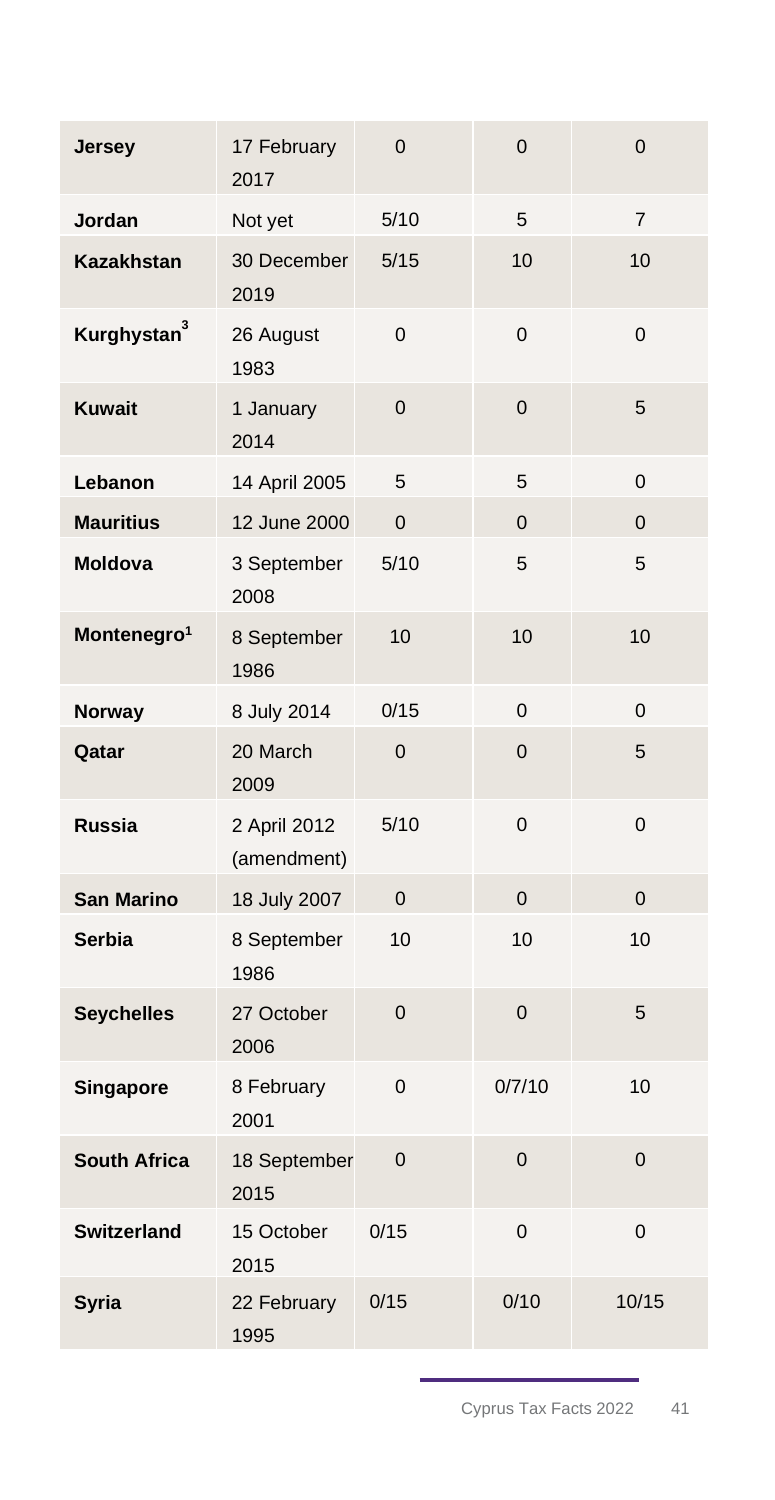| <b>Thailand</b>                       | 4 April 2000        | 10       | 10/15    | 5/10/15     |
|---------------------------------------|---------------------|----------|----------|-------------|
| <b>United Arab</b><br><b>Emirates</b> | 1 January<br>2014   | $\Omega$ | 0        | $\mathbf 0$ |
| <b>United States</b>                  | 31 December<br>1985 | 5/15     | 0/10     | $\Omega$    |
| <b>Ukraine</b>                        | 28 November<br>2019 | 5/15     | 5        | 5/10        |
| <b>United</b><br>Kingdom              | 8 July 2018         | 0/15     | 0        | $\Omega$    |
| <b>Uzbekistan</b>                     | 26 August<br>1983   | 0        | $\Omega$ | $\Omega$    |

Notes

1 The convention between the Republic of Cyprus and the Socialist Federal Republic of Yugoslavia is still applicable.

2 The convention between the Republic of Cyprus and the Czechoslovak Socialist Republic is still applicable.

<span id="page-42-0"></span>3 The convention between the Republic of Cyprus and the Union of Soviet Socialist Republics (USSR) is still applicable.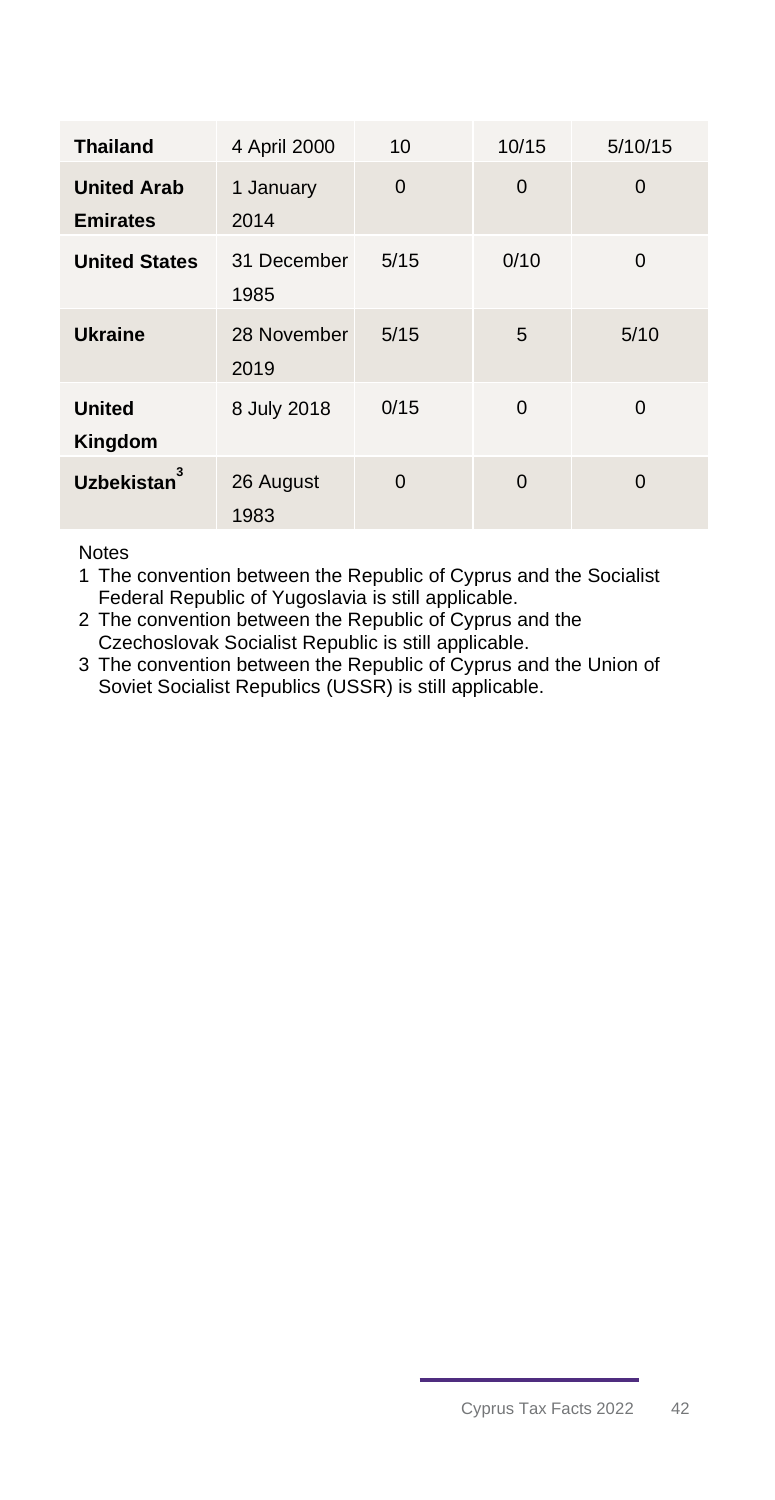# **Miscellaneous special modes of taxation**

## <span id="page-43-0"></span>**International trusts**

Trust Law in Cyprus is based on English legal principles and the legislation in force follows the English Trustees Act of 1925. In 1992, the International Trust Law was enacted in order to facilitate the use of the basic law by non-residents. The law was amended on 9 March 2012 to become more attractive.

A Cyprus international trust is a trust which has the following characteristics:

- the settlor and beneficiaries other than charitable institutions must not be Cyprus residents during the calendar year prior to the year of creation of the trust (may become Cyprus resident at any time following its creation)
- the trustees may vest the beneficiaries' interests in movable and immovable property both in Cyprus and abroad and in shares in Cyprus companies
- the trust can have Cyprus sourced income
- a trust may continue to be valid and enforceable without time restriction.

## Taxation of a trust in Cyprus

transparent for Cyprus tax purposes which means that the income is only assessable on Cyprus resident beneficiaries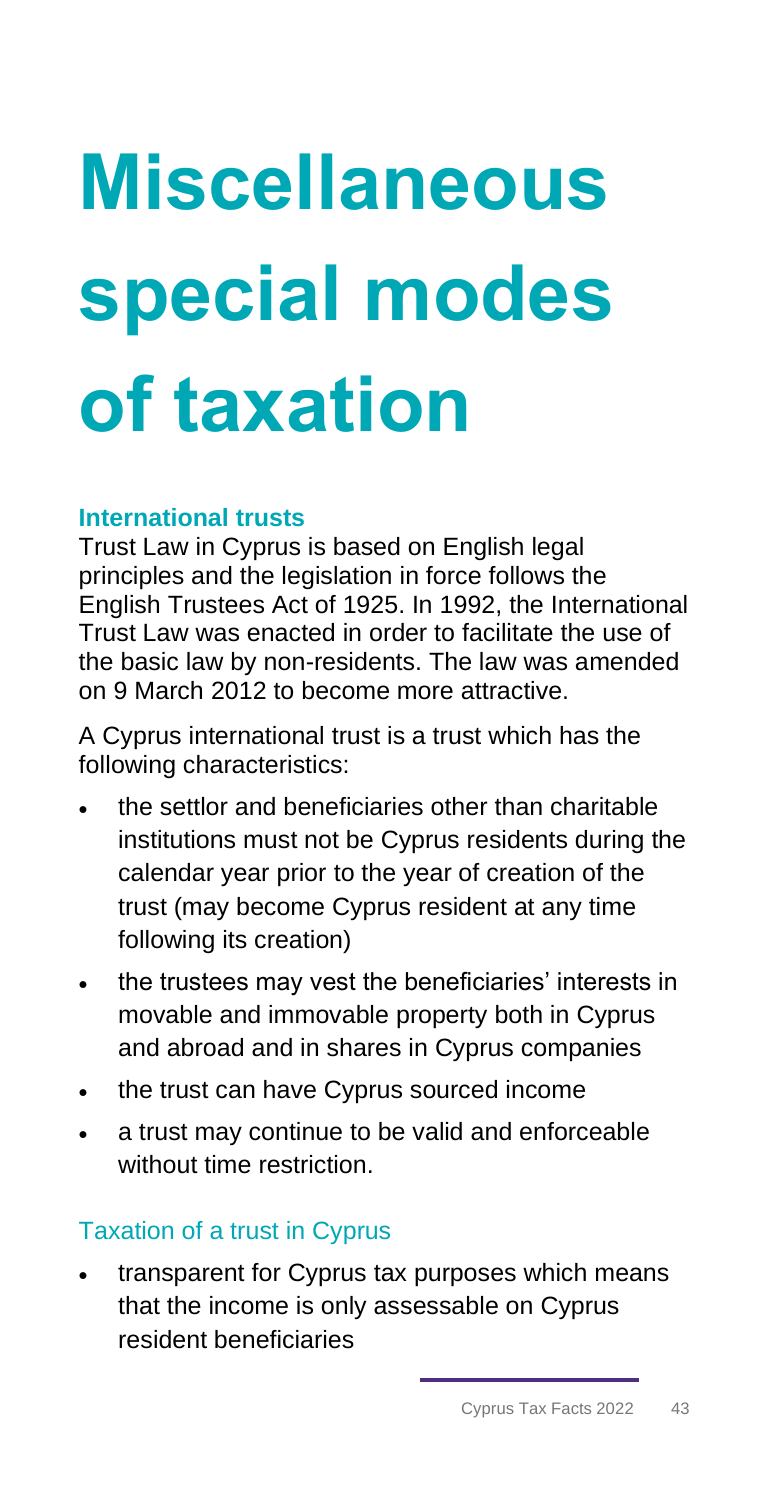• no capital gains tax is charged on the disposal of assets held abroad.

## <span id="page-44-0"></span>**Shipping companies**

Based on the provisions of the Merchant Shipping Laws of 2010 – 2020, the Tonnage Tax System (TTS) covers the three main "Maritime Transport" Activities offered in international shipping today, namely shipowning, ship-management (split into crew and/or technical management) and chartering. It also applies to fleets comprising of either EU flag or "mixed fleets" (EU & Non-EU Flag ships – subject to election criteria and conditions to be fulfilled).

Under the new TTS, no tax is imposed on:

- profits from shipping operations
- dividends paid directly or indirectly out of such profits or from the sale of a ship
- interest earned on funds used as working capital or for the financing, operation or maintenance of the ship
- profits from sale of a ship or the shares of the shipowner company
- the salary or other related benefits from the employment of eligible seafarers.

## <span id="page-44-1"></span>**Insurance companies**

Insurance companies are taxed at the same rate of tax as all other companies. However, where the corporation tax payable on the taxable income of the life insurance business is less than 1,5% of the gross premiums, excluding the contributions in any approved pensions, provident or other fund administered by the insurance company on behalf of its members, the insurance company has to pay the difference as additional corporation tax.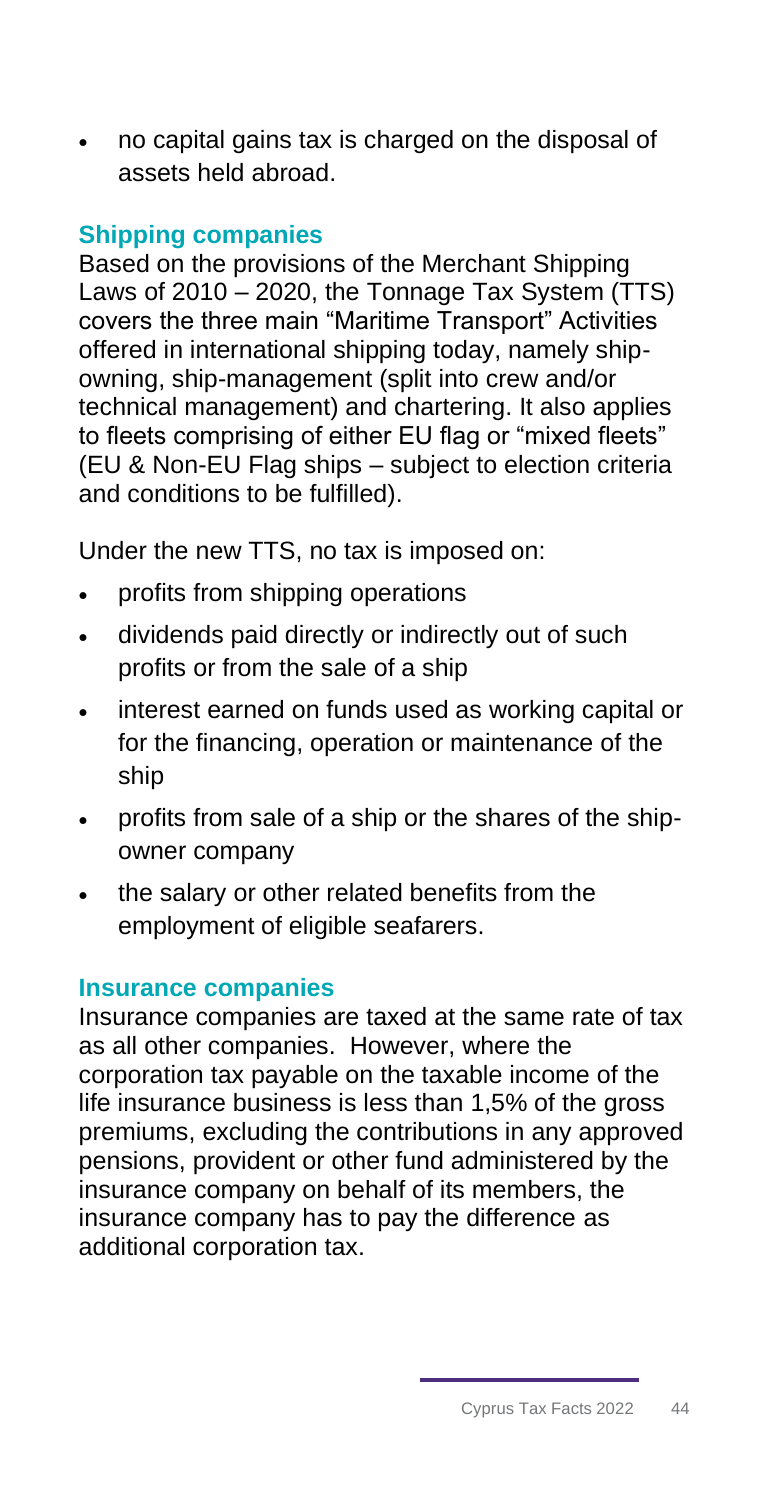## <span id="page-45-0"></span>**Taxation of non-Cyprus tax residents**

Subject to specific provisions in the relevant tax treaties between Cyprus and the country of residence of the persons concerned, the resident person who makes a payment to a non-Cyprus tax resident is obliged in the following cases to withhold and pay over to the Revenue Authorities tax as follows:

## **Entertainers and Athletes**

The gross income derived by an individual from the exercise of any profession or vocation, the remuneration of public entertainers and the gross receipts of any theatrical or musical or other group of public entertainers including football clubs and other athletic missions is taxed at the rate of 10%.

## 2 Royalties etc.

Non-Cyprus tax resident individuals or companies who derive income from sources within Cyprus by way of royalties, premiums, compensation or other similar income are taxed at the rate of 10%. However, such income is exempt where the beneficial owner has direct minimum holding of 25% in a company of another EU member state or a permanent establishment of such a company.

## 3 Film rentals

The income derived by non-Cyprus tax resident individuals or companies from film rentals is taxed at 5%. However, such income is exempt where the beneficial owner has direct minimum holding of 25% in a company of another EU member state or a permanent establishment of such a company. Any such tax withheld should be paid to the Tax Department by the end of the following month, as an additional penalty of 5% will be imposed on the tax withheld in addition to any interest that may be imposed.

## 4 Oil and Gas

Any gross amounts or income derived from hydrocarbon activities within the Cyprus exclusive economic zone by any person who is not a Cyprus tax resident will be subject to tax in Cyprus at the rate of 5%. Any related payments made by a non-Cyprus tax resident and borne by a Cyprus tax resident triggers an obligation for the latter party to withhold the tax for payment to the Tax Department by the end of the month following the month in which the payment is made.

## 5 Technical assistance

A 10% withholding tax applies on the gross income arising from sources within the Republic that is paid to any person who is not resident in the Republic.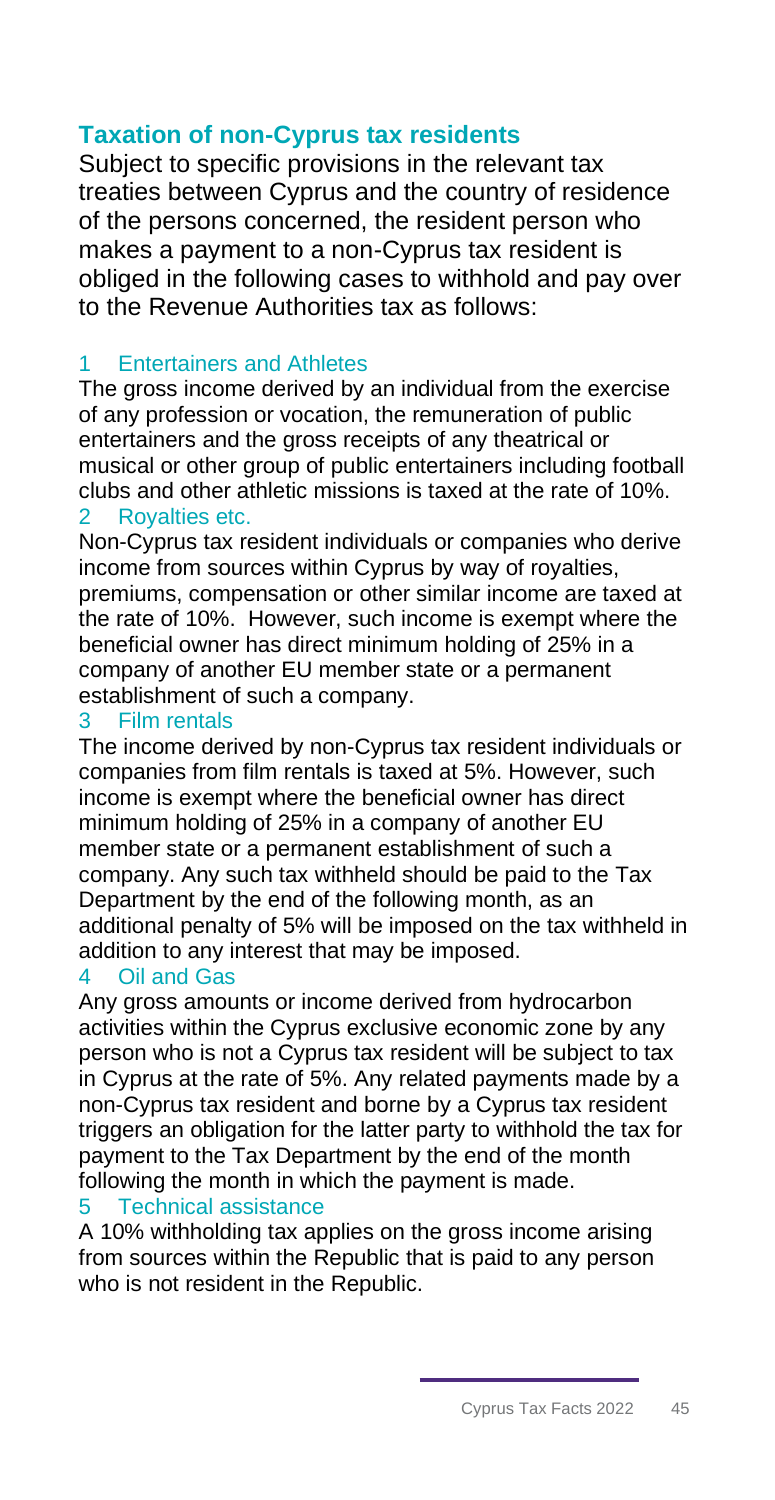## <span id="page-46-0"></span>**Invoicing - Fiscal Memory Systems**

On 26 November 2015 the Tax Department issued a reminder for the obligation to install a Fiscal Memory System (FMS) to certain devises which are used for the issue of invoices, pursuant to Regulation ΚΔΠ 29/1997 and its related Notifications.

For each invoice issued the FMS device works by storing the data sent to the printer and in an internal memory module, thereby safeguarding the sequence of invoices. Upon request these memory modules must be available for inspection by the Tax Department.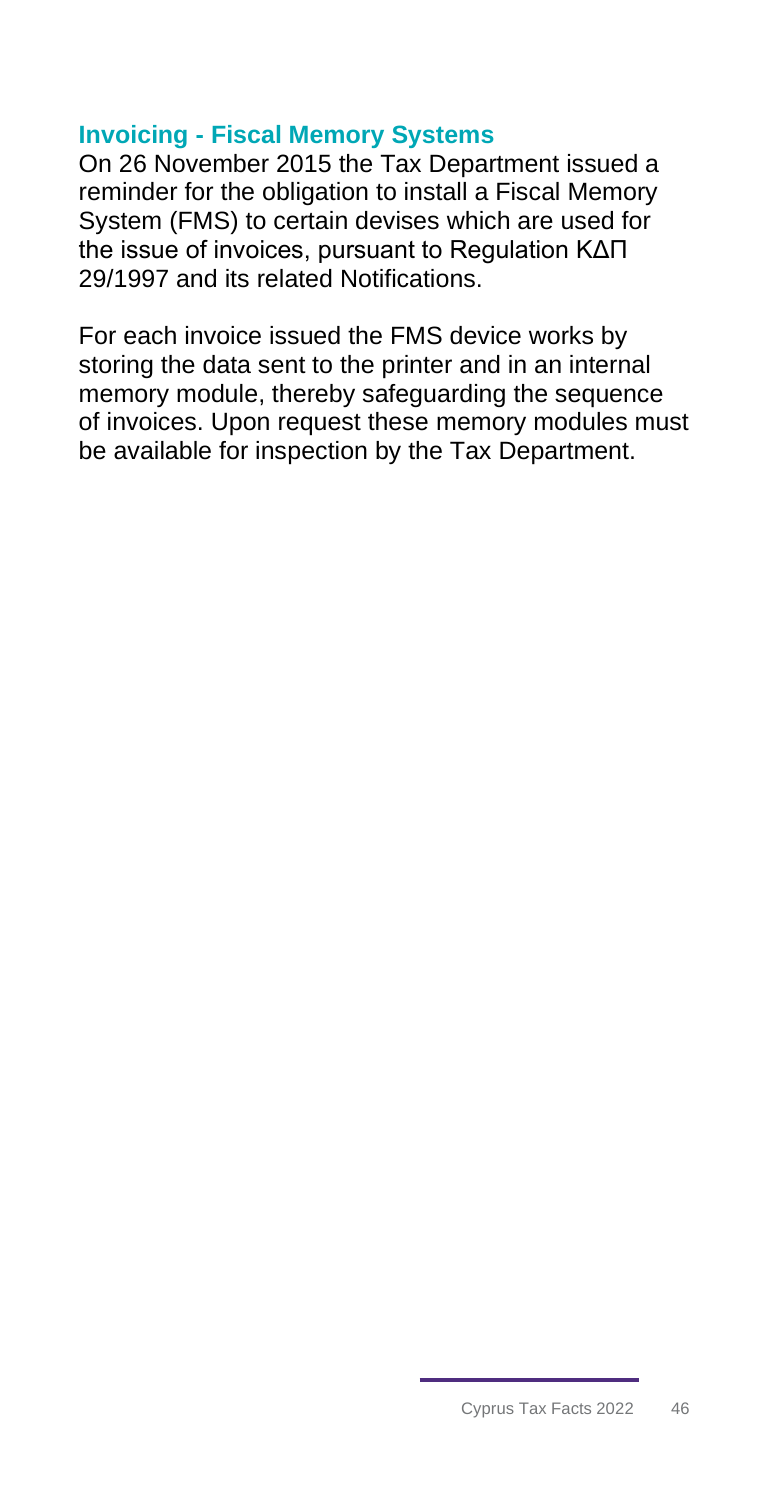# <span id="page-47-0"></span>**Special contribution for defence**

## **Imposition**

A Special Defence Contribution (SDC) is imposed on interest, dividend and rental income of Cyprus tax resident companies, and Cyprus tax resident individuals domiciled in Cyprus. Non-Cyprus tax resident companies and individuals are exempt from SDC.

The new term "DOMICILE" applies for SDC purposes ONLY. In order to be taxed under SDC, an individual must be both Cyprus tax resident and also to be considered as domiciled in Cyprus. The new scheme provides incentives of 0% tax on all income subject to SDC, to attract new Cyprus tax residents.

## <span id="page-47-1"></span>**Special defence contribution rates**

| Type of income                                                                                                                        | Tax<br>rate<br>$\frac{0}{2}$ | <b>Note</b> |
|---------------------------------------------------------------------------------------------------------------------------------------|------------------------------|-------------|
| Interest income of resident companies and<br>individuals from sources within the Republic<br>of Cyprus                                | 30                           |             |
| Interest income of resident companies and<br>individuals from sources outside the<br><b>Republic of Cyprus</b>                        | 30                           |             |
| Interest income of resident companies and<br>individuals arising from or closely related to<br>the ordinary carrying on of a business | Nil                          |             |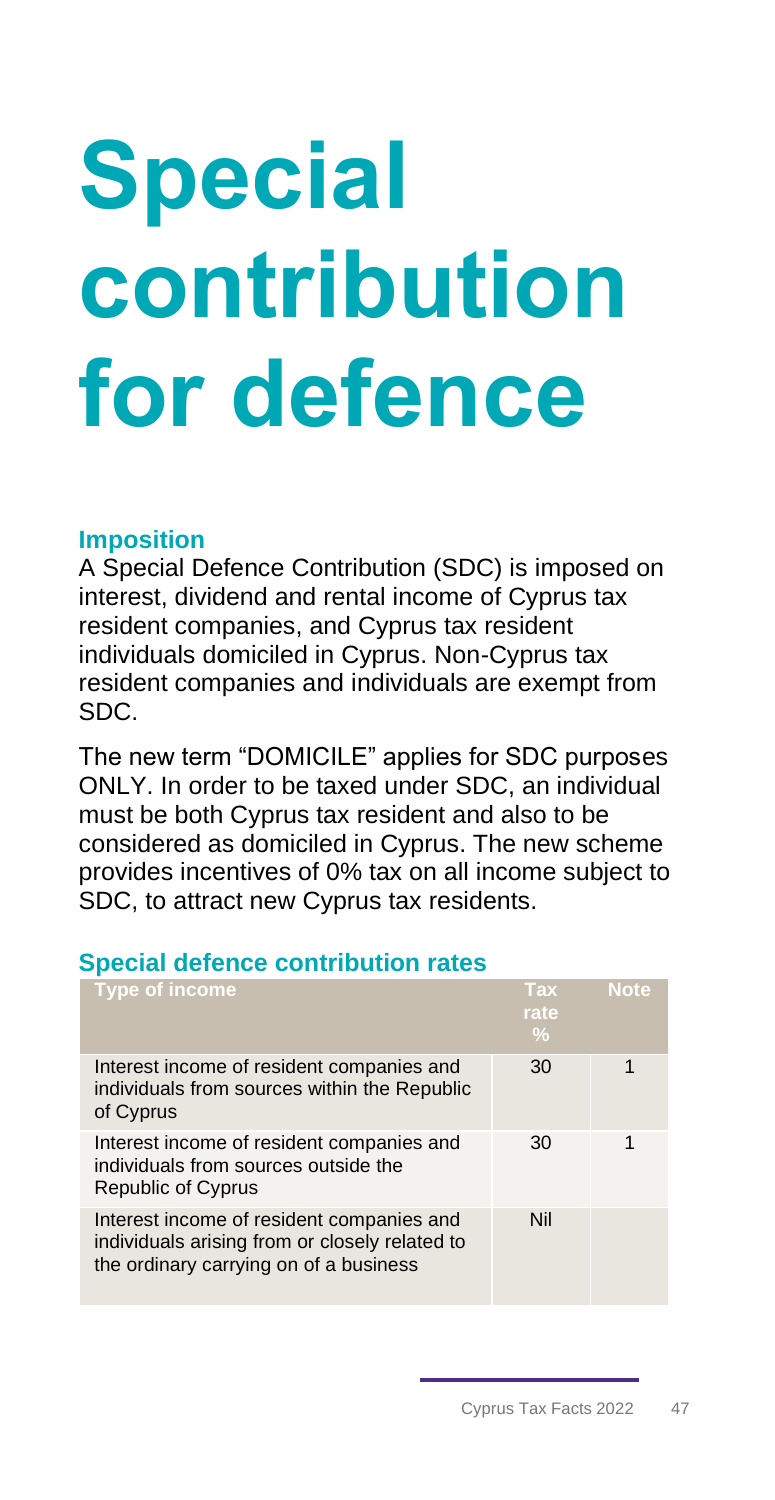| Interest income of resident individuals from<br>corporate bonds, Cyprus Government<br>development bonds and savings certificates | 3   |                |
|----------------------------------------------------------------------------------------------------------------------------------|-----|----------------|
| Interest income of resident companies from<br><b>Cyprus Government development bonds</b><br>and saving certificates              | 10  |                |
| Interest income of provident funds                                                                                               | 3   |                |
| Rental income of resident companies and<br>individuals (reduced by 25%)                                                          | 3   | $\mathfrak{p}$ |
| Dividend income of Cyprus tax resident<br>companies                                                                              | Nil | 3 & 4          |
| Dividend income of Cyprus tax resident<br>individuals                                                                            | 17  | 4              |

Notes

- 1 Interest income received as from 29 April 2013 is subject to an increased rate of 30%. Individuals whose total yearly income including interest does not exceed €12.000 are entitled to a refund of 27%.
- 2 As from 1st July 2011, legal entities that are paying rent must withhold SDC and pay it to the Revenue Authorities during the month following the month in which the tax was withheld.
- 3 Dividends received from a non-Cyprus tax resident company are exempt from SDC. The exemption does not apply where the dividend paying company engages directly or indirectly more than 50% in activities which lead to investment income and the foreign tax burden is substantially lower than the Cyprus tax burden. The words "substantially lower" are not interpreted in the law but are taken to mean lower than 50% of the Cyprus corporation tax, i.e. lower than 6.25%. When the exemption does not apply, the dividend income is subject to SDC at 17%.
- <span id="page-48-0"></span>4 Foreign tax paid can be credited against SDC payable.

## **Exemption from special contribution for defence**

- dividends received by a company resident in Cyprus from another company resident in Cyprus, excluding dividends paid indirectly after 4 years from the end of the year in which the distributed profits arose (refer to the next paragraph 'Dividend 4 years rule', for further information)
- dividends received directly or indirectly from dividends on which defence contribution has already been paid (refer to page 10, note 3, for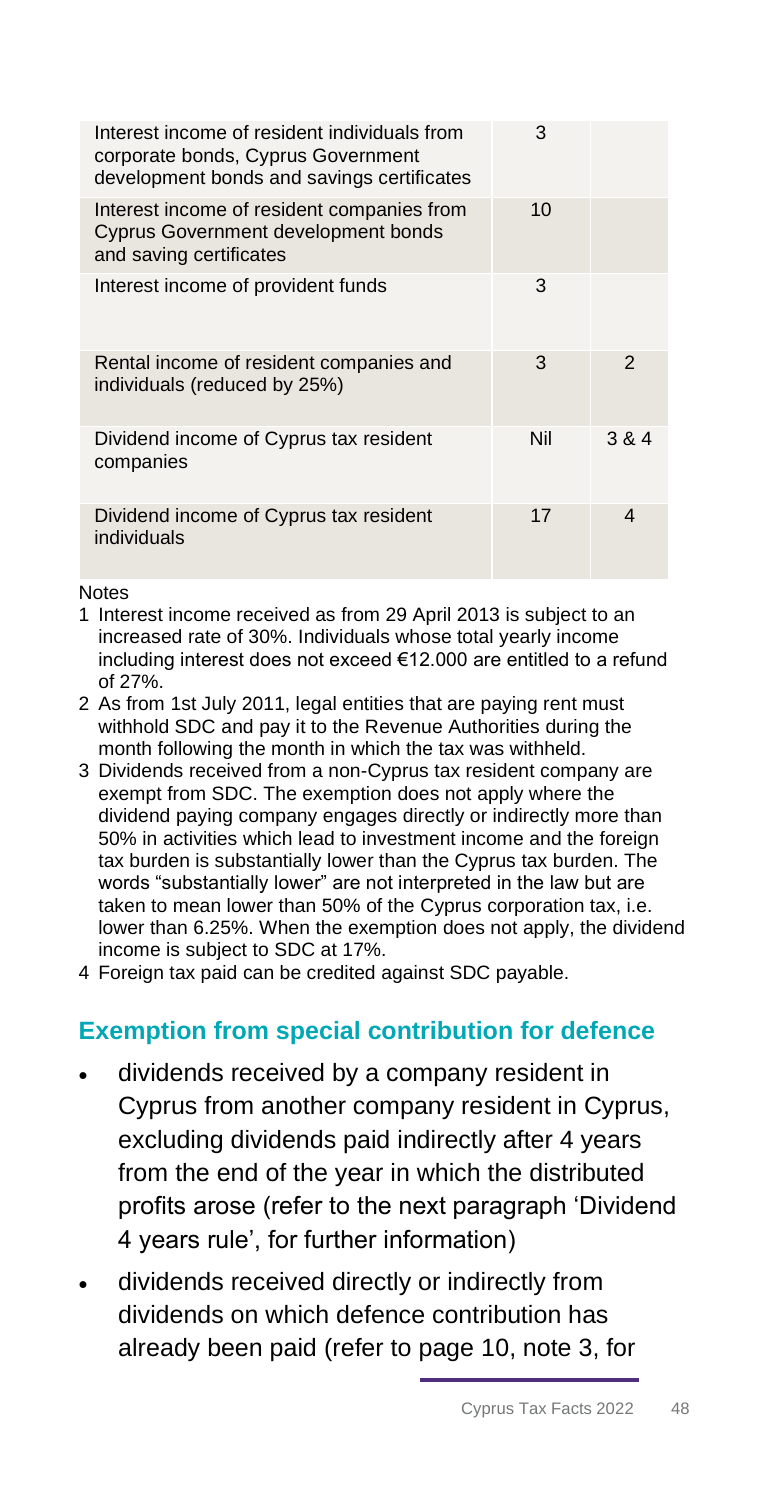further details). To comply with the Parent Subsidiary Directive provisions dividends will only be exempt from Income Tax, provided that they were not tax-deductible by the paying Company. In the case where the exemption does not apply, then the income will not be considered as 'dividend income' for Special Defence Purposes and therefore it will be taxable under Income Tax.

## <span id="page-49-0"></span>**Deemed dividend distribution**

If a Cyprus tax resident company does not distribute by way of dividend at least 70% of its accounting profits (starting from the profits of the year 2003) within the year of assessment and the two years following the end of the year of assessment to which the profits refer, the company is deemed, as at the end of the two years from the end of the year of assessment, to have distributed such profits and is liable to pay 17% special defence contribution on the deemed dividends attributable to its shareholders, including companies, who are Cyprus tax residents.

The term 'dividend' includes the amount of surpluses arising from business profits of a public corporate body deposited to the Consolidated Fund of the Republic of Cyprus and the term 'shareholder' includes the holder of a unit or share in an open-ended or close-ended collective investment scheme (CIS), and, in the case of a public corporate body, the Republic of Cyprus. Any deemed dividend in the case of a CIS is subject to special defence contribution at 17%.

The deemed distribution is reduced by the amount of actual dividends declared and paid out of the profits of the year to which the profits refer and the two years following it.

Actual dividends paid after the deemed distribution are subject to special defence contribution only on the additional dividends remaining after deducting any deemed dividend.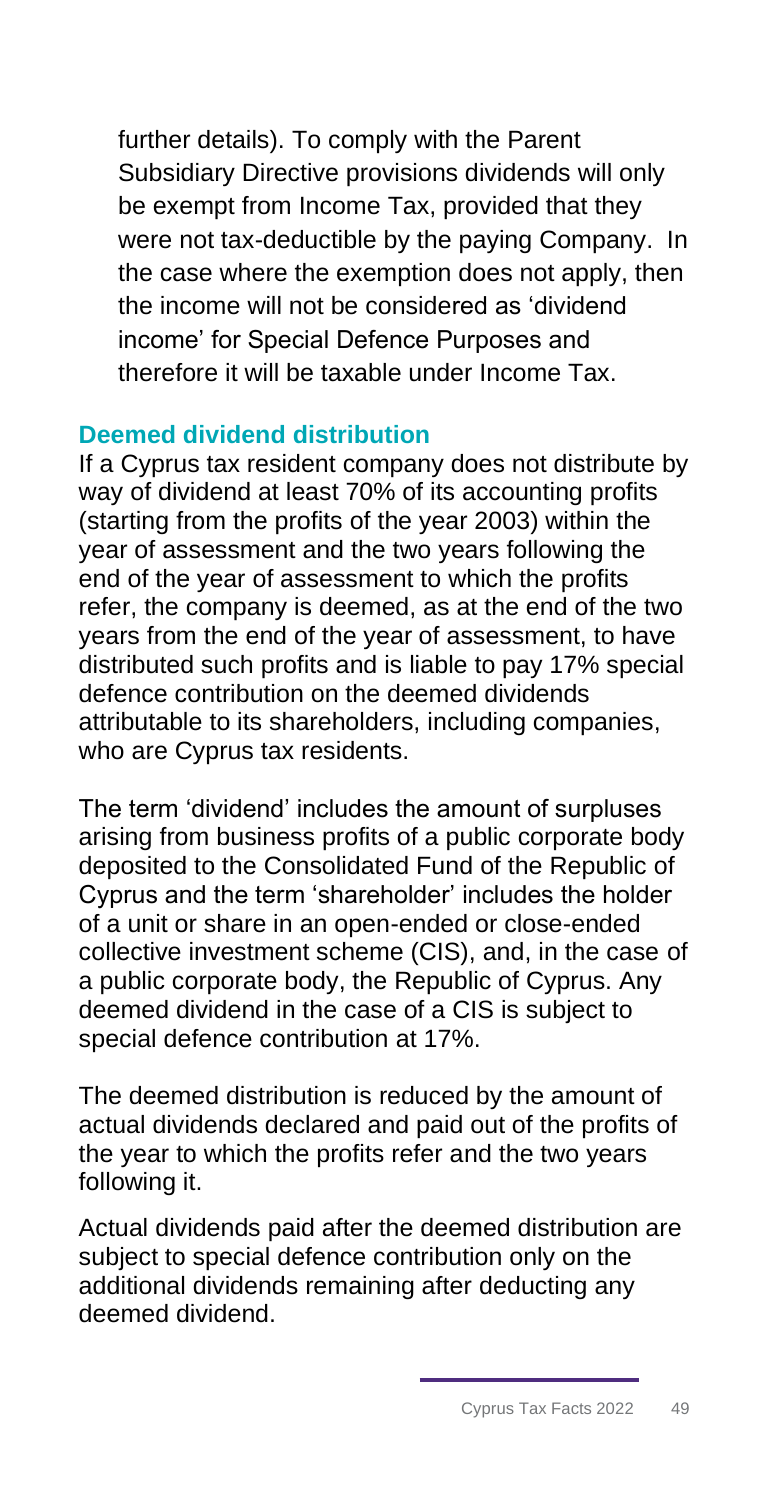The deemed distribution provisions do not apply to profits which relate directly or indirectly to non-resident shareholders.

A non-Cyprus tax resident receiving a dividend emanating from profits which at any stage were subject to deemed distribution, is eligible to a refund.

## <span id="page-50-0"></span>**Dividend 4 years rule**

Any amount of profit distributed as dividend, will be subject to SDC after 4 years from the year of distribution irrespective of who the shareholder is as long as it is a tax resident of Cyprus. The provisions of law apply for profits arising before and after the year 2012. If for example, dividends are received by a company resident in Cyprus from another company resident in Cyprus, after 1/1/2012 and such dividends relate to profits generated during the years up to the year 2007, and for which profits no Special Defence Contributions was made, then there is an obligation to impose SDC.

In case the actual dividend is distributed to another resident company that is not owned directly by an individual or individuals, then the Tax Commissioner will have discretionary powers to disregard the fact that the payment was made to another company if such recipient company was interposed without any valid commercial or economic reasons.

If the main purpose of interposing a company is primarily to avoid, reduce or postpone the payment of SDC, the tax authorities could consider that the dividend is deemed to be received by the individuals who directly or indirectly control the company which received the dividend and demand payment of the SDC accordingly.

## <span id="page-50-1"></span>**Company dissolution**

The profits of the last 5 years prior to the company's dissolution will be considered as distributable on dissolution and will be subject to Special Defence Contribution at 17%. Any deemed dividend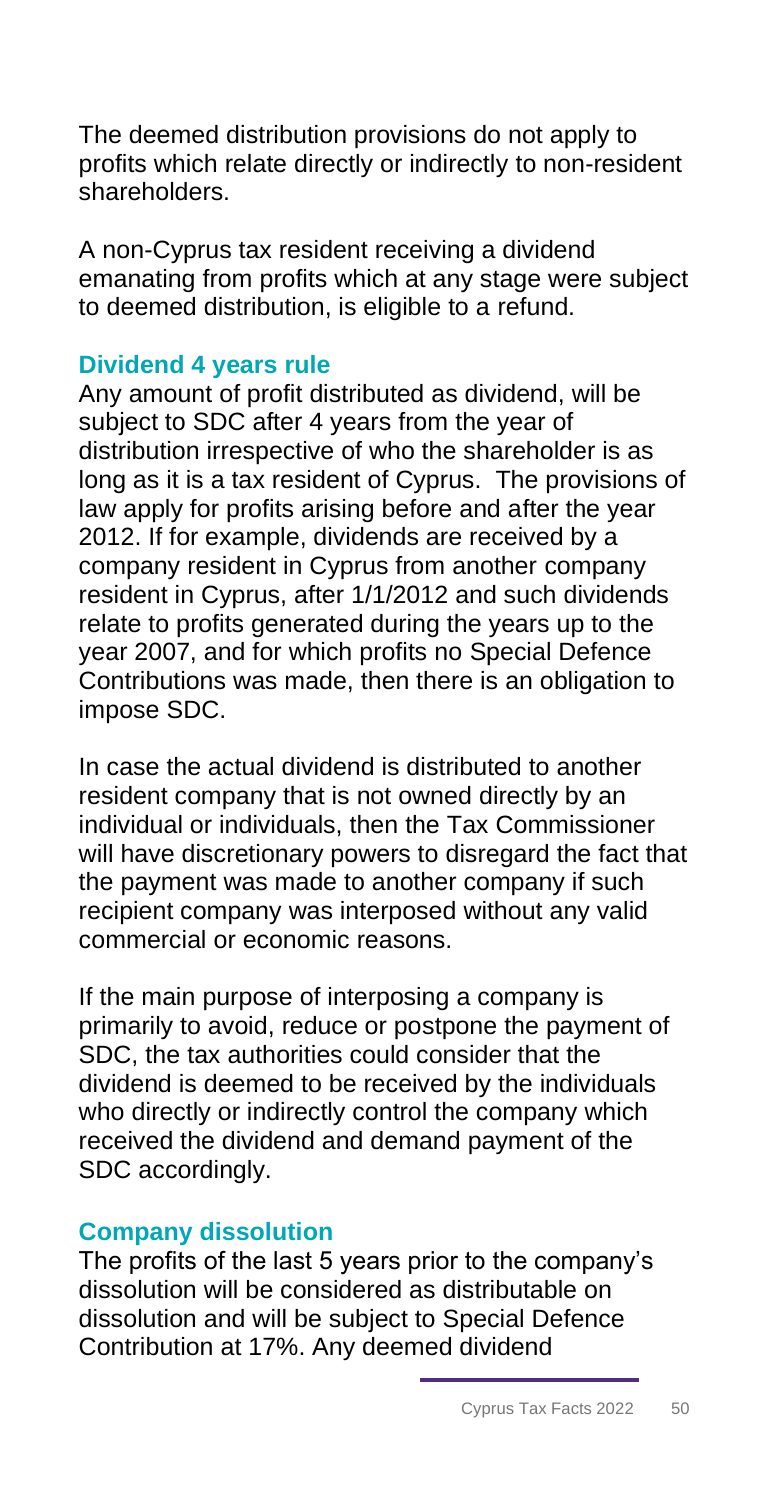distributions incurred during the period are taken into consideration. The above provision does not apply in the case of tax reorganisation.

## <span id="page-51-0"></span>**Voluntary winding-up**

Within one month from the approval of a resolution for voluntary winding-up, a company must submit a deemed dividend declaration and pay any SDC due on the profits of that year and the two preceding years.

## <span id="page-51-1"></span>**Transfer of assets**

Transfer of a company's assets to its shareholders (or to their relatives of up to 2nd degree) at below market value will be considered a deemed dividend, equal to the difference between the amount of the consideration and the amount of the asset market value. However, if the asset was originally donated to the company, the deemed dividend distribution will not apply.

## <span id="page-51-2"></span>**Reduction of capital and deemed dividends**

When a company reduces its capital, any amounts paid to a shareholder in excess of the share capital contributed will be treated as deemed dividend to the shareholder. The redemption of a unit or share in an open-ended or close-ended CIS does not constitute a reduction of capital.

## <span id="page-51-3"></span>**Intellectual Property (IP) regime**

The "Old" regime closed as from 30/6/2016 but with transitional period of further 5 years i.e. up to 30/6/2021.

The provisions of the old regime are as follows:

- the cost of acquisition of IP is written off in the year incurred and in the following 4 years i.e. 20% amortisation on a straight-line basis
- 80% of any income generated from the exploitation of the IP is exempt from taxation. The income is calculated after deducting all direct expenses associated with the production of that income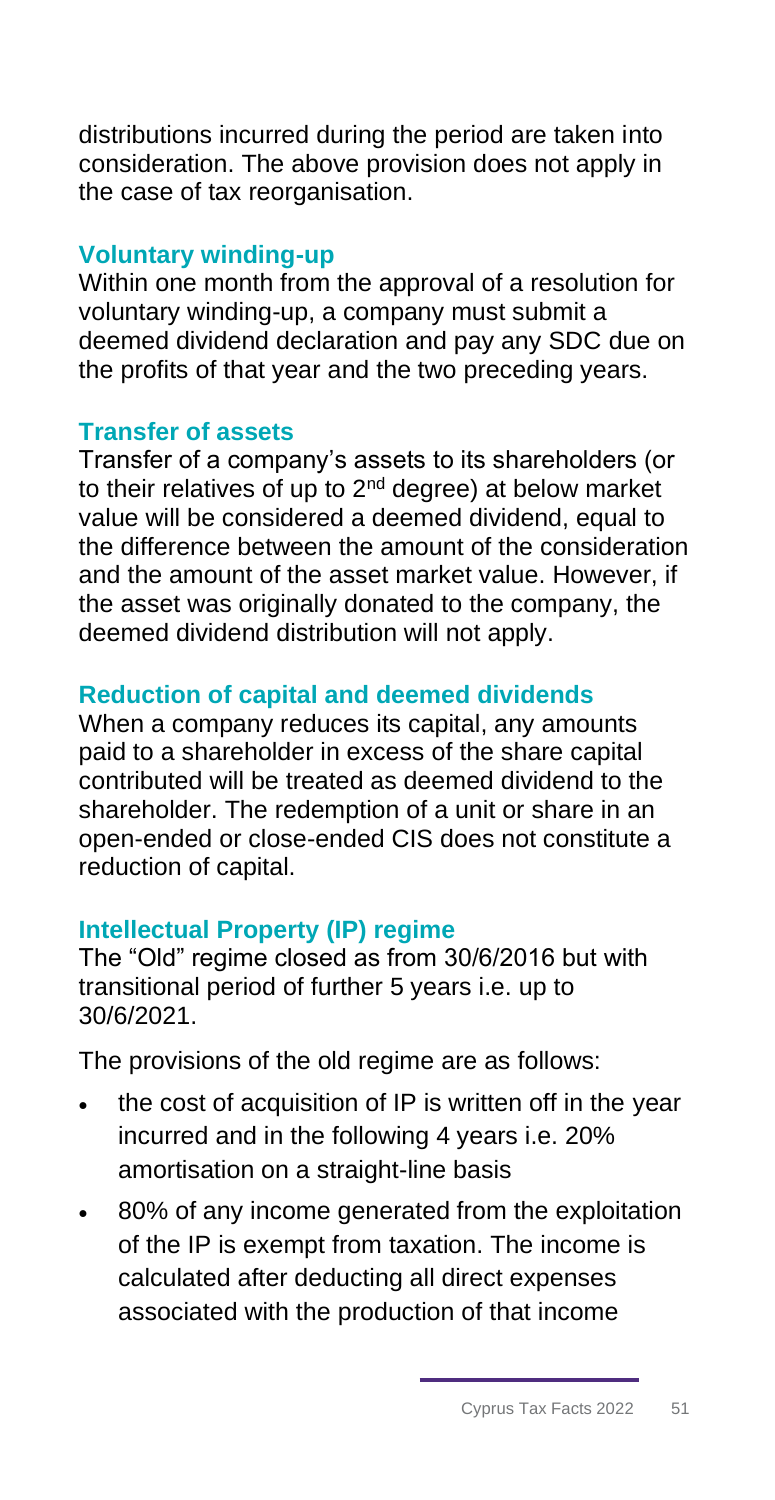• 80% of any profit generated from the disposal of IP is exempt from taxation. The profit is calculated after deducting all direct expenses associated with the disposal.

The definition of IP includes all intangible assets described in the Patent Rights Law, the Intellectual Property Law and the Law regarding Trademarks. It therefore includes patents, trademarks, copyrights etc.

A "New" IP regime (nexus approach) was introduced as from 1/7/2016 where a fraction is applied to the net profit based on R&D activity of the taxpayer. This means that only a proportion of royalty income, applicable only on qualifying expenses, will be taxed under the preferential tax regime. The nexus approach excludes application of the regime for marketingrelated IP assets like trademarks. Amortisation is granted over the lifetime of the IP which cannot exceed 20 years.

Any losses deriving from the application of the special IP regime provisions must be restricted to 20% for Group relief purposes (to be surrendered to other companies of the group) or for carrying forward to subsequent years.

This new amendment in the Income Tax Law is applied retrospectively from 1/1/2012.

## <span id="page-52-0"></span>**Capital Gains Tax**

Companies and individuals are subject to capital gains tax at the rate of 20% on gains arising from the disposal of:

- immovable property situated in Cyprus
- shares in a company which owns immovable property situated in Cyprus (excluding shares listed on any recognised stock exchange).

As from 17/12/2015 onwards, the definition of immovable property changed to include shares of companies that directly or indirectly are related with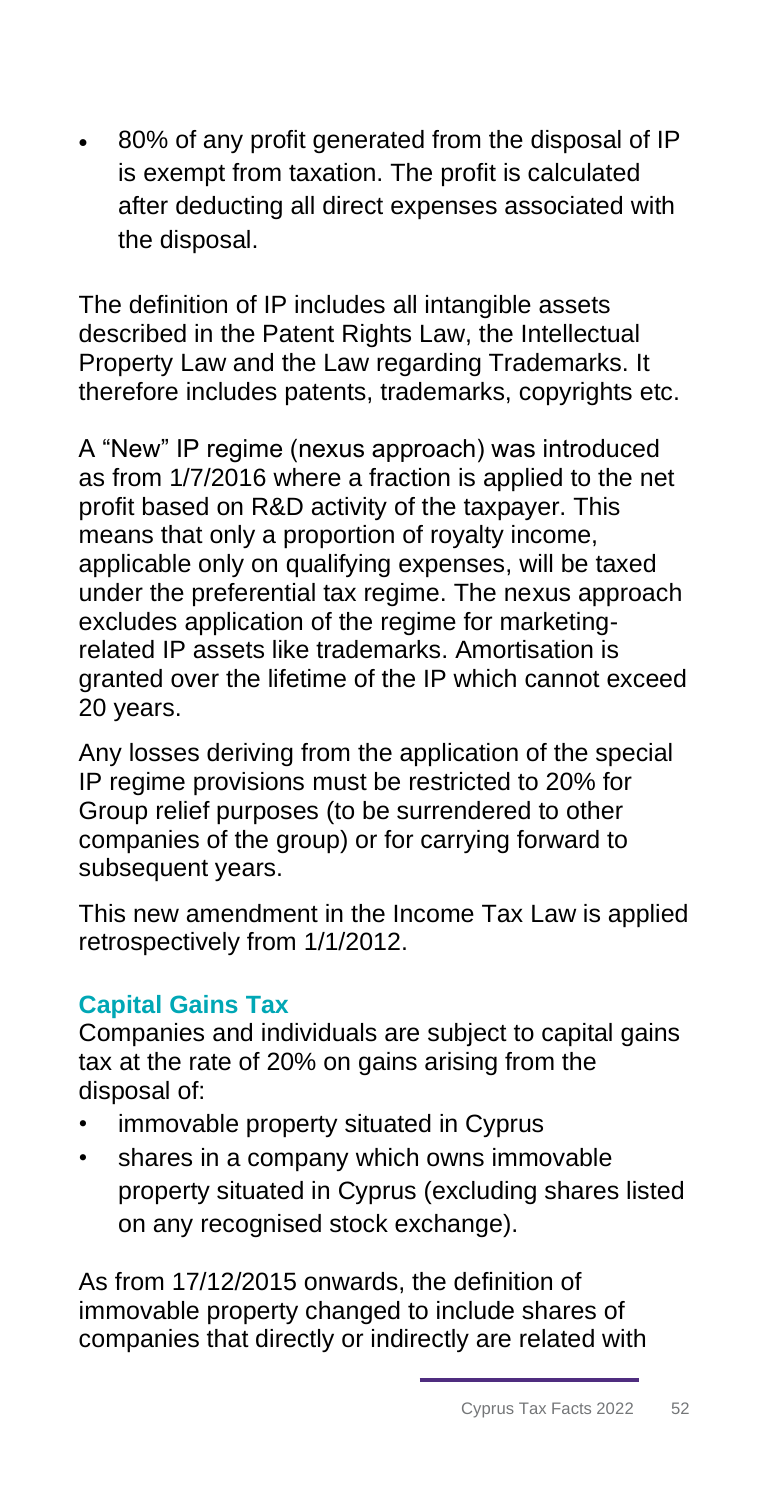companies who hold immovable property situated in Cyprus and at least 50% of the value of the shares derives from the market value of the such immovable property- excluding shares listed on any recognised stock exchange. No liabilities are taken into consideration in the calculation of the 50% value of the immovable property. Indexation allowance applies on the market value of the immovable property at 1 January 1980 (or on the actual cost of acquisition and on improvements to the property if acquired later).

## <span id="page-53-0"></span>**Life time tax-free capital gains**

Individuals are entitled to a life-time exemption from capital gain on the following:

| <b>Disposal of private residence</b><br>(under certain conditions) | €85.430 |
|--------------------------------------------------------------------|---------|
| Disposal of agricultural land by a farmer                          | €25.629 |
| Any other disposal of immovable property                           | €17.086 |

Deductions based on a combination of the above are restricted to a maximum amount of €85.430.

## **Exemptions**

- disposal of immovable property acquired at market value from a non-related party during the period from 16/7/15 up to 31/12/2016
- capital gain that derives from the sale of the main residence in the event of a loan restructuring, if the sale proceeds do not exceed €350.000 (special conditions apply). The rule applies up to 31/12/2017
- capital gain that arises from the disposal of immovable property in the context of loan reorganisation
- transfers on death
- gifts between spouses and relatives up to 3rd degree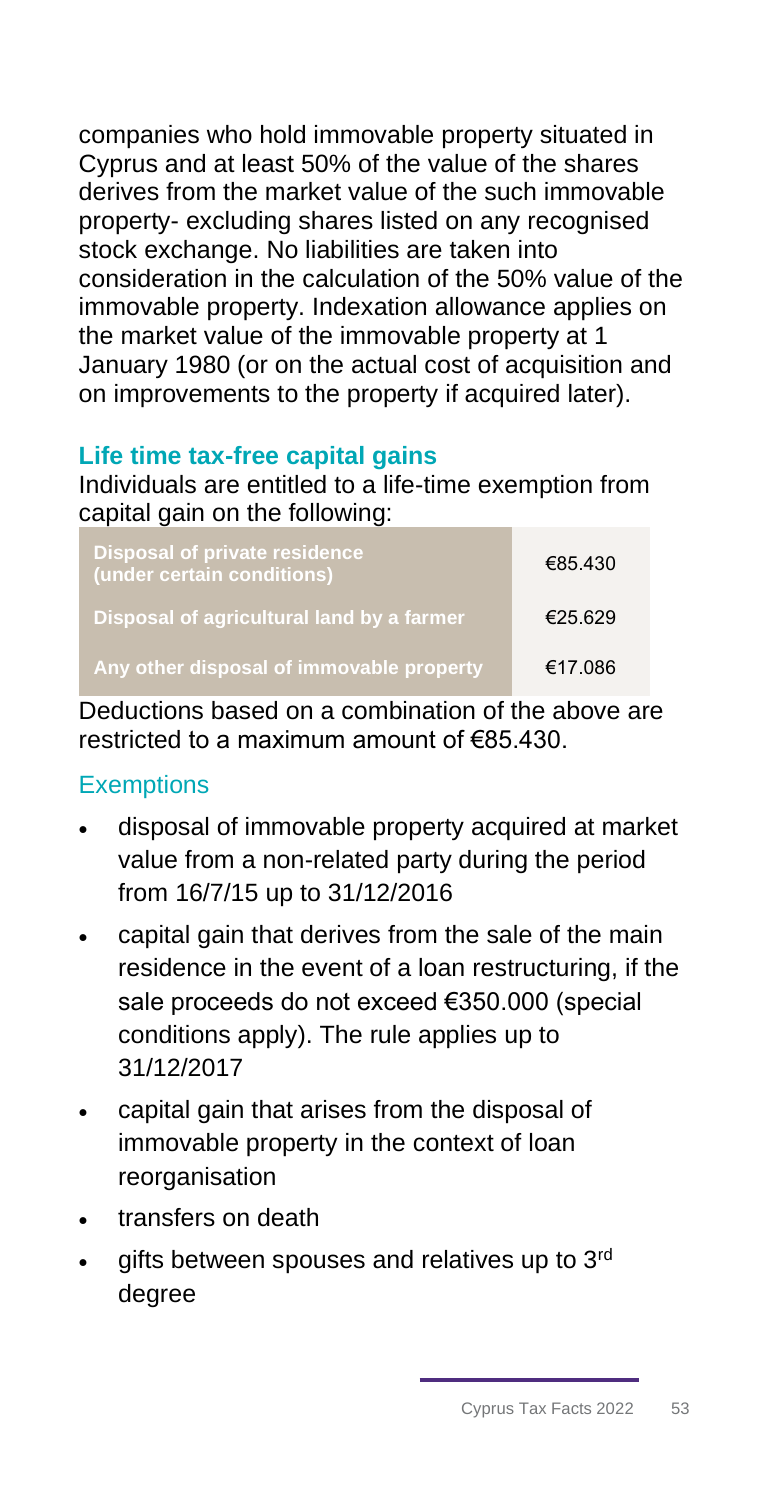- gifts to family companies provided the shareholders continue to be members of the family for five years after the date of transfer
- gifts by a family company, of which all shareholders are members of the same family, to any of its shareholders, provided that the property gifted had itself been taken by the company by way of a gift. In case of subsequent disposal, the donee cannot use his life time exemption if he disposes of the property before the lapse of at least three years from the date of transfer of the property to his/her name
- gifts to approved charitable institutions or a local authority for educational, or other charitable purpose
- disposal of property under the Compulsory Acquisition Law
- gifts to the Republic of Cyprus or to a political party
- where the 1.1.1980 indexed value (or the indexed cost of acquisition if later) of the property given under an exchange of property is less than the sales proceeds value of the property received, the gain reinvested in the property received is exempt
- exchange or disposal of immovable property under the Agricultural Land (consolidation) Laws
- gain on disposal of shares which are listed on any recognised stock exchange
- transfers of shares as a result of company reorganisations.

## <span id="page-54-0"></span>**Estate duty**

Estate Duty has been abolished for deaths on or after 1 January 2000. However, the legal representative of a deceased person is required to submit to the Tax Department a statement of assets and liabilities within six months from the date of death. All outstanding tax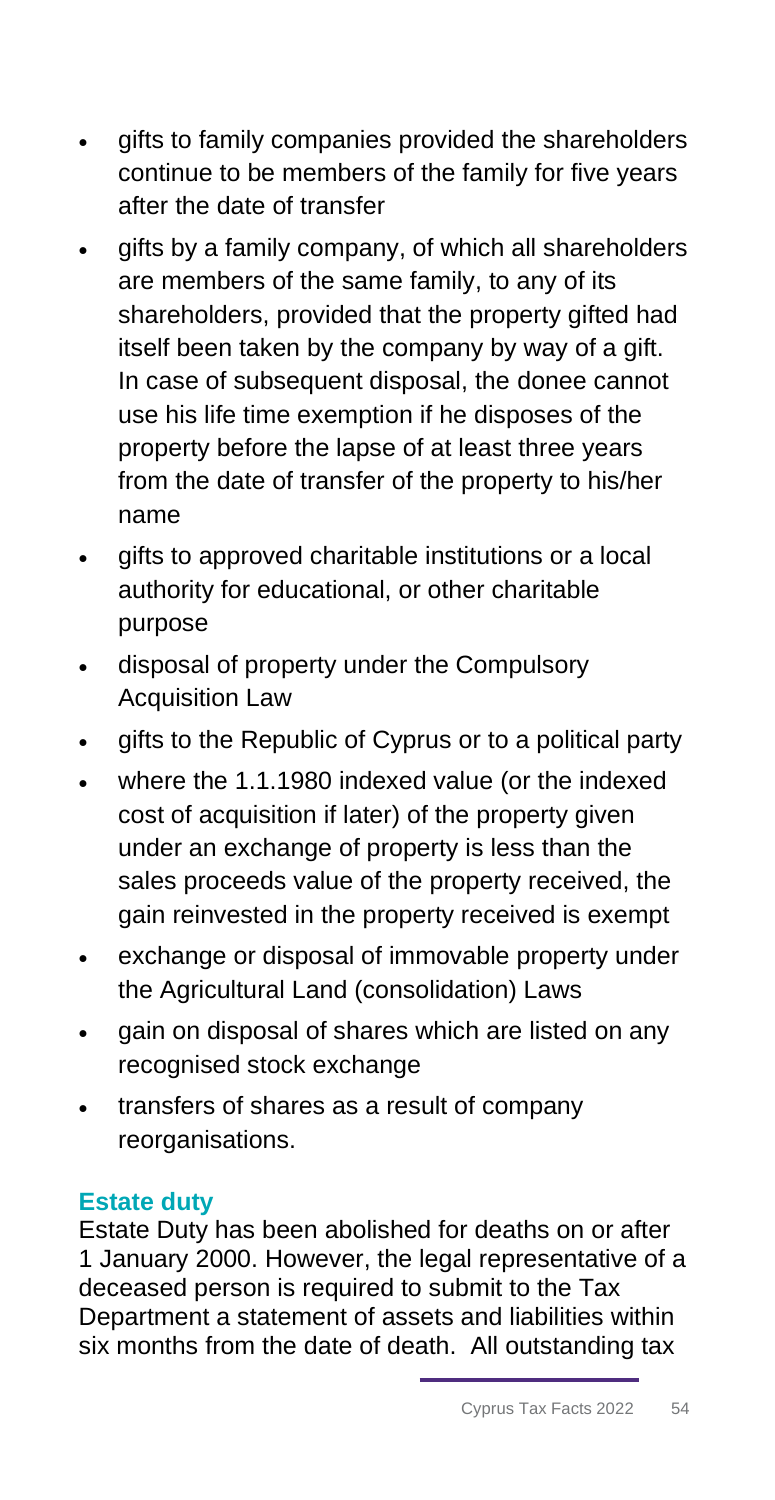obligations have to be settled before the estate of the deceased can be distributed to the beneficiaries.

## <span id="page-55-0"></span>**Social insurance contributions**

| <b>Employer's contribution</b><br><b>Employee's contribution</b>          | 8,3%<br>8,3% | Maximum earnings on<br>which contributions are<br>payable:<br>$-61.117$ per week<br>$-64.840$ per month<br>$-658.080$ per annum |
|---------------------------------------------------------------------------|--------------|---------------------------------------------------------------------------------------------------------------------------------|
| Self-employed individual                                                  | 15,6%        | Contributions are payable<br>at 15.6% based on<br>minimum weekly earnings<br>specified for various<br>professions as follows:   |
| <b>Doctors, Pharmacists and</b><br>other Specialists in Health<br>matters |              | Up to 10yrs €409.64<br>Over 10yrs €828.59                                                                                       |
| <b>Accountants, Economists,</b><br>Lawyers etc.                           |              | Up to 10yrs €409.64<br>Over 10yrs €828.59                                                                                       |
| <b>Managers, Real Estate</b><br><b>Agents and Wholesalers</b>             |              | €828.59                                                                                                                         |
| <b>Teachers and Professors</b>                                            |              | Up to 10yrs €400.33<br>Over 10yrs €800.66                                                                                       |
| <b>Individuals in Construction</b><br><b>Industry</b>                     |              | €502.74                                                                                                                         |
| Farmers, Fishermen,<br>Postmen, Miners,<br>Salesmen, Sailors              |              | €279.30                                                                                                                         |
| <b>Shopkeepers, Cleaners,</b><br><b>Messengers</b>                        |              | €381.71                                                                                                                         |
| <b>Technicians, Clerks,</b><br><b>Secretaries, Carpenters</b>             |              | €400.33                                                                                                                         |

## <span id="page-55-1"></span>**Other contributions by employer**

| <b>Social cohesion fund</b>     | $2\%$ * |                                                            |
|---------------------------------|---------|------------------------------------------------------------|
| <b>Redundancy fund</b>          | 1,2%    |                                                            |
| <b>Industrial training fund</b> | 0.5%    |                                                            |
| <b>Holiday fund</b>             | 8%      | Unless exempt if<br>other acceptable<br>arrangements exist |

\* applies on the total emoluments without restriction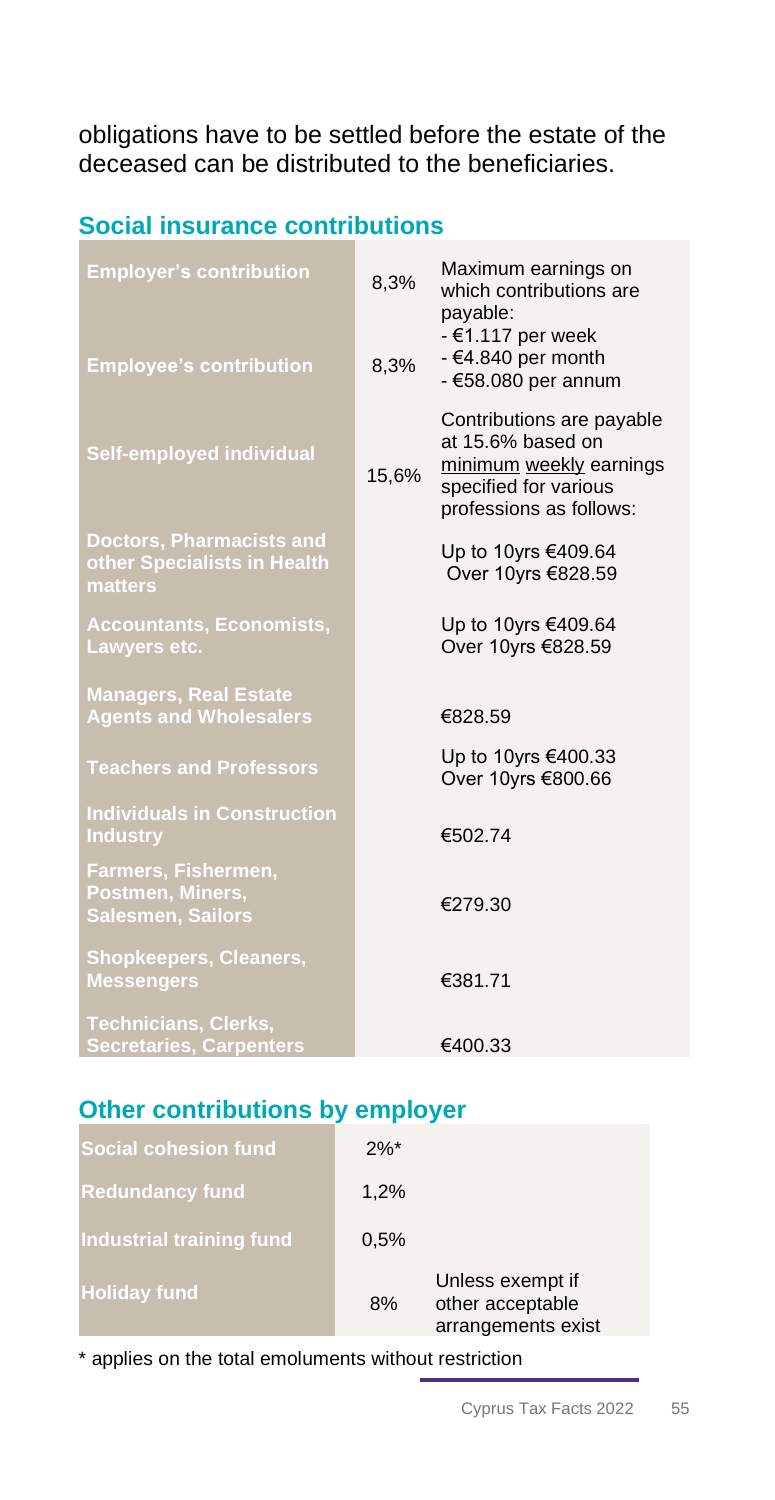## <span id="page-56-0"></span>**National Health System (as from 1/3/2019)**

| <b>Contributions</b>                        | <b>First Phase</b><br>01/03/2019<br>29/02/2020 | <b>Second Phase</b><br>01/03/2020<br>onwards |
|---------------------------------------------|------------------------------------------------|----------------------------------------------|
| Employer's                                  | 1,85%                                          | 2,90%                                        |
| Employee's / pensioners /<br>income earners | 1,70%                                          | 2,65%                                        |
| Self-employed individual                    | 2,55%                                          | 4%                                           |
| Government                                  | 1,65%                                          | 4.70%                                        |

Maximum income on which contributions are payable €180.000. The "income" includes salary income, rental income, dividend income, interest income and other income.

## <span id="page-56-1"></span>**Registrar's fee**

An annual fixed levy of €350 is imposed on all Cyprus companies. A cap of €20.000 in case of groups of companies will apply. This levy is payable to the Registrar of Companies by 30 June of each year. Exceptions that applied in 2012 are abolished. Thus, all registered companies either active or dormant will have to contribute from the first year of their registration. The amendment acts retrospectively from year 2012.

Penalties on late payment of this levy:

- up to 2 months delay 10% penalty
- more than 2 months delay 40% penalty
- in case that the levy is not paid within 5 months then the Registrar of Companies may deregister the company.

## <span id="page-56-2"></span>**Stamp duty**

With effect from 1<sup>st</sup> March 2013:

| Contracts:                       |             |
|----------------------------------|-------------|
| First €5.000<br>$\bullet$        | $0\%$       |
| $€5.001 - €170.000$<br>$\bullet$ | 0.15%       |
| Over €170,000<br>$\bullet$       | 0.2%        |
| Stamp duty ceiling               | Max €20,000 |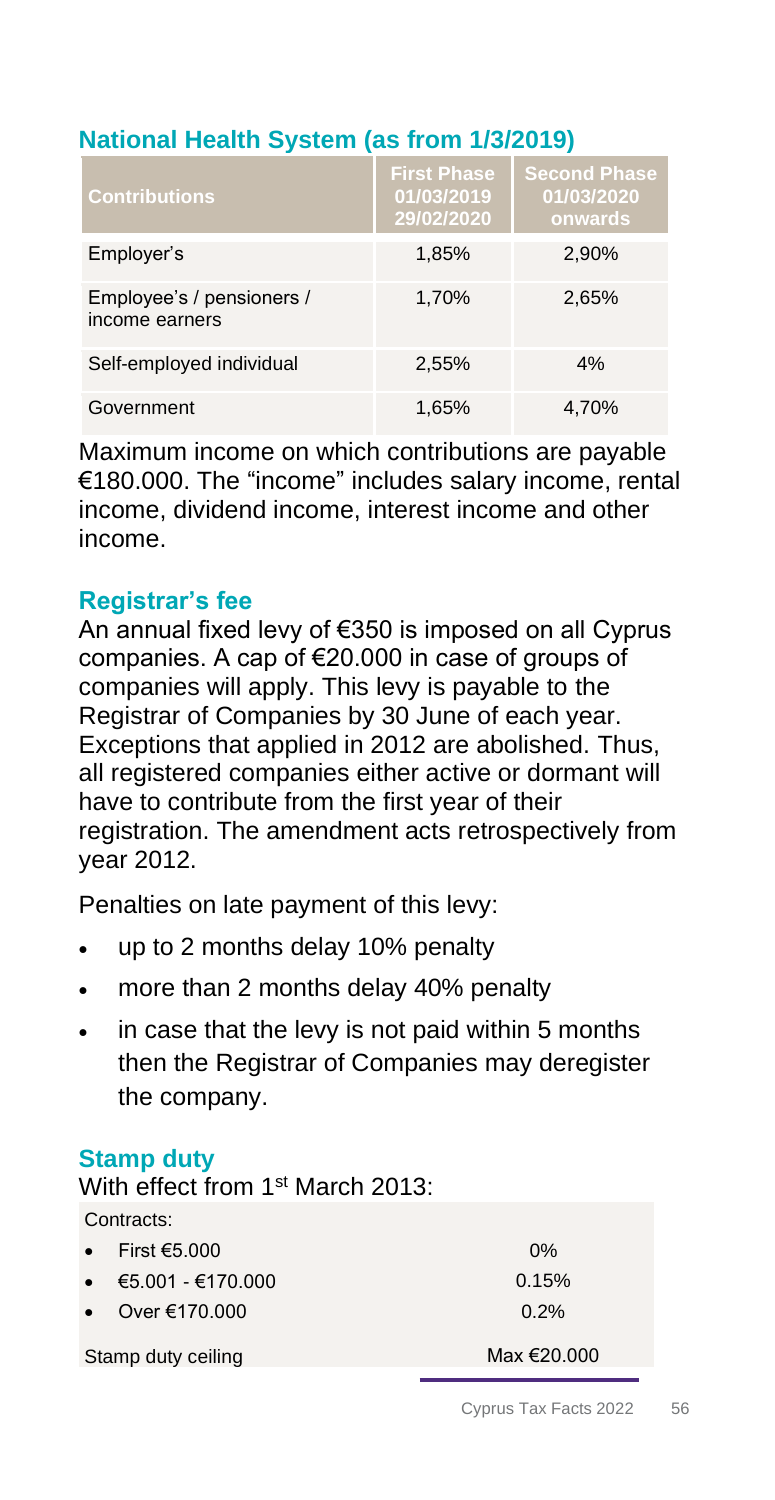| Without fixed sum                                  | €35                    |
|----------------------------------------------------|------------------------|
| Certified copies of agreements                     | €2                     |
| Power of Attorney - specific transaction           | €2                     |
| Power of Attorney – general                        | €6                     |
| Bill of exchange:                                  |                        |
| Payable on demand or at sight                      | €1                     |
| Payable otherwise                                  | Same as with contracts |
| <b>Bill of lading</b>                              | $\epsilon$ 4           |
| Cheques                                            | €0.05                  |
| Vessel's manifest for export or import of<br>goods | €35                    |
| <b>Charter party</b>                               | €18                    |
| Letter of credit                                   | €2                     |
| Letter of guarantee                                | $\epsilon$ 4           |
| Issue of a certificate of residence                | €80                    |
| Receipts - For sums over €4                        | €0.07                  |

## **Exemptions**

- transactions made in the course of a company reorganisation
- transactions relating to any property situated outside the Republic or to any matter or thing to be performed or done outside the Republic, irrespective of the place where it is executed.

## <span id="page-57-0"></span>**Immovable property transfer fees**

| Value per plot<br>€ | Rate<br>$\frac{0}{2}$ |
|---------------------|-----------------------|
| First €85.430       | 3,0                   |
| €85.431 - €170.860  | 5,0                   |
| Over €170.860       | 8.0                   |

in the case of property free transfers between the following parties, the fees are calculated on the assessed value written on the title deed (or at 1 January 2013) as follows: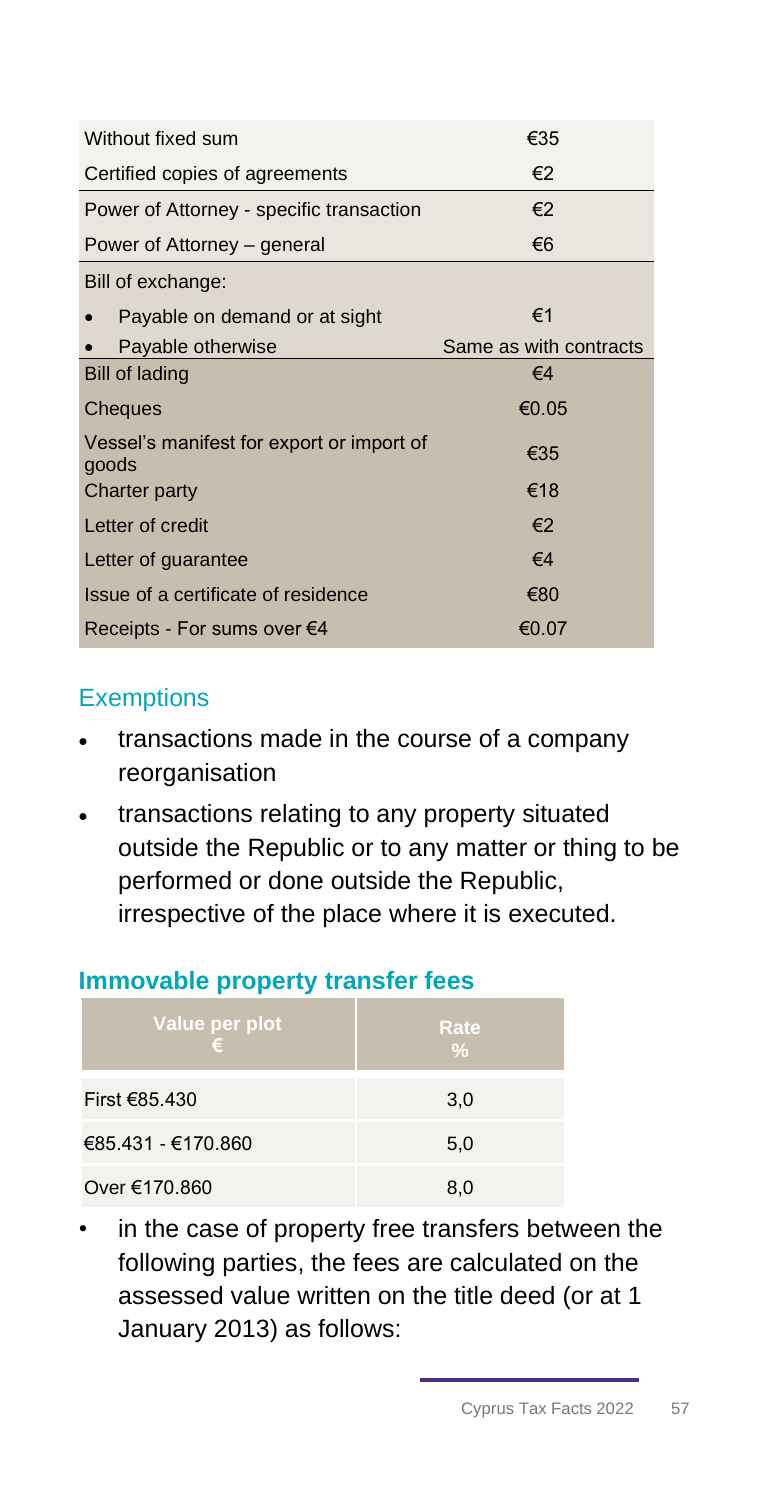| To a spouse                          | 0%   |
|--------------------------------------|------|
| To a child.                          | 0,1% |
| To a relative up to the third degree | 0,1% |
| To trustees,                         | €50  |

- in the case of company reorganisations, transfers of immovable property are not subject to transfer fees
- no transfer fees will be payable when the immovable property to be transferred is subject to VAT. If the immovable property to be transferred is not subject to VAT, the transfer fee will be reduced by 50%.

## <span id="page-58-0"></span>**Immovable Property Annual Tax (IPAT) (abolished as from 1/1/2017)**

Up to 31/12/2016 the below rates were applicable although a 75% discount applied for settlements up to 31/10/2016, 72,5% discount for settlements up to 31/12/2016:

| <b>Market value at</b><br>1 January 1980        | Rate<br>$\frac{0}{2}$ | <b>Amount</b><br>ε | <b>Cumulative</b><br><b>Amount</b><br>я |
|-------------------------------------------------|-----------------------|--------------------|-----------------------------------------|
| Up to €40.000<br>(First €12.500 is tax<br>free) | 0.6                   | 240                | 240                                     |
| $€40.001 - €120.000$                            | 0.8                   | 640                | 880                                     |
| €120.001 - €170.000                             | 0.9                   | 450                | 1.330                                   |
| €170.001 - €300.000                             | 1.1                   | 1.430              | 2.760                                   |
| €300.001 - €500.000                             | 1.3                   | 2.600              | 5.360                                   |
| €500.001 - €800.000                             | 1.5                   | 4.500              | 9.860                                   |
| €800.001 - €3.000.000                           | 17                    | 37.400             | 47.260                                  |
| Over €3.000.000                                 | 1.9                   |                    |                                         |

## Exemptions from IPAT

- public cemeteries
- churches and other religious properties (partly exempt)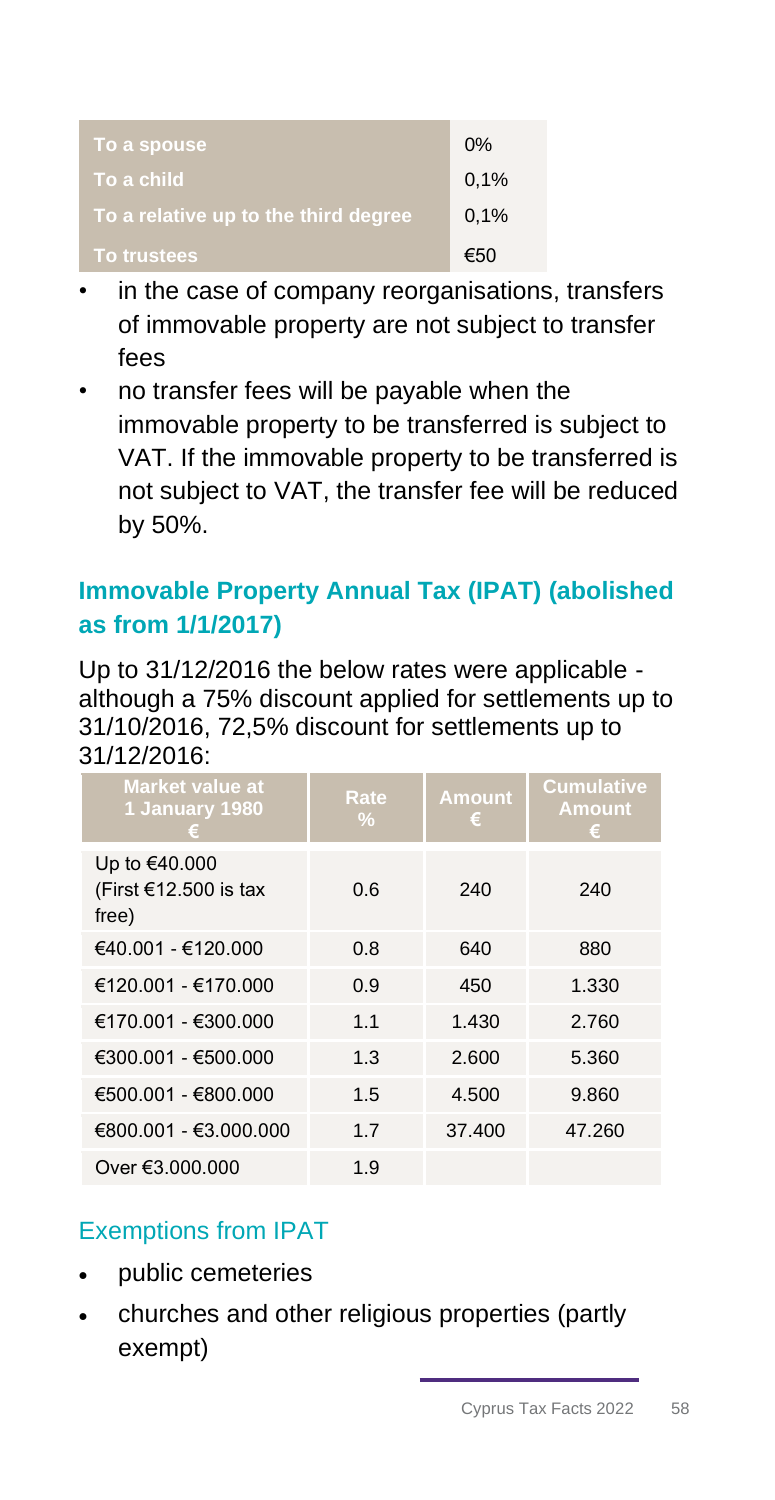- public hospitals
- schools
- immovable property owned by the Republic
- properties owned by embassies and consulates
- properties available for common use with free access
- properties under Turkish occupation
- properties under preservation order
- properties used for charitable purposes owned by public entities
- agricultural properties used by farmers/owners actually residing in the area.

## <span id="page-59-0"></span>**Company registration fees**

- of a limited company by shares or guarantee, with share capital - €105
- of a company without share capital €175
- increase of share capital  $-640$ .

## Allotment of shares

<span id="page-59-1"></span>Each application for allotment of shares for cash or otherwise, whether at nominal value or at a premium, is subject to a flat fee of €20.

## **Private sector special contribution (abolished as from 1/1/2017)**

This measure applies for the period 1/1/2012 to 31/12/2016 and covers private sector employees, private sector pensioners and self-employed individuals at the following rates (for the period 2014- 2016):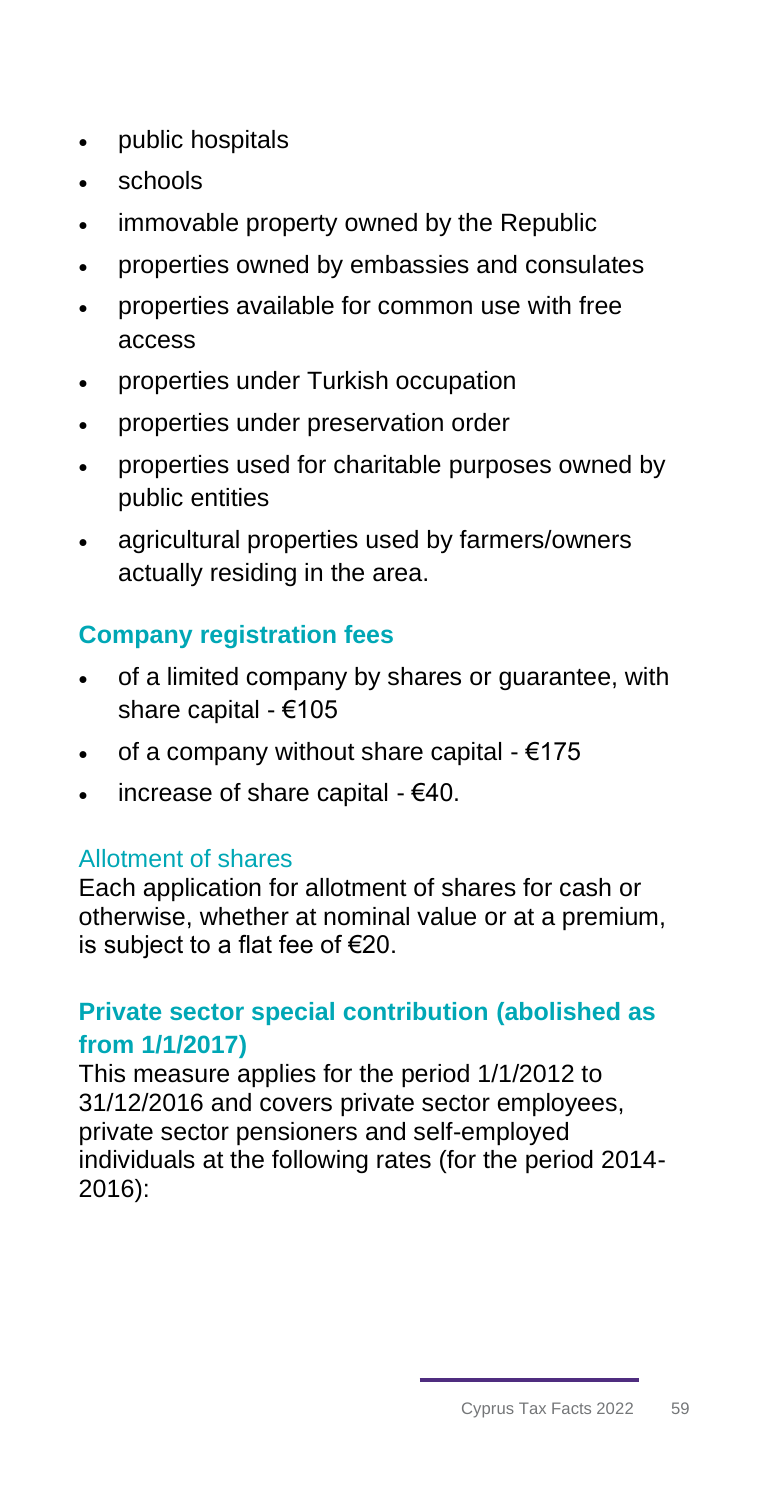| <b>Gross monthly</b><br>emoluments<br>€ | <b>Special</b><br><b>Contribution</b><br>Rate | <b>Amount</b><br>€ | <b>Cumulative</b><br><b>Amount</b><br>€ |
|-----------------------------------------|-----------------------------------------------|--------------------|-----------------------------------------|
| $0 - 1.500$                             | <b>NIL</b>                                    | <b>NIL</b>         | NIL                                     |
| 1.501-2.500                             | 2,5% (min<br>€10)                             | 25                 | 25                                      |
| 2.501-3.500                             | 3,0%                                          | 30                 | 55                                      |
| 3.501 plus                              | 3,5%                                          |                    |                                         |

Special contribution does not apply to the following:

- a. retirement benefits
- b. payments from approved Provident Funds
- c. remuneration of the crew of qualifying Cyprus ships
- d. reimbursements.

The employee is liable to 50% of the contribution and the employer is liable to the remaining 50%. For employees and pensioners, the contribution will be settled through withholding (PAYE). For self-employed individuals, payments will be made via the provisional tax system. This contribution will be deductible for income tax purposes, both for the individuals and for the employers.

## <span id="page-60-0"></span>**Tax returns of non-Cypriot tax resident companies**

As from 1 January 2013, Companies incorporated in Cyprus are obliged to submit yearly a tax return to the Income Tax Authorities.

## <span id="page-60-1"></span>**Tax calendar**

## **End of the following month**

- payment of PAYE deducted from employees' salaries
- payment of social insurance contributions
- payment of special contribution for defence deducted at source from interest or dividend paid
- payment of special contribution for defence on interest and dividends received not deducted at source
- as from 1 July 2011 payment of special contribution for defence on rental income by companies, partnerships, the Government or any local authority.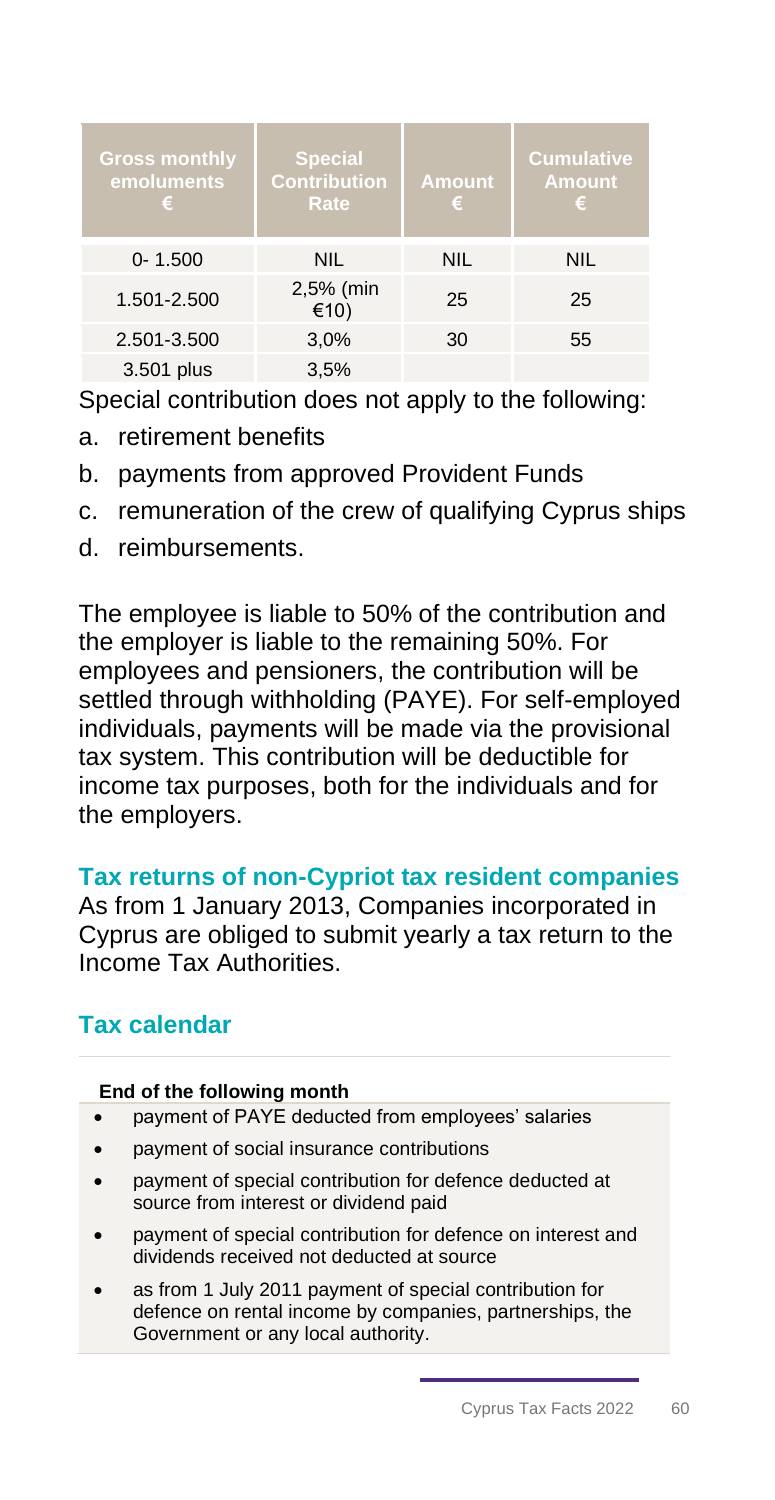## **31 January**

submission of the declaration of deemed dividend distribution that relates to tax year 2019.

## **31 March**

- submission of company's tax return (TD4) of year 2020
- submission of individual's tax return (TD1) with audited financial statements (turnover exceeding €70k) of year 2020.

## **30 April**

- \* submission of personal income tax return (TD1) by individuals who are receiving salaried income and will not be filing annual accounts
- \* submission of employer's payroll return (TD7) for the previous year
- payment by life insurance companies of first instalment of premium tax for the current year.

## **30 June**

- payment of special contribution for defence on rental, dividend and interest income from abroad for the first six months of the year
- \*submission of personal income tax return (TD1) by individuals who are self-employed and will not be filing annual accounts
- payment of tax balance for previous year by individuals who do not prepare audited accounts under self-assessment method
- payment of the second instalment of the special tax levy by Credit Institutions for 2022
- payment of the Registrars' Special Levy on registered companies €350.

## **31 July**

submission of provisional tax declaration (forms TD5, TD6) and payment of first instalment of provisional tax.

#### **1 August**

• payment of final corporation tax for the previous year under the self-assessment method by individuals and companies preparing audited accounts.

## **31 August**

• payment by life insurance companies of second instalment of premium tax for 2022.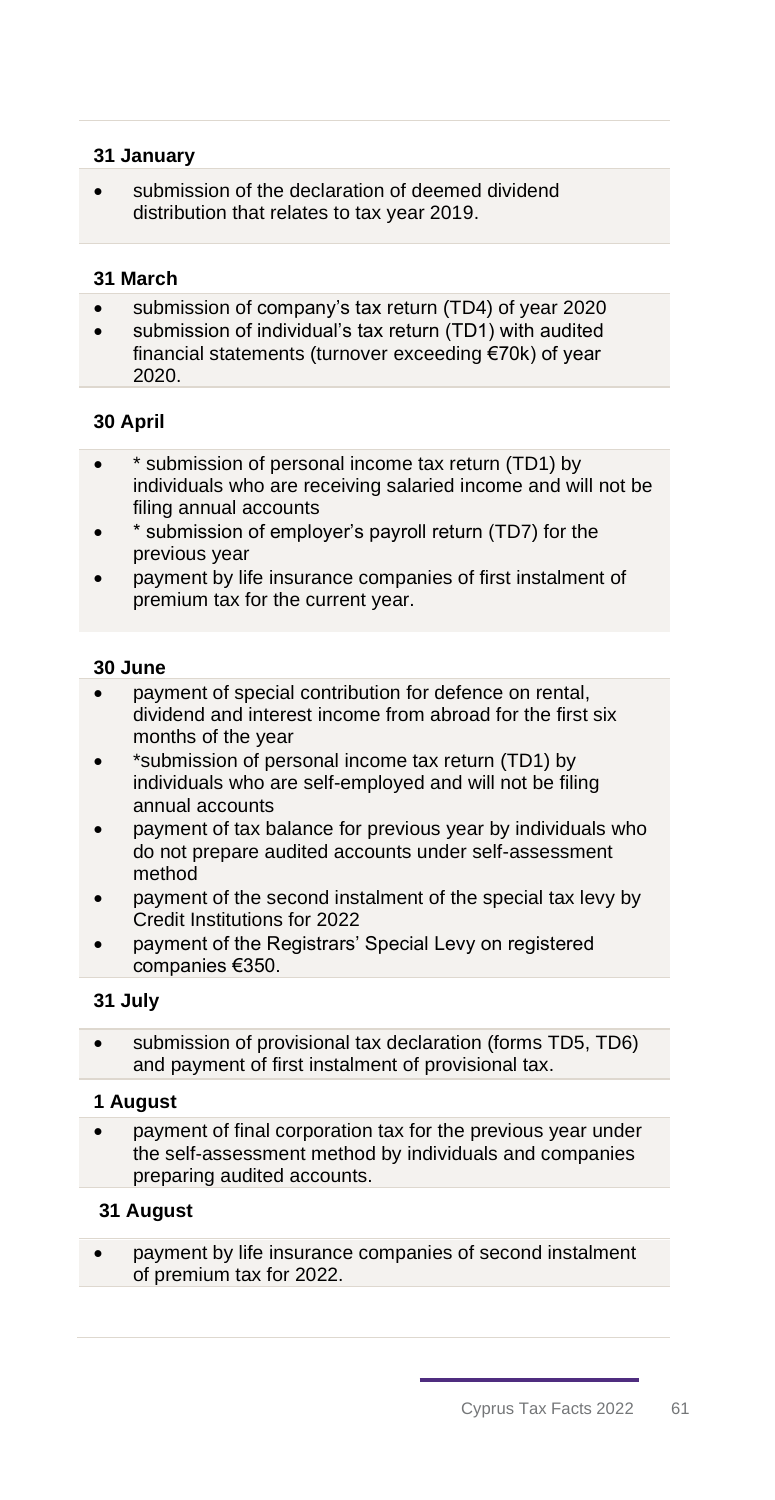## **30 September**

• payment of the third instalment of the special tax levy by Credit Institutions for 2022.

## **31 December**

- \* submission of company's tax return (TD4) for the previous year
- payment of special contribution for defence on rental. dividend and interest income from abroad for the second half of the year
- submission of a revised provisional tax return (if applicable) and payment of the 2nd (final) instalment of provisional tax
- payment by life insurance companies of third instalment of premium tax
- payment of the fourth instalment of the special tax levy by Credit Institutions for 2022
- \* submission of personal income tax return (TD1) by individuals (self-employed) who are filing annual accounts
- physical stock-take for goods.

*Note: \* Please see 'electronic submission' provisions below*

## <span id="page-62-0"></span>**Electronic submission of tax returns**

Electronic submission of tax returns for individuals and companies is extended for further 3 months from the normal submission deadline.

The submission of hardcopy tax returns will be accepted by the Inland Revenue Department only in cases of direct payment, winding up of companies, and issue of tax certificate. This service shall be provided under the condition that, upon becoming available, an electronic tax return will be submitted within one month the latest.

Such commitment and responsibility must be taken by the auditor by filing a relevant letter to the tax authorities.

From tax year 2011 onwards, the Employers' Return (TD7) may only be submitted electronically via TAXISnet. With the three-month extension granted, the deadline is moved to 31/7 of the following year.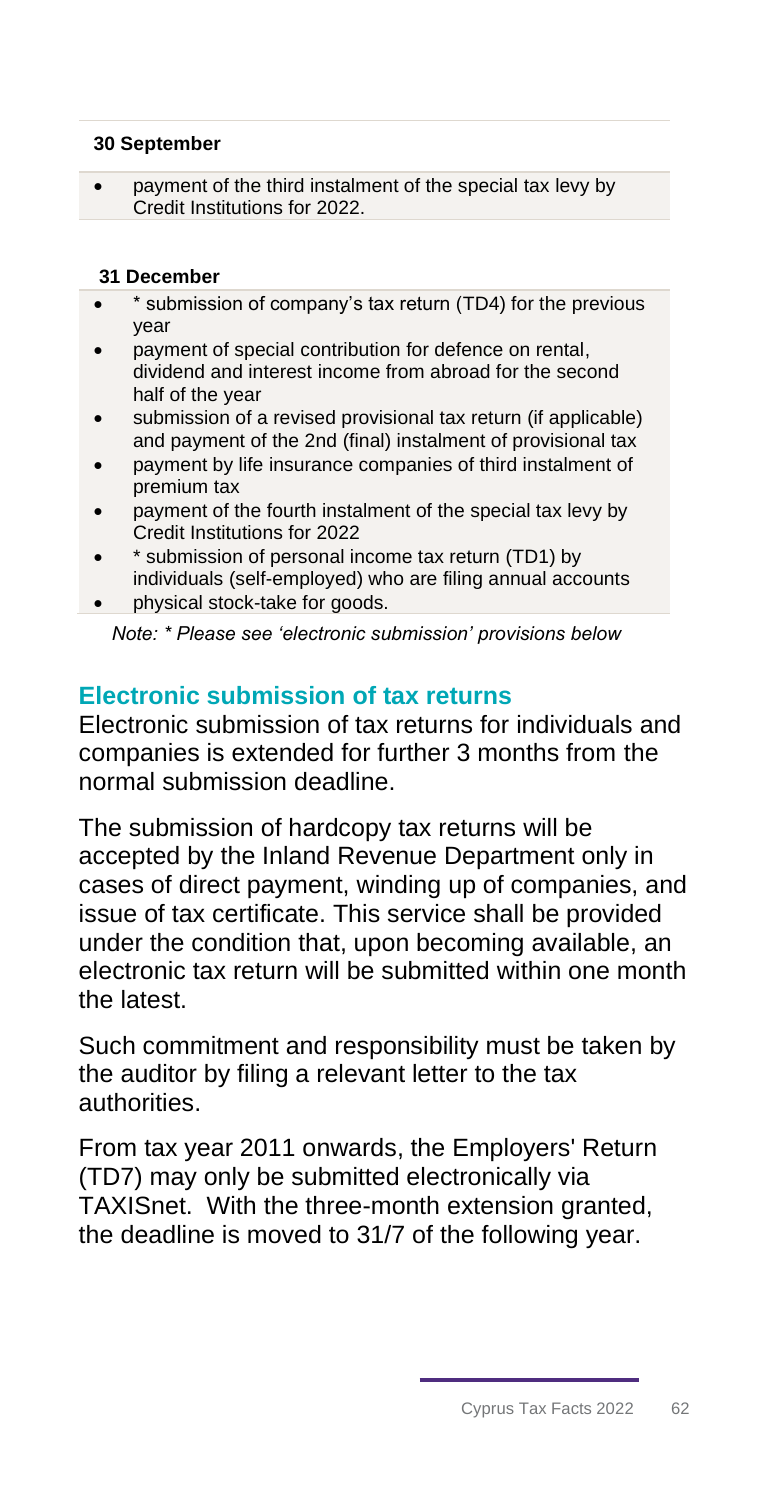## <span id="page-63-0"></span>**Accounting books and records**

The accounting books and records, together with the tax submission forms and documents, must be retained by companies for a period of 6 years.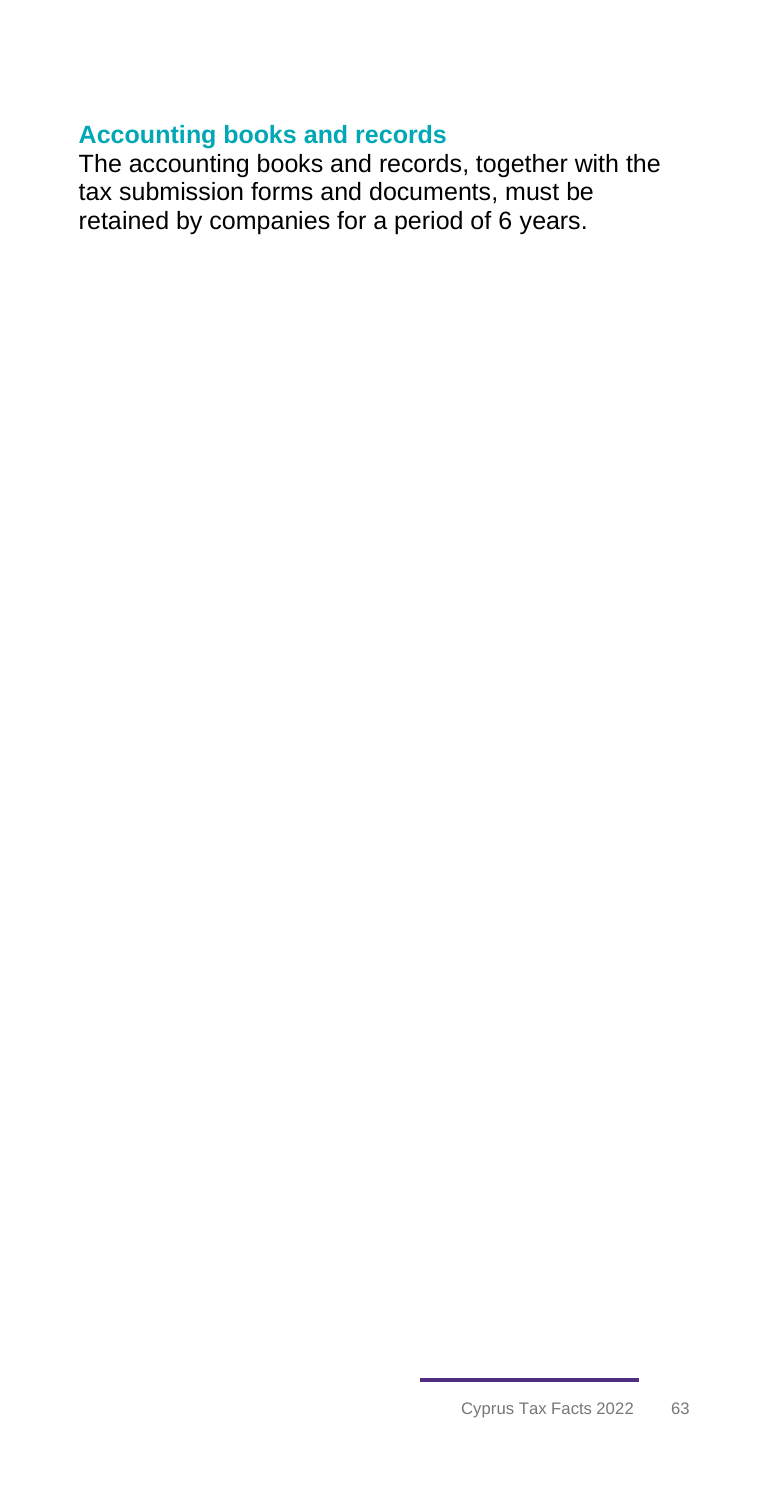# <span id="page-64-0"></span>**Interest and penalties**

## **Interest charges**

| <b>Period</b>            | % interest     |
|--------------------------|----------------|
| 1 Jan 2007 - 31 Dec 2009 | 8              |
| 1 Jan 2010 - 31 Dec 2010 | 5,35           |
| 1 Jan 2011 - 31 Dec 2012 | 5              |
| 1 Jan 2013 - 31 Dec 2013 | 4,75           |
| 1 Jan 2014 - 31 Dec 2014 | 4,50           |
| 1 Jan 2015 - 31 Dec 2016 | 4              |
| 1 Jan 2017 - 31 Dec 2018 | 3,5            |
| 1 Jan 2019 - 31 Dec 2019 | $\overline{2}$ |
| From 1 Jan 2020          | 1.75           |

## **Penalties**

Effective from 1.7.2011 the following penalties apply to both Companies & Individuals:

- administrative penalty of €100 when a taxpayer refuses, fails or neglects to submit any notification or tax return or provide any information requested or does not perform any of their duties within the deadline stated in the law
- administrative penalty of €200 when a taxpayer refuses, fails or neglects to submit any notification or tax return or provide any information requested or does not perform any of his duties within the deadline stated in the law and the Commissioner has requested in writing the taxpayer to fulfil their obligations within a time period which is not less than 60 days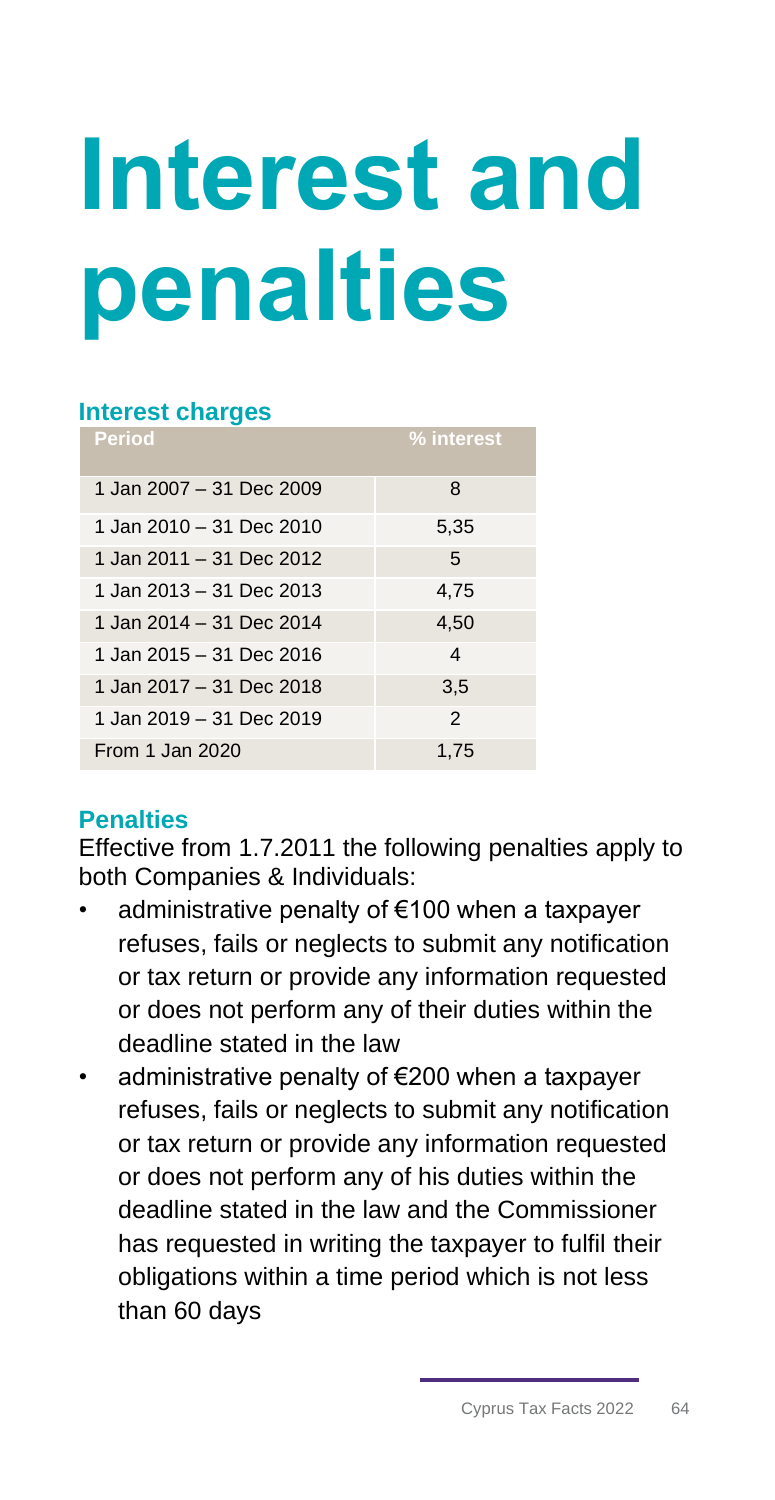- administrative penalty of €200 when a taxpayer refuses, fails or neglects to submit any notification or tax return or provide any information or does not perform any duty requested by the Commissioner in writing within a deadline given by him which is not less than 60 days
- administrative penalty of €100 when a person refuses, fails or neglects to submit any notification or tax return or provide any information or does not perform any duty in relation to another person requested by the Commissioner in writing within a deadline given by him which is not less than 60 days
- penalty equal to 5% of the tax due will be imposed if a taxpayer does not pay the amount of tax due within the deadline stated in the law or determined in a notice issued by the Commissioner
- additional penalty of 5% of the tax due will be imposed if a taxpayer does not pay the amount of tax due within 2 months from the deadline stated in the law.

## **Other penalties**

- penalty equal to  $€100$  is imposed in case of late registration with the Inland Revenue
- penalty equal to €100 is imposed in case of late communication (later than 60 days) of a change to the Inland Revenue department e.g. changes on legal documents etc.
- penalty equal to  $€100$  is imposed in case the books and records are not updated on time. This penalty is imposed on quarterly basis
- penalty equal to  $€100$  is imposed in case invoices are not issued on time. This penalty is imposed on monthly basis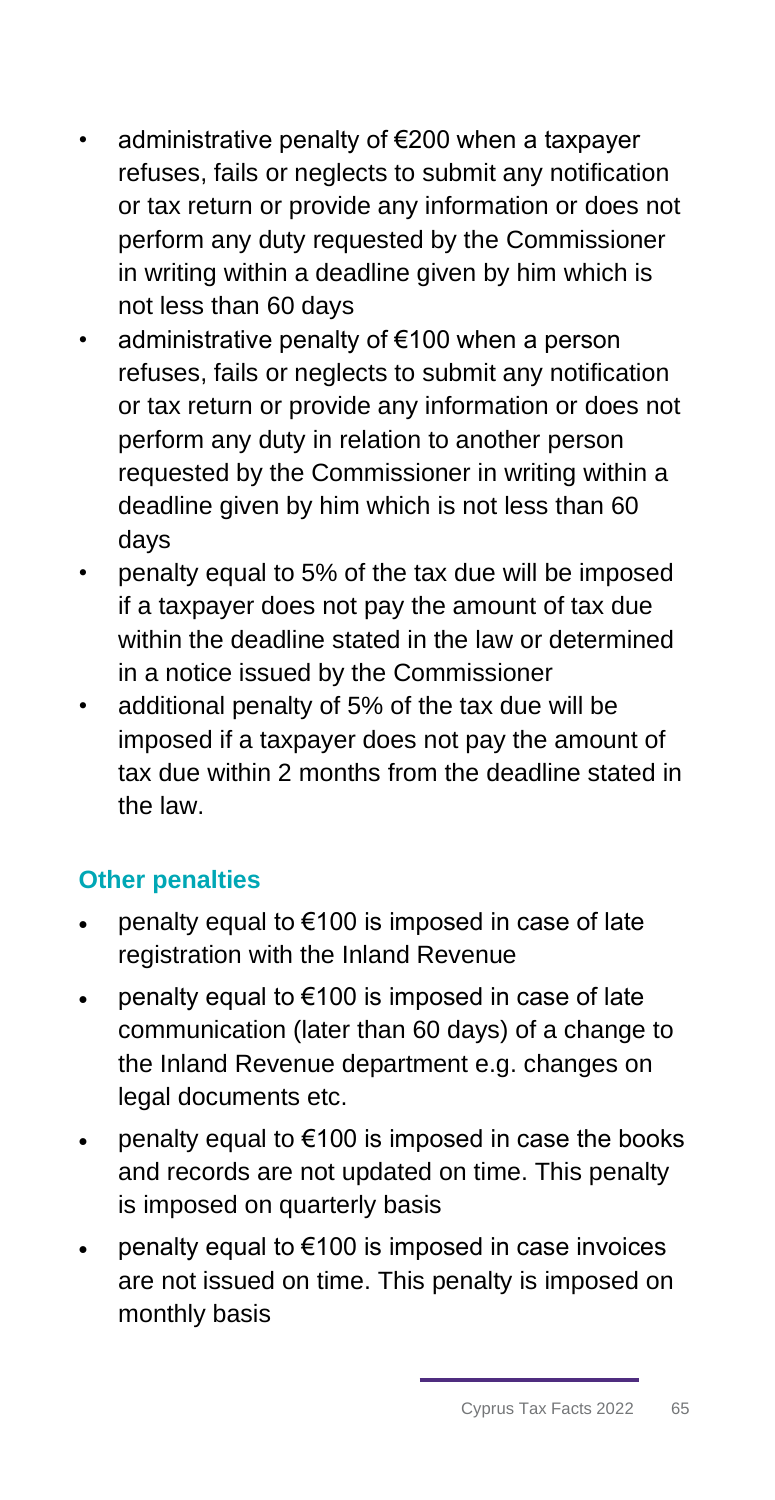- penalty equal to  $€100$  is imposed in case that no stock taking takes place at the end of the tax year
- for provisional declarations an additional tax of 10% is imposed on the difference between the tax due per the final assessment and the tax per the provisional declaration, if the provisional taxable income is less than the 75% of the taxable income as will be finally determined by the tax office
- penalty equal to  $€100$  is imposed when invoices are not issued within 30 days from the date of the transaction
- penalty of  $€100$  is imposed when there is a delay by more than 4 months in updating the books and records by the persons who are obliged to keep such records.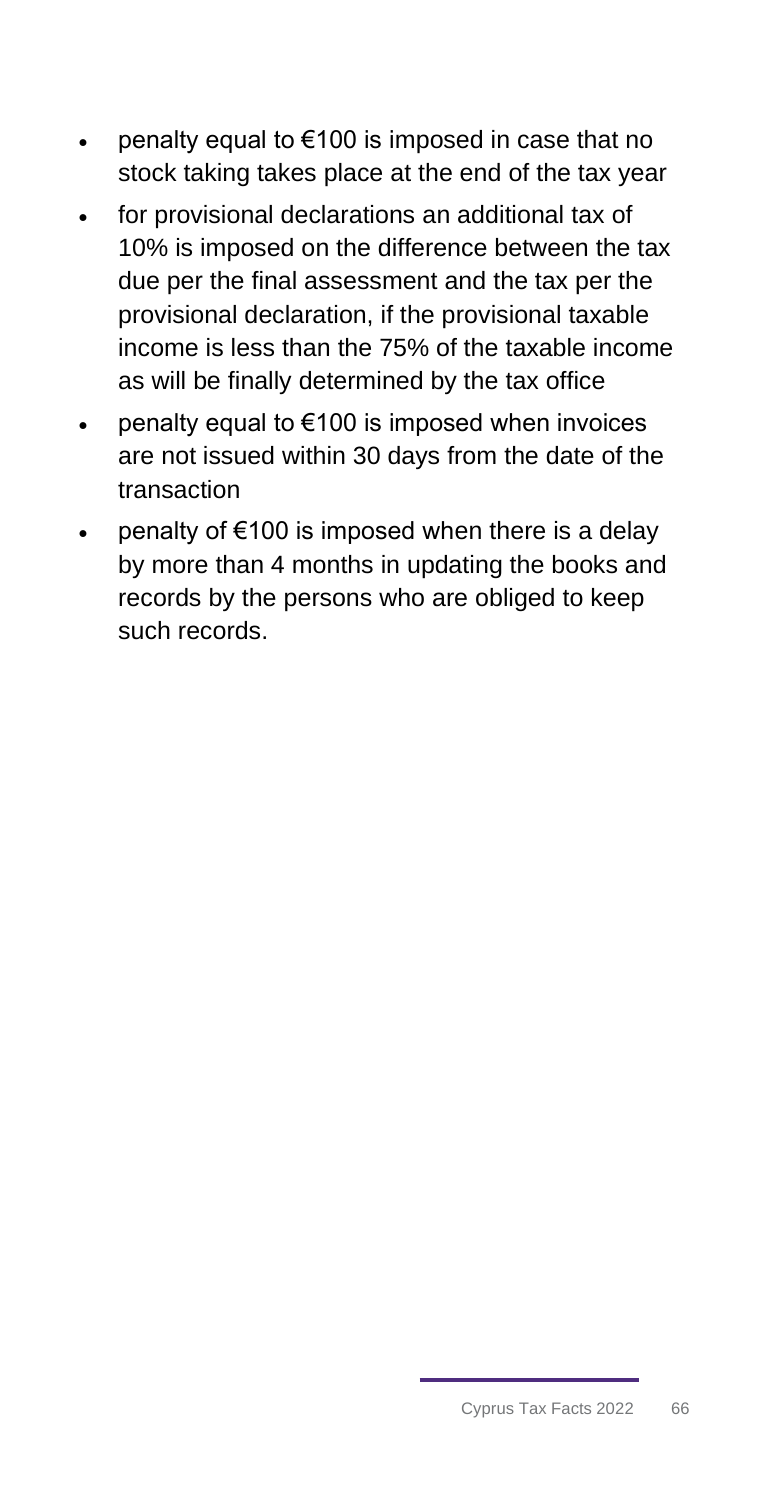<span id="page-67-0"></span>

## **Nicosia**

**George Karavis**  Partner, tax **T** +357 22600000 | **E** George.Karavis@cy.gt.com

**Kyriakos Fili**  Partner, VAT **T** +357 22600000 | **E** [Kyriakos.Fili@cy.gt.com](mailto:Kyriakos.Fili@cy.gt.com)

**Constantinos Loizou**  Senior manager, VAT **T** +357 22600000 | **E** Constantinos.Loizou@cy.gt.com

**Anna Petsa**  Senior manager, tax **T** +357 22600000 | **E** Anna.Petsa@cy.gt.com

**Savvas Georgiou**  Senior manager, tax **T** +357 22600000 | **E** Savvas.Georgiou@cy.gt.com

## **Limassol**

**Polys Polyviou** Partner, assurance **T** +357 25248000 | **E** Polys.Polyviou@cy.gt.com

**Cleri Evagorou**  Senior manager, tax **T** +357 25248000 | **E** Cleri.Evagorou@cy.gt.com